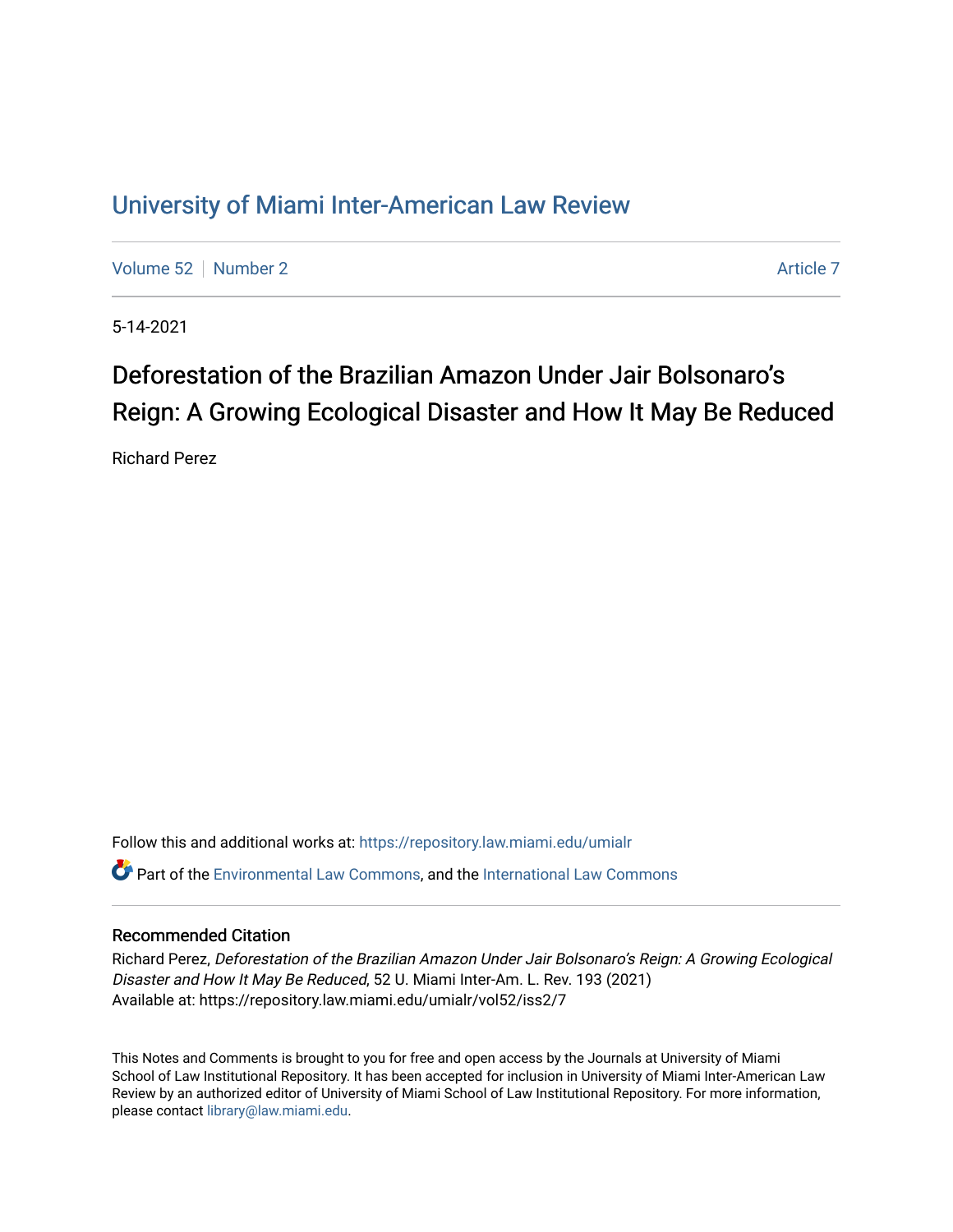# **Deforestation of the Brazilian Amazon Under Jair Bolsonaro's Reign: A Growing Ecological Disaster and How It May Be Reduced**

# Richard Perez

| $\mathbf{I}$ . |                                                                   |  |
|----------------|-------------------------------------------------------------------|--|
| Π.             |                                                                   |  |
|                | The Link Between Deforestation & Climate<br>$A_{\cdot}$           |  |
|                |                                                                   |  |
|                | Deforestation of the Amazon Rainforest196<br>В.                   |  |
| HI.            | EXISTING LEGAL AUTHORITY IN ADDRESSING                            |  |
|                | DEFORESTATION OF THE BRAZILIAN AMAZON199                          |  |
|                | Protection of the Amazon Rainforest: A<br>$\mathcal{A}_{\cdot}$   |  |
|                |                                                                   |  |
|                | Constitutional Schemes In Action: Brazilian<br>$B_{\cdot}$        |  |
|                |                                                                   |  |
|                | C. Conservational Administrative Bodies 205                       |  |
| IV.            | INADEQUACY OF EXISTING ENVIRONMENTAL LEGAL                        |  |
|                | <b>AUTHORITY: AN EXECUTIVE ADMINISTRATION</b>                     |  |
|                |                                                                   |  |
|                | Eliminating Environmental Fines208<br>A.                          |  |
|                | <i>B</i> .                                                        |  |
|                | Anti-Environmental Exercise of Executive Power209<br>$C$ .        |  |
|                | Scientific Disbelief & Anti-Environmental Rhetoric212<br>D.       |  |
| V.             | <b>INADEQUACY OF EXISTING INTERNATIONAL</b>                       |  |
|                |                                                                   |  |
|                | A.                                                                |  |
|                | International Governmental Organizations219<br>$\boldsymbol{B}$ . |  |
| VL.            | RESPONSES TO BRAZILIAN INACTION 220                               |  |
|                |                                                                   |  |
|                | Designate Ecocide as a Crime Against Humanity226<br>А.            |  |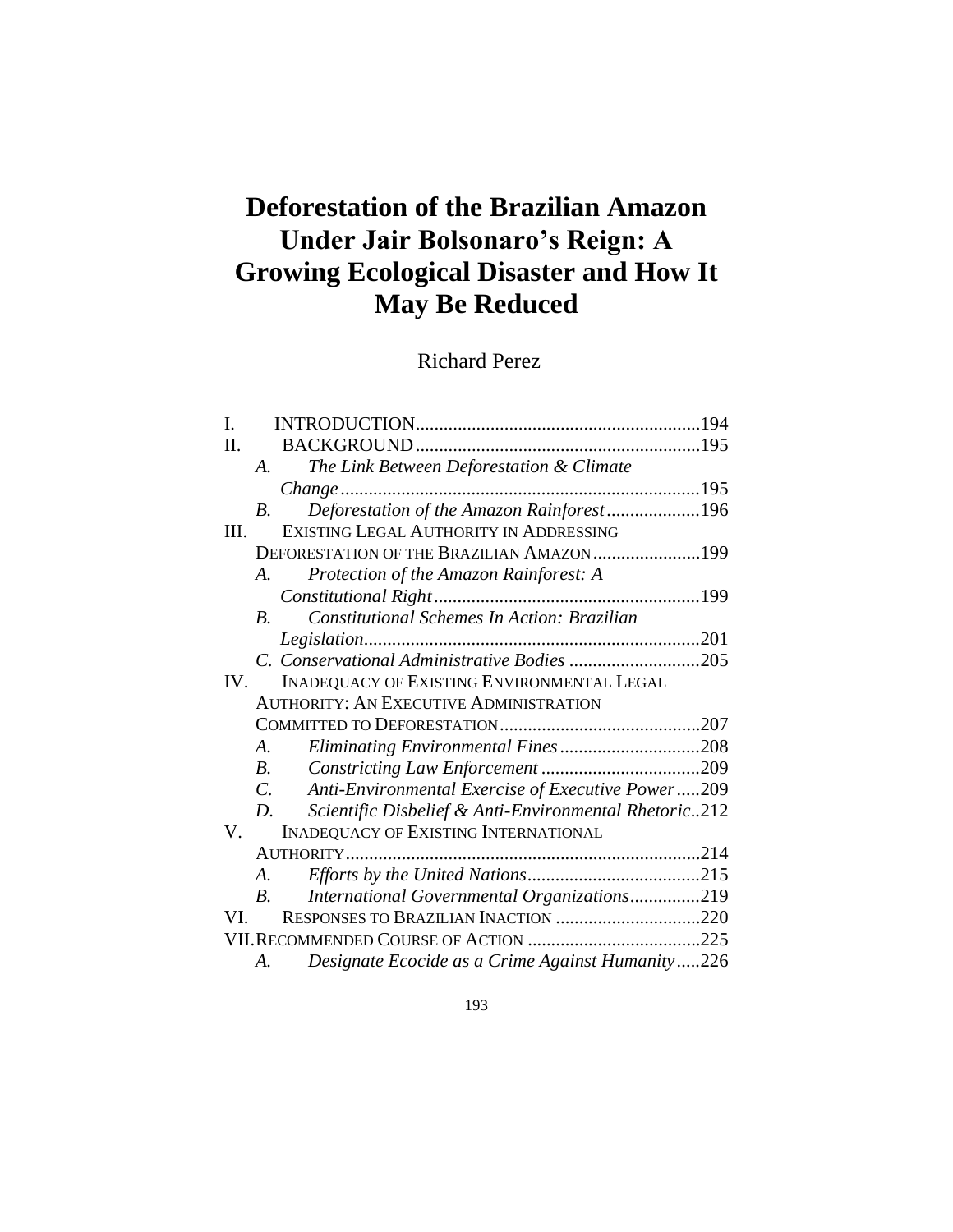| 194 | <b>INTER-AMERICAN LAW REVIEW</b>                                       | [Vol. 52:193] |
|-----|------------------------------------------------------------------------|---------------|
|     | <b>Further Deforestation Will Result in Genocide231</b><br>$B_{\rm c}$ |               |
|     |                                                                        |               |

# I. INTRODUCTION

Climate change is one of the most momentous issues facing planet Earth. The current warming trend shows that global temperatures have increased, the oceans have warmed and acidified, sea levels have risen, ice sheets have substantially shrunk, and the number of extreme weather events have escalated.<sup>1</sup> The majority of climate scientists agree that these unprecedented climate-warming trends over the past century stem from human activities.<sup>2</sup> Deforestation of the Amazon rainforest not only contributes to this major environmental threat, but also creates an onerous regulatory challenge.<sup>3</sup> It is estimated that the Amazon alone is vanishing at a rate of 20,000 square miles per year.<sup>4</sup> This number is sure to rise with Brazilian President Jair Bolsonaro's relaxed governmental oversight in addressing the fires destroying the Amazon and the significant level of unsanctioned agriculturally related deforestation. Moreover, the current scheme of deforestation-related international agreements is inadequate to properly address this crisis and is unlikely to curb the destruction before it is too late.<sup>5</sup>

<sup>1</sup> *See Climate Change: How Do We Know?,* NASA,

https://climate.nasa.gov/evidence/ (last updated Feb. 4, 2021) [hereinafter NASA].

<sup>2</sup> *Id*.

<sup>3</sup> *See Forest Governance – Brazil*, GLOB.FOREST ATLAS,

https://globalforestatlas.yale.edu/amazon/forest-governance/brazil (last visited Mar. 1, 2020).

<sup>4</sup> *The Disappearing Rainforests*, RAIN-TREE, http://www.rain-tree.com/facts.htm (last visited Oct. 7, 2019).

<sup>5</sup> *See generally* Steve Connor, *Scientists Say Kyoto Protocol is 'Outdated Failure'*, INDEPENDENT (Sep. 17, 2011, 12:28 PM),

https://www.independent.co.uk/environment/climate-change/scientists-saykyoto-protocol-is-outdated-failure-5328805.html.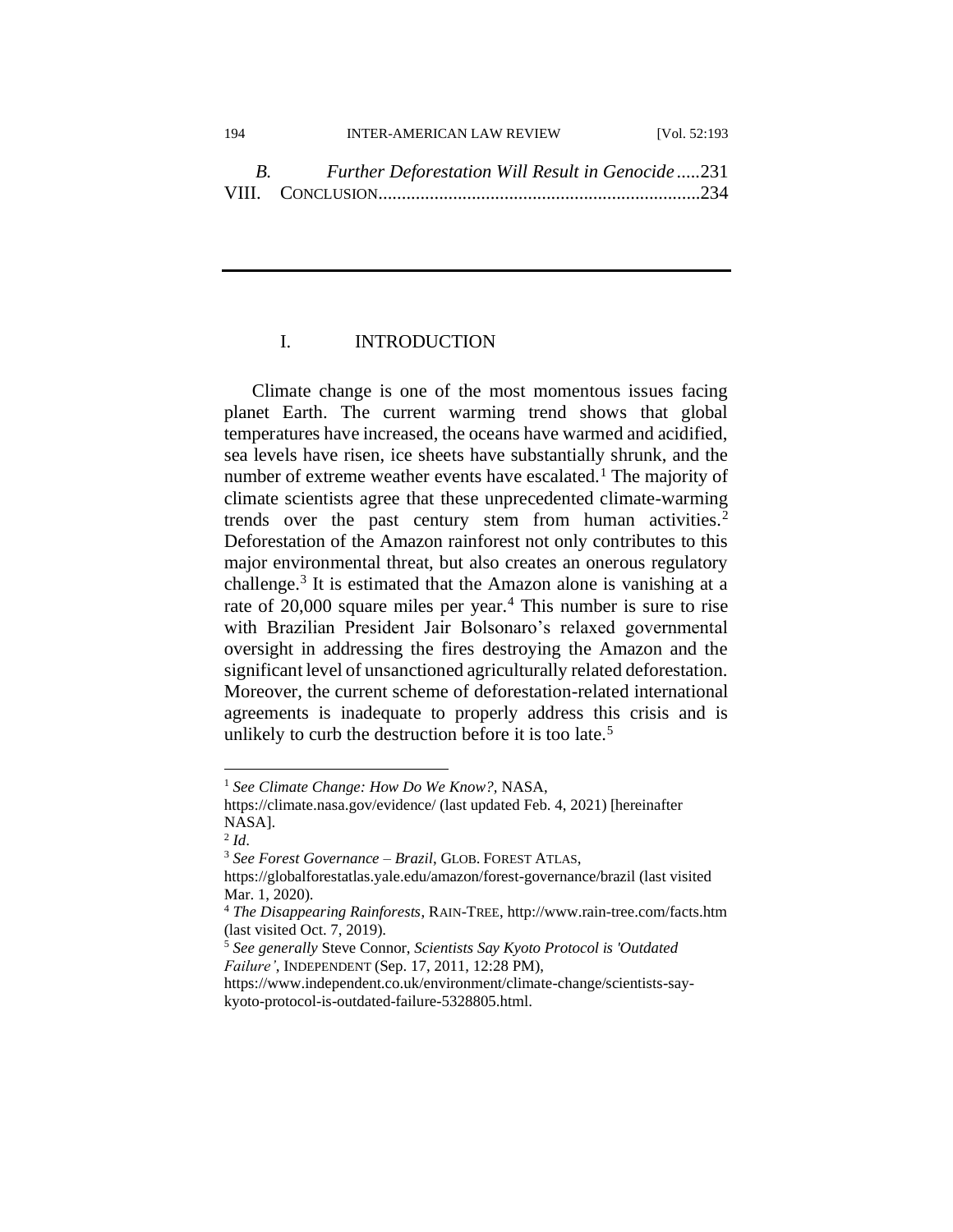Although there are numerous domestic and international regulations in place to protect the Amazon rainforest from deforestation, unfortunately, these conventions have failed to establish an effective means for promoting accountability.<sup>6</sup> Without a functioning regulatory standard to enforce the relevant environmental laws, these regulations are merely fruitless aspirational endeavors that will not stop the rampant destruction of the Amazon—thus advancing the current warming trends plaguing our planet. However, because this epidemic is arguably a crime against humanity that carries genocidal implications, existing international mechanisms of accountability may be employed to halt the destruction before it reaches an unrecoverable breaking point.

This article will examine Brazilian environmental law and detail how President Jair Bolsonaro has systematically dismantled existing domestic legal authority designed to curb deforestation of the Amazon rainforest. An analysis detailing the shortcomings of the pertinent international mechanisms and authorities will follow. This article will then analyze some of the myriad proposals and responses prompted by this environmental calamity. Finally, this article will conclude by recommending the utilization of the International Criminal Court to prosecute Bolsonaro for crimes against humanity and/or genocide in light of deforestation's deleterious effects on indigenous communities and the global climate.

# II. BACKGROUND

#### *A. The Link Between Deforestation & Climate Change*

The Amazon rainforest has long been recognized as a repository of ecological services not only for local tribes and communities, but also for the rest of the world.<sup>7</sup> Additionally, it is the only rainforest that planet Earth has left in terms of size and biodiversity.<sup>8</sup> As the Amazon rainforest is cleared and burnt, the carbon stored by the plants and trees is released into the atmosphere mainly as carbon

<sup>6</sup> *See infra Part V.*

<sup>7</sup> *Why Is the Amazon Rainforest Important?*, WORLD WILDLIFE FOUND., http://wwf.panda.org/knowledge\_hub/where\_we\_work/amazon/about\_the\_amaz on/why\_amazon\_important/ (last visited Oct. 7, 2019) [hereinafter WWF]. 8 *Id*.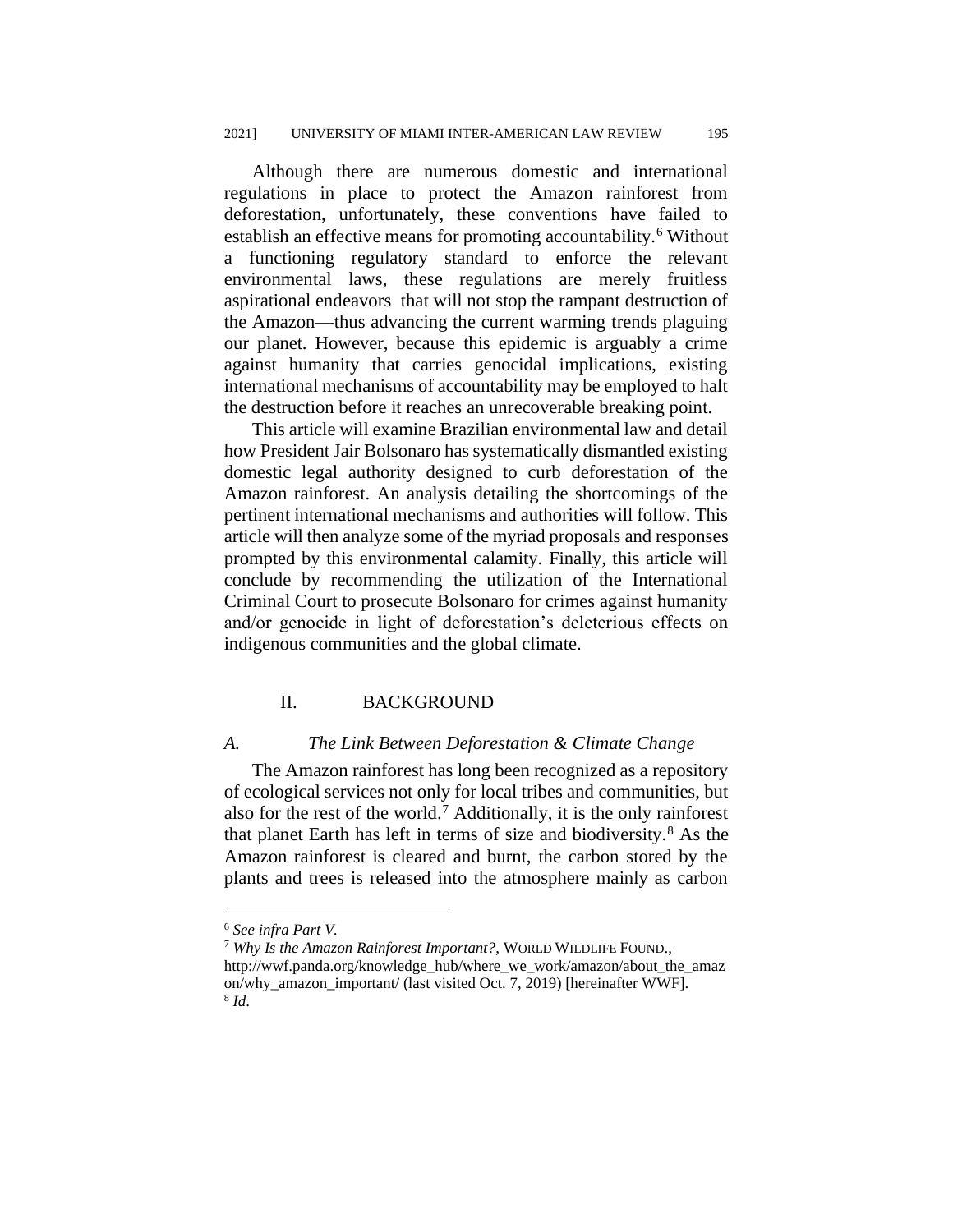dioxide—a greenhouse gas that traps heat in Earth's atmosphere.<sup>9</sup> This phenomenon is known as the greenhouse effect.<sup>10</sup> Under natural conditions, the Amazon rainforest removes carbon dioxide from the atmosphere and absorbs it during photosynthesis, an energy-creating process that yields the oxygen we need to breathe along with carbon, which allows the plants and trees to grow.<sup>11</sup> Without the largest tropical rainforest in the world, the greenhouse effect would augment—further contributing towards global warming.<sup>12</sup> This causal chain is likely to continue with more frequent droughts, severe storms, heatwaves, and fire weather.<sup>13</sup> These deleterious effects impact communities and economies all over the world; therefore, an agenda calling for global action is required if we are to save this invaluable resource.

# *B. Deforestation of the Amazon Rainforest*

Throughout human history, subsistence farmers, who cut down trees and cleared plots of land to produce crops for consumption and trade, have been a predominant cause of deforestation.<sup>14</sup> Since 1978, over 289,000 square miles of Amazon rainforest have been destroyed.<sup>15</sup> When innovations in industrial activities and large-scale agriculture developed in the twentieth century, deforestation rates skyrocketed.<sup>16</sup> By the 2000's, more than three-quarters of deforestation of the Amazon was for cattleranching.<sup>17</sup> The Amazon rainforest has also been razed to create

<sup>9</sup> Annika Dean, *Deforestation and Climate Change*, CLIMATE COUNCIL (Aug.

<sup>21, 2019),</sup> [https://www.climatecouncil.org.au/deforestation/;](https://www.climatecouncil.org.au/deforestation/) *see also* Marc Lallanila, *What Is the Greenhouse Effect?,* LIVE SCIENCE *(Mar. 8. 2018),*  [https://www.livescience.com/37743-greenhouse-effect.html.](https://www.livescience.com/37743-greenhouse-effect.html)

<sup>&</sup>lt;sup>10</sup> See What Is The Greenhouse Effect?, CLIMATE REALITY PROJECT (July 30, 2018, 9:41 AM), https://www.climaterealityproject.org/blog/what-greenhouseeffect (in-depth analysis on carbon dioxide and the greenhouse effect). <sup>11</sup> *See* WWF, *supra* note 7.

<sup>12</sup> *Id.*

<sup>13</sup> *See* NASA, *supra* note 1; *see generally* Dean, *supra* note 9.

<sup>14</sup> Rhett A. Butler*, Amazon Destruction,* MONGABAY,

[https://rainforests.mongabay.com/amazon/amazon\\_destruction.html#content](https://rainforests.mongabay.com/amazon/amazon_destruction.html#content) (last updated Dec 4, 2020).

 $^{15}$  *Id.* 

<sup>16</sup> *See id*.

 $17$  *Id.*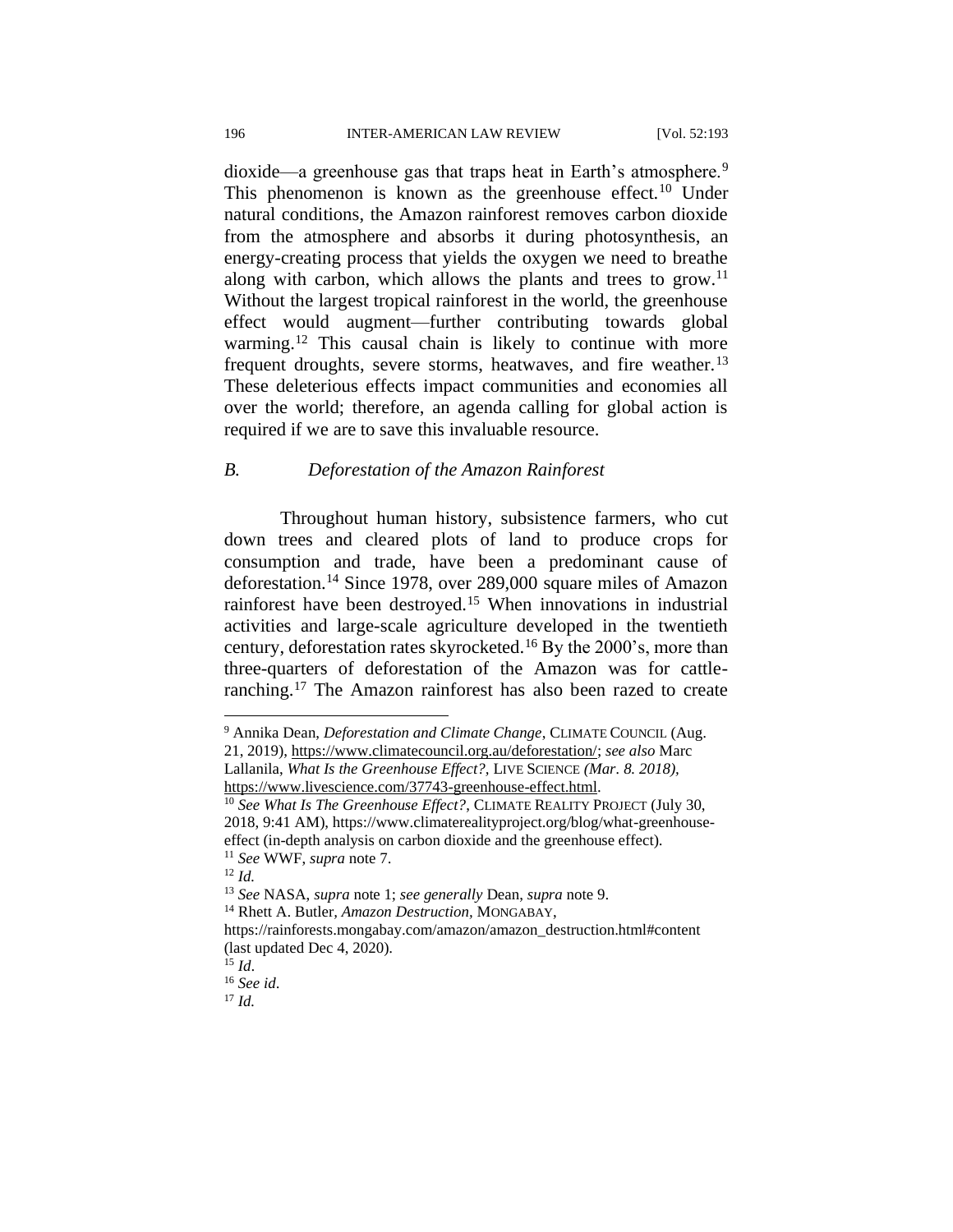space for soy farms, towns, colonization projects, to create dams, and dig up precious minerals.<sup>18</sup> Contemporaneously, roads were paved that opened up previously inaccessible portions of the rainforest to settlement by impoverished people, illegal loggers, and land speculators.<sup>19</sup>

Brazil holds roughly one-third of Earth's remaining rainforests and the Brazilian Amazon accounts for roughly sixty percent of the Amazon rainforest.<sup>20</sup> Brazil was no exception to the deforestation trend outlined above; however, that trend began to reverse in  $2004$ <sup>21</sup> Annual deforestation rates in Brazil declined by as much as eighty percent.<sup>22</sup> This considerable drop was fueled by numerous factors, including increased law enforcement, satellite image monitoring, pressure from environmentalists, private and public sector initiatives, new protected areas, and macroeconomic trends. $^{23}$ 

Despite these positive conservational developments, Brazil's achievement in curbing deforestation of the Amazon was only temporary. Since 2012, these efforts have stalled and by July 2019, deforestation of the Amazon soared to levels not seen since the mid-2000s.<sup>24</sup> These echelons of deforestation are attributed in part to the recent fires that have devastated the Amazon.<sup>25</sup> The fires are a result of seasonal burning that Brazilian farmers engage in every year.<sup>26</sup> Known as the "queimada," this purposeful burning is used to clear land for agricultural purposes.<sup>27</sup> In addition to farmers, illegal loggers and miners light fires to destroy evidence of their illicit

<sup>20</sup> *Id*.

<sup>21</sup> *Id*.

<sup>22</sup> *Id.*

<sup>23</sup> *Id.*

<sup>27</sup> *Id*.

<sup>18</sup> *Id.* 

<sup>19</sup> *Butler*, *supra* note 14.

<sup>24</sup> *Id.*

<sup>25</sup> *See* Eduardo Simoes & Michael Perry*, Fires in Amazon Forest Rose 30% in 2019*, REUTERS (Jan. 8, 2020, 9:01 PM), https://www.reuters.com/article/usbrazil-amazon-fires/fires-in-amazon-forest-rose-30-in-2019-idUSKBN1Z804V. <sup>26</sup> Morgan McFall-Johnsen & Aylin Woodward, *The Fires in the Amazon Are the Result of Seasonal Burning that Farmers Do Every Year. Here's Why They've Gotten So Bad this Summer.*, BUSINESS INSIDER (Aug. 23, 2019, 9:40 AM), https://www.businessinsider.com/fires-in-the-amazon-rainforest-werestarted-by-humans-2019-8.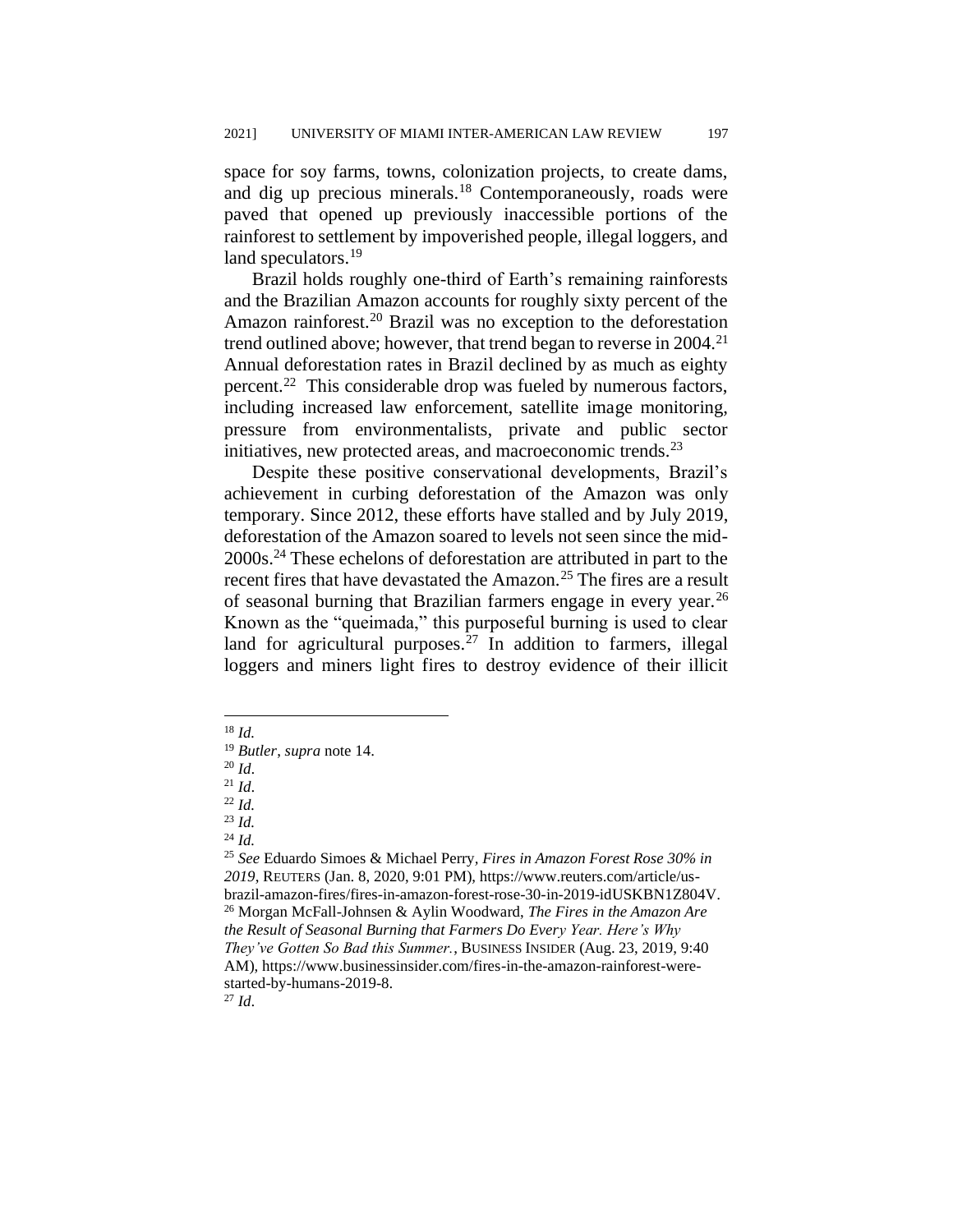activities and drive away indigenous people to clear more land for development.<sup>28</sup>

The Brazilian Amazon burned at record rates in 2019 and 2020.<sup>29</sup> Notably, the Brazilian Amazon was subject to more fires in 2019 than in any year since researchers began keeping track of these seasonal fires in 2013.<sup>30</sup> Despite an unexpected drop in the number of fires in the month of September 2019, the overall number of fires in the Amazon biome from January through September was fortythree percent higher than the same period in 2018, according to Brazil's National Institute for Space Research ("INPE").<sup>31</sup> The month of July established a record for the most deforestation in the Amazon in a single month, shrinking the rainforest by 519 square miles.<sup>32</sup> INPE reported that the number of fires detected in the Amazon region was 89,178 in 2019, compared with 68,345 fires in 2018.<sup>33</sup> Data from August 2019 to July 2020 show deforestation is up by thirty-four percent compared with the previous year.<sup>34</sup> The blame for these astonishing figures has been placed on Brazilian

 $^{28}$  *Id.* 

<sup>29</sup> *Id.; see also* Jack Goodman & Christopher Giles, *Amazon Fires: Are They Worse this Year than Before?,* BBC (Aug. 28, 2020),

https://www.bbc.com/news/world-latin-america-

<sup>53893161#:~:</sup>text=In%20the%20first%20seven%20months,times%20the%20siz e%20of%20London. (showing an increase in fires between July 2019 and July 2020).

<sup>30</sup> McFall-Johnsen, *supra* note 26.

<sup>31</sup> Terrence McCoy, *Amazon Fires Dropped Unexpectedly in September, After Summer Spike*, WASH.POST (Oct. 2, 2019, 1:18 PM),

https://www.washingtonpost.com/world/the\_americas/amazon-fires-droppedunexpectedly-in-september-after-spiking-over-the-

summer/2019/10/02/4ddc0026-e516-11e9-b403-f738899982d2\_story.html.

<sup>32</sup> *See* Jonathan Watts, *Amazon Deforestation Accelerating towards* 

*Unrecoverable 'Tipping Point,'* GUARDIAN (July 25, 2019, 12:40 PM), https://www.theguardian.com/world/2019/jul/25/amazonian-rainforest-nearunrecoverable-tipping-point.

<sup>33</sup> Simoes & Perry, *supra* note 25.

<sup>34</sup> Herton Escobar, *Illegal Deforestation in Brazil Soars amid Climate of Impunity*, SCI. MAG. (Aug. 5, 2020),

https://www.sciencemag.org/news/2020/08/illegal-deforestation-brazil-soarsamid-climate-impunity; *see also* Joseph Guzman*, Brazil's Amazon Saw a Sharp Increase in Deforestation in October,* HILL (Nov. 13, 2020),

https://thehill.com/changing-america/sustainability/environment/525911-brazilsamazon-saw-a-sharp-increase-in.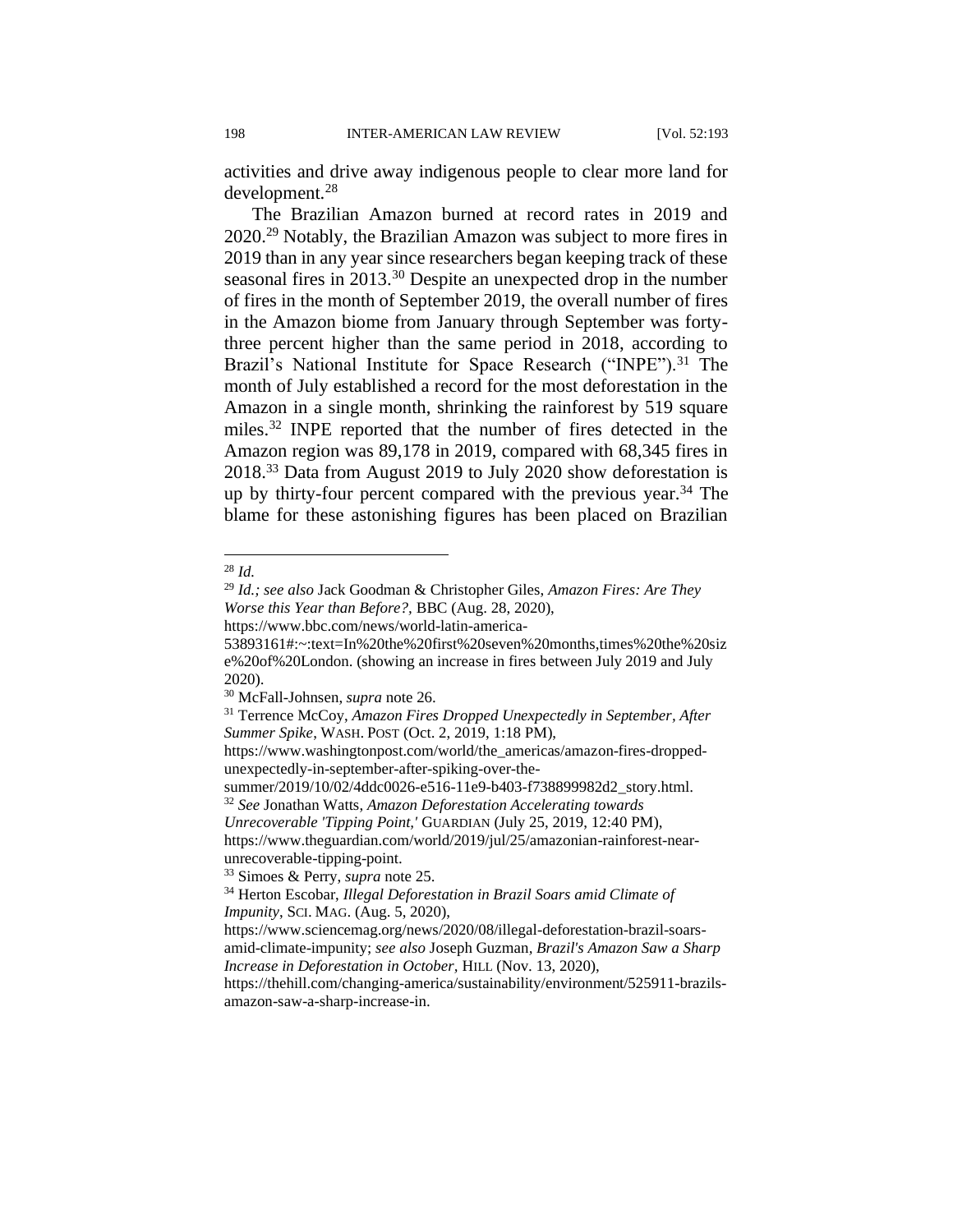President Jair Bolsonaro—accused of harming the Amazon to benefit his supporters in the logging, mining, and farming industries.<sup>35</sup>

# III. EXISTING LEGAL AUTHORITY IN ADDRESSING DEFORESTATION OF THE BRAZILIAN AMAZON

A look into the history of Brazilian law reveals a deep-rooted inclination toward protecting and preserving the Amazon rainforest. However, deficient resources and geographical impediments render these conservational laws idle and unenforced.

# *A. Protection of the Amazon Rainforest: A Constitutional Right*

Enacted in 1988, the current Brazilian Constitution is the seventh rendition since the country attained independence in 1822.<sup>36</sup> Among other things, the 1988 constitution seeks to halt and reverse the rate of deforestation of the Amazon and protect the indigenous population that suffered as a result of the wave of Amazonian industrial activity that proliferated in the  $1960 \text{'s}$ .<sup>37</sup> To do so, the constitution dedicates a chapter to the environment and delineates the people's right to an ecologically balanced environment.<sup>38</sup> The constitution also bestows the government with a duty to defend and preserve the environment for present and future generations.<sup>39</sup> To ensure the effectiveness of this right, the government is charged with ". . .preserving and restoring essential ecological processes and provide for ecological management of species and ecosystems; preserve the diversity and integrity of the Country's genetic

<sup>35</sup> *See* Tom Phillips, *Bolsonaro Rejects 'Captain Chainsaw' Label as Data Shows Deforestation 'Exploded*,*'* GUARDIAN (Aug. 7, 2019, 11:25 AM), https://www.theguardian.com/world/2019/aug/07/bolsonaro-amazondeforestation-exploded-july-data.

<sup>36</sup> *Constitutional History of Brazil*, CONST. NET,

http://constitutionnet.org/country/constitutional-history-brazil, (last visited Mar. 1, 2020).

<sup>37</sup> *See* Alexander Zaitchik, *Rainforest on Fire*, INTERCEPT (July 6, 2019, 8:00 AM), https://theintercept.com/2019/07/06/brazil-amazon-rainforest-indigenousconservation-agribusiness-ranching/.

<sup>38</sup> CONSTITUIÇÃO FEDERAL [C.F.] [CONSTITUTION] art. 225 (Braz.). <sup>39</sup> *Id.*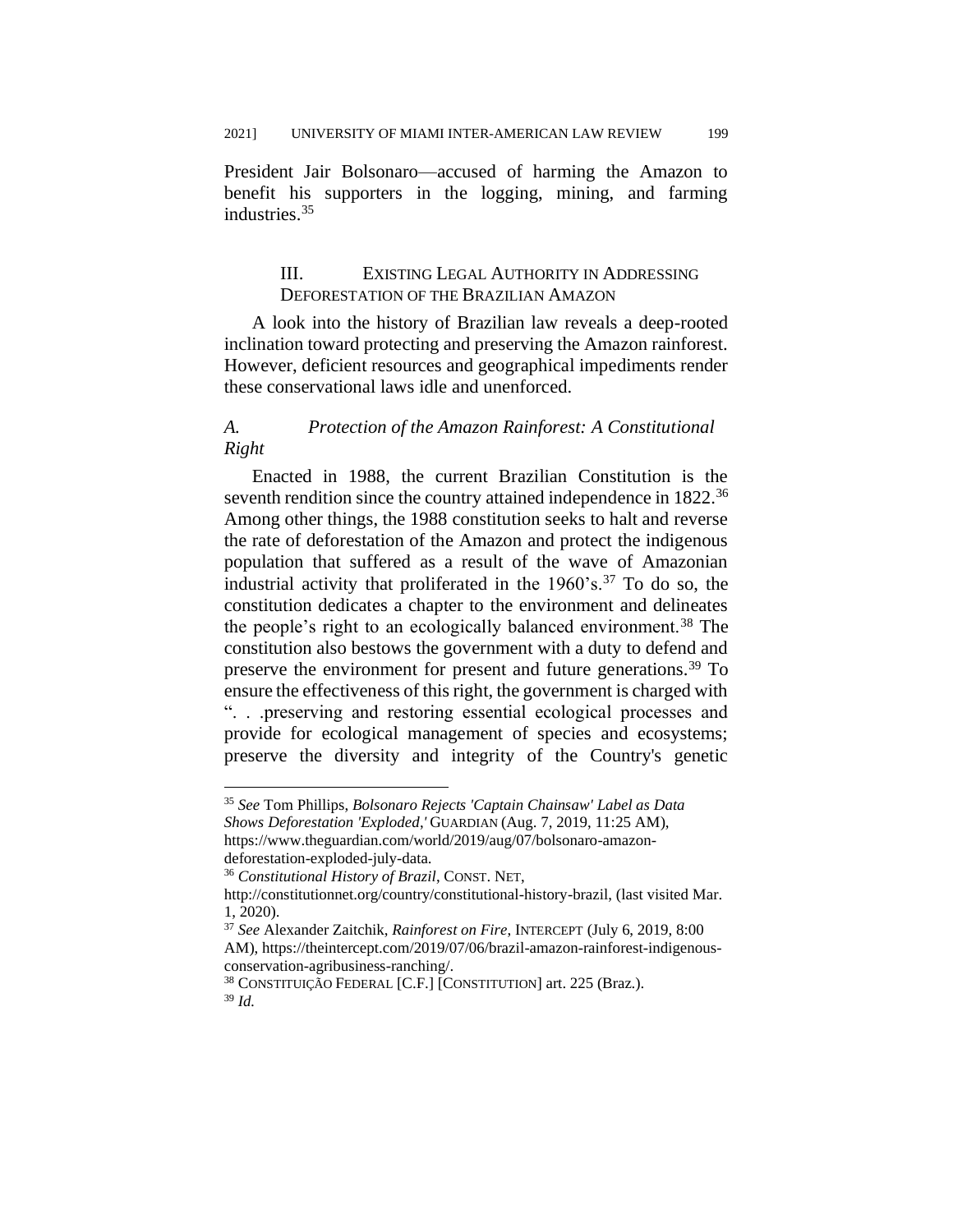patrimony and to supervise entities dedicated to research and manipulation of genetic material; define territorial spaces that are to be specially protected; promulgate an environmental impact study that reveal activities that may cause significant degradation of the environment; promote environmental education at all levels; control production, commercialization and employment of techniques, methods and substances that carry a risk to life, the quality of life and the environment; and prohibit practices that jeopardize the native fauna and flora."<sup>40</sup> Individuals and legal entities that engage in activities considered harmful to the environment are subject to criminal and administrative sanctions pursuant to this chapter. $41$ 

The 1988 constitution follows the theme of environmental conservation promulgated by its numerous predecessors.<sup>42</sup> To begin with, the Imperial Constitution of 1824 prohibited industries which posed a significant threat to the health of citizens.<sup>43</sup> The 1934 constitution created more protections by ". . . dispensing protection in natural beauty and on Brazil's historical, artistic, and cultural patrimony."<sup>44</sup> As a result, the federal government was given jurisdiction over Brazil's forests.<sup>45</sup> Three years later, a new constitution called for the protection of flora and fauna from disease and other harmful proxies.<sup>46</sup> The 1946 constitution gave Brazilian citizens "popular action": the right to have government action detrimental to the environment declared void—a law never employed to hamper deforestation.<sup>47</sup> The 1967 constitution continued this conservational theme by delegating power to the national government to legislate on environmentally related issues.<sup>48</sup> Despite this reoccurring theme of environmental protection, the

<sup>40</sup> *Id.* art. 225 § 1, I-VII.

<sup>41</sup> *Id.* art. 225 § 3.

<sup>42</sup> Henry McGee & Kurt Zimmerman, *The Deforestation of the Brazilian Amazon: Law, Politics, and International Cooperation*, 21 U. MIAMI INTER-AM. L. REV. 513, 531-33 (1990) (discussing the long-standing constitutional concern for preserving and protecting Brazil's natural environment).

<sup>43</sup> *Id.* at 532.

<sup>&</sup>lt;sup>44</sup> *Id.* (internal quotations omitted).

<sup>45</sup> *Id*.

<sup>46</sup> *Id.*

<sup>47</sup> *Id.*

<sup>48</sup> McGee Jr.& Zimmerman, *supra* note 42 at 532.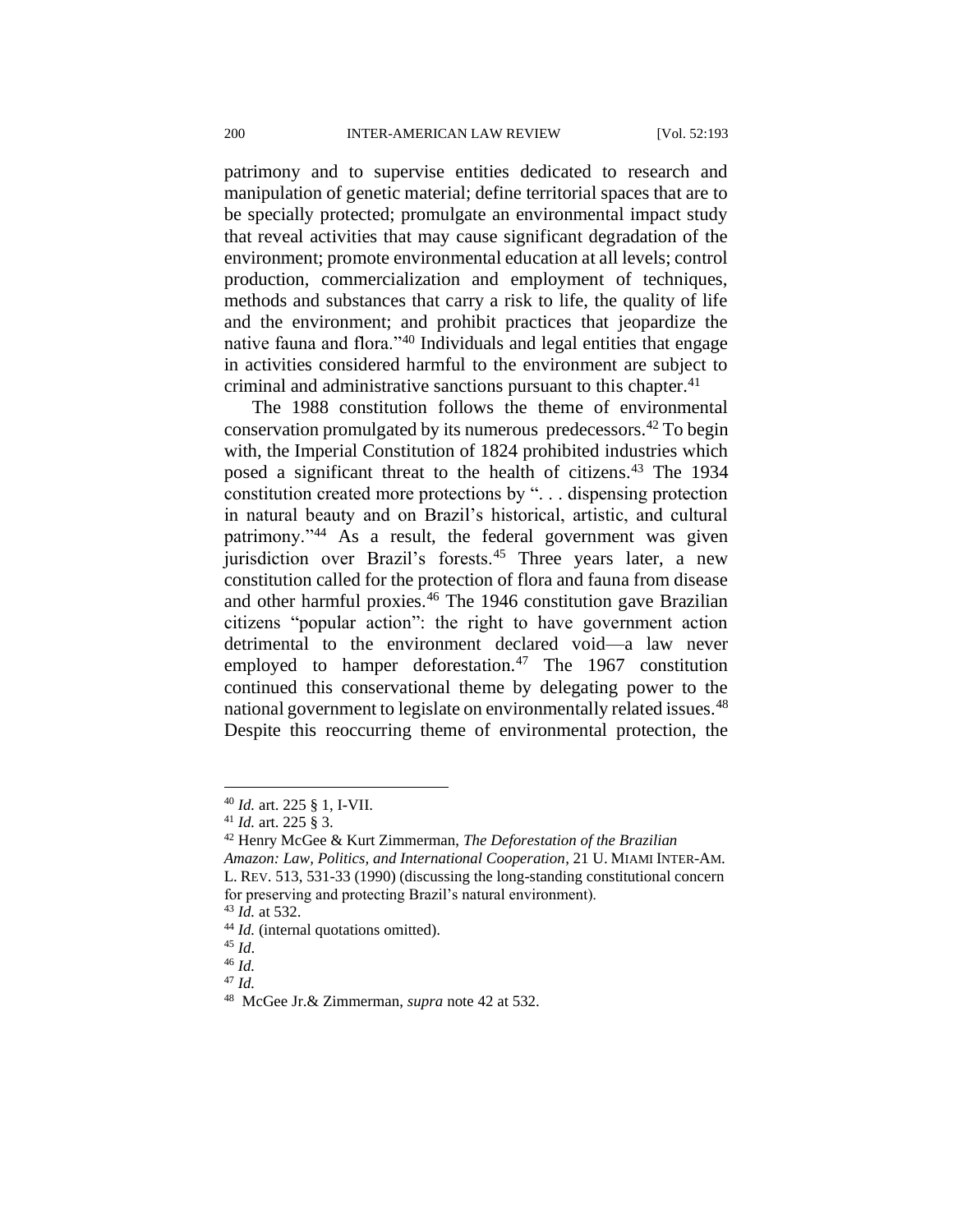Amazon rainforest was not particularly emphasized until the 1988 constitution.<sup>49</sup>

Under the new constitution, the Brazilian Amazonian Forest is specifically described as part of the national patrimony that must be utilized under conditions to assure its preservation.<sup>50</sup> This rendition initially proved momentous for conservational efforts. The constitution zoned forty-three percent of the Amazon as off limits to industrial activity and land-clearing, and created rules restricting activity on the remaining fifty-seven percent.<sup>51</sup> It also created the Brazilian Institute of Environment and Renewable Natural Resources ("IBAMA"), an environmental monitoring and enforcement agency.<sup>52</sup> Moreover, the constitution overhauled the National Indian Foundation ("FUNAI") to help Indigenous groups protect their lands and develop sustainable forest industries.<sup>53</sup> Notably, the constitution does not specifically recognize "crimes against the environment."<sup>54</sup> While these regional changes transpired, international development banks imposed toughened environmental and social conditions on the reception of aid and loans.<sup>55</sup> Additionally, nongovernmental organizations and activist campaigns led successful international boycotts, leading to a breakthrough soy moratorium in 2006.<sup>56</sup> Regional efforts did not completely stop deforestation of the Amazon. However, the rate of deforestation peaked in 2004 and remarkably declined for several years.<sup>57</sup>

# *B. Constitutional Schemes In Action: Brazilian Legislation*

Legislation designed to protect the Brazilian Amazon dates back more than eight decades.<sup>58</sup> An environmental legislation boom commenced during the Vargas Regime, who introduced the first

<sup>49</sup> *Id.* at 533.

<sup>50</sup> CONSTITUIÇÃO FEDERAL [C.F.] [CONSTITUTION] art. 225 § 4 (Braz.).

<sup>51</sup> Zaitchik, *supra* note 37.

<sup>52</sup> *Id.*

<sup>53</sup> *Id.*

<sup>54</sup> McGee & Zimmerman, *supra* note 42, at 531.

<sup>55</sup> Zaitchik, *supra* note 37.

<sup>56</sup> *Id.*

<sup>57</sup> *Id.*

<sup>58</sup> McGee & Zimmerman, *supra* note 42, at 533.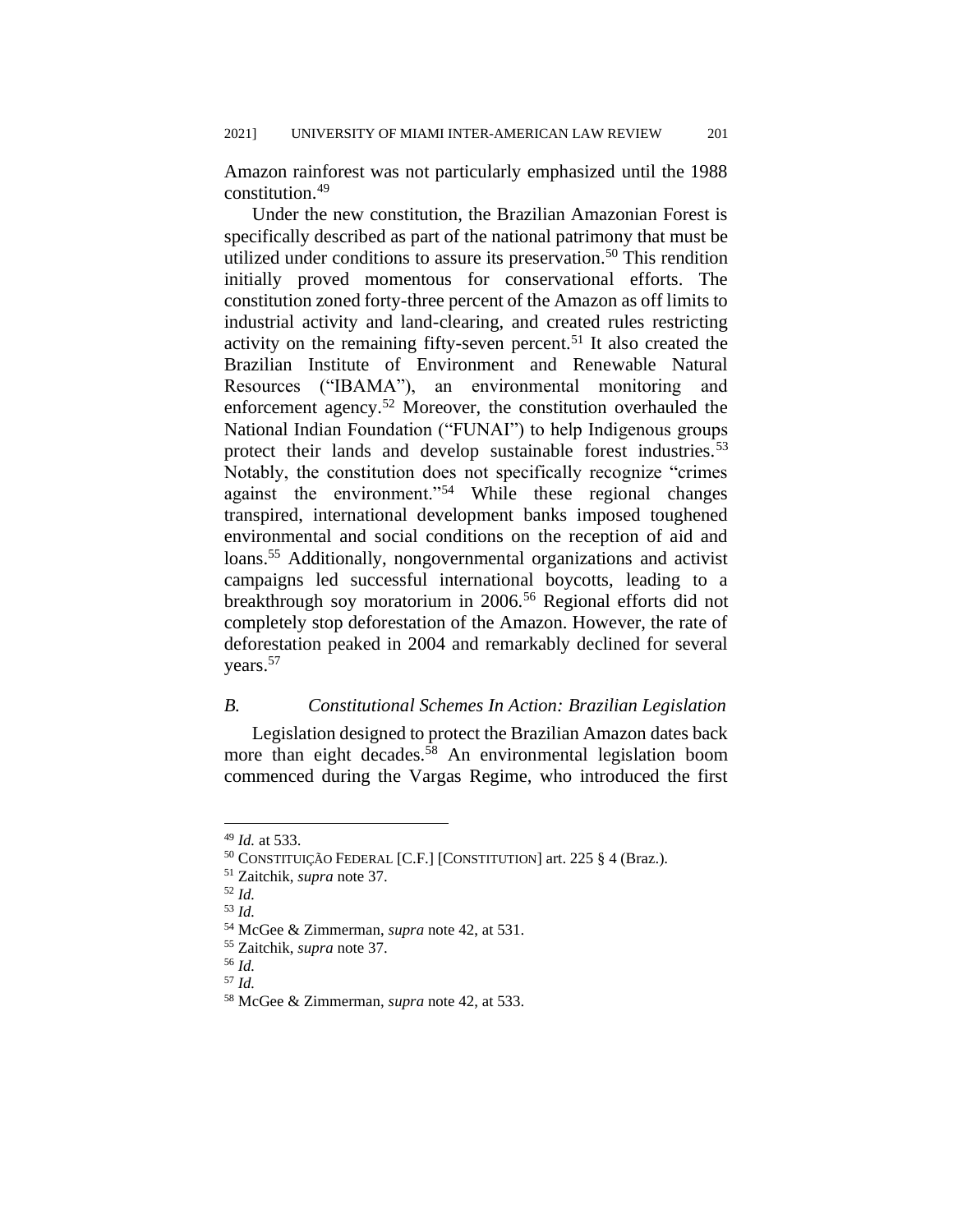Brazilian forest code in 1934.<sup>59</sup> Premised on the constitutional principle that the Amazon rainforest is a common interest of all Brazilians, this progressive piece of legislation placed limits on the use of private property to preserve the country's natural vegetation.<sup>60</sup> The original code required that farmers retain at least twenty-five percent of their land in forest. $61$  The primary objective of the code was to ensure that enough forest was preserved to maintain a sustainable fuel supply while safeguarding wildlife that could be hunted to provide sustenance.<sup> $62$ </sup> This law remained in effect—and unenforced—for thirty years.<sup>63</sup> Consequently, farmers and developers were not met with opposition when clearing land for agricultural purposes.<sup>64</sup>

In 1965, the newly empowered military dictatorship implemented Law No. 4,771, also known as the New Forest Code.<sup>65</sup> This legislation classifies properties into one of three categories. If land is designated into the first category, it is considered an area of permanent preservation meaning that it cannot be cut down and developed for economic purposes.<sup>66</sup> The second category derives slightly from the original forest code in that it creates a legal reserve by placing percentage-based limits on the use of private property.<sup>67</sup> Specifically, owners in the south and southeast region of the country are required retain at least twenty percent of their land in forest.<sup>68</sup> Landowners in the north region (Amazon) and the northern part of the centre-west must retain fifty percent.<sup>69</sup> No limits were placed on

<sup>59</sup> *Id.*

<sup>60</sup> *See* Bernardo Mueller & Lee J. Alston, *Legal Reserve Requirements in Brazilian Forests:*

*Path Dependent Evolution of De Facto Legislation*, ECONOMÍAREVISTA DA ANPEC - ASSOCIAÇÃO NACIONAL DOS CENTROS DE PÓS-GRADUAÇÃO EM ECONOMIA [Economy Magazine of ANPEC - Brazilian Association of Graduate Programs in Economics], Dec. 2007, at 25-53.

<sup>61</sup> *Id.* at 29.

<sup>62</sup> *Id.* at 30.

<sup>63</sup> *Id.*

<sup>64</sup> *Id.*

<sup>65</sup> *Id.*

<sup>66</sup> Mueller & Alston, *supra* note 60, at 30.

<sup>67</sup> *Id.*

<sup>68</sup> *Id.*

<sup>69</sup> *Id.*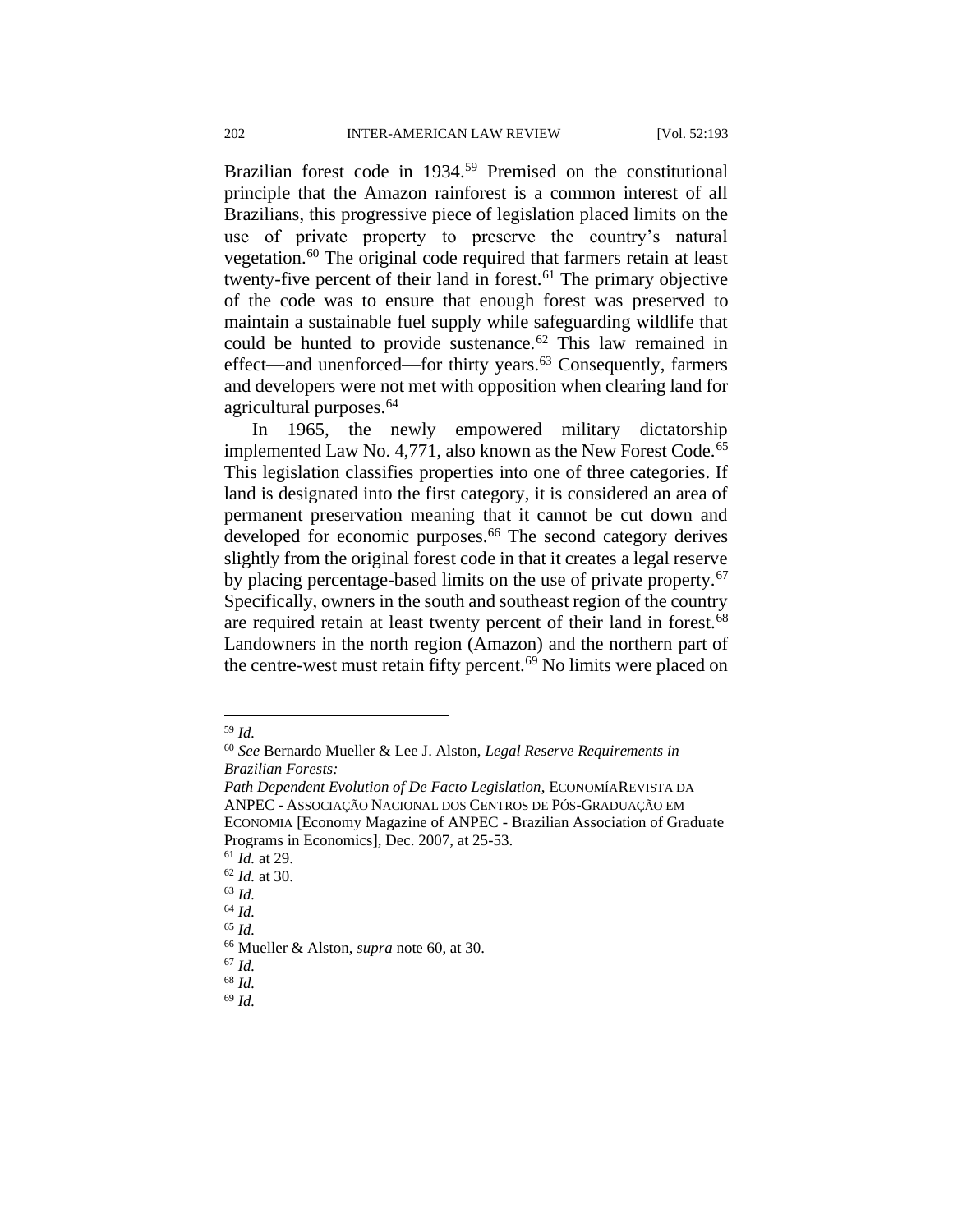the northeast.<sup>70</sup> The third category, or remainder category, is the remainder of the land which could be used without reservations.<sup>71</sup>

Both renditions of the code provided a framework of penalties for violations of the legislation.<sup>72</sup> Moreover, the current Penal Code of Brazil, promulgated in 1940, originally authorized the prosecution of individuals that damaged the environment if the environmental damage substantially affected public health.<sup>73</sup> However, these ambitious pieces of legislation did not provide for the financing of any enforcement measures—effectively guaranteeing that the legislation would remain ignored and unenforced. $74$  The federal government subsequently created an interministerial group (Grupo de Trabalho Interministerial) which issued a plan that called for the preservation of native tribes and the creation of biological preserves covering fifty million hectares.<sup>75</sup> These congressional efforts did produce some positive results in slowing deforestation rates beginning in the late 1980's.<sup>76</sup> However, deforestation rates intensified during the mid and late 1990's and peaked in 2004 when the country lost more than 27,000 square kilometers of the Amazon rainforest.<sup>77</sup>

Between 2004 and 2012, Brazil reduced overall deforestation in the Amazon by more than eighty percent, from more than 27,000 square kilometers of forest destroyed per year to less than 4,600 by utilizing near real-time satellite imagery to locate and shut down illegal logging sites.<sup>78</sup>

In 2012, the New Forest Code was revamped to benefit farmers and developers by substantially reducing the area required for legal

<sup>70</sup> *Id.*

<sup>71</sup> *Id.*

<sup>72</sup> McGee & Zimmerman, *supra* note 42, at 533.

<sup>73</sup> *See id.*

<sup>74</sup> *See id.*

<sup>75</sup> *See id.*

<sup>76</sup> Zaitchik, *supra* note 37.

<sup>77</sup> *Id.*

<sup>78</sup> *Rainforest Mafias: How Violence and Impunity Fuel Deforestation in Brazil's Amazon*, HUM. RTS. WATCH (Sept. 17, 2019),

[https://www.hrw.org/report/2019/09/17/rainforest-mafias/how-violence-and](https://www.hrw.org/report/2019/09/17/rainforest-mafias/how-violence-and-impunity-fuel-deforestation-brazils-amazon)[impunity-fuel-deforestation-brazils-amazon.](https://www.hrw.org/report/2019/09/17/rainforest-mafias/how-violence-and-impunity-fuel-deforestation-brazils-amazon) [hereinafter HUMAN RIGHTS WATCH].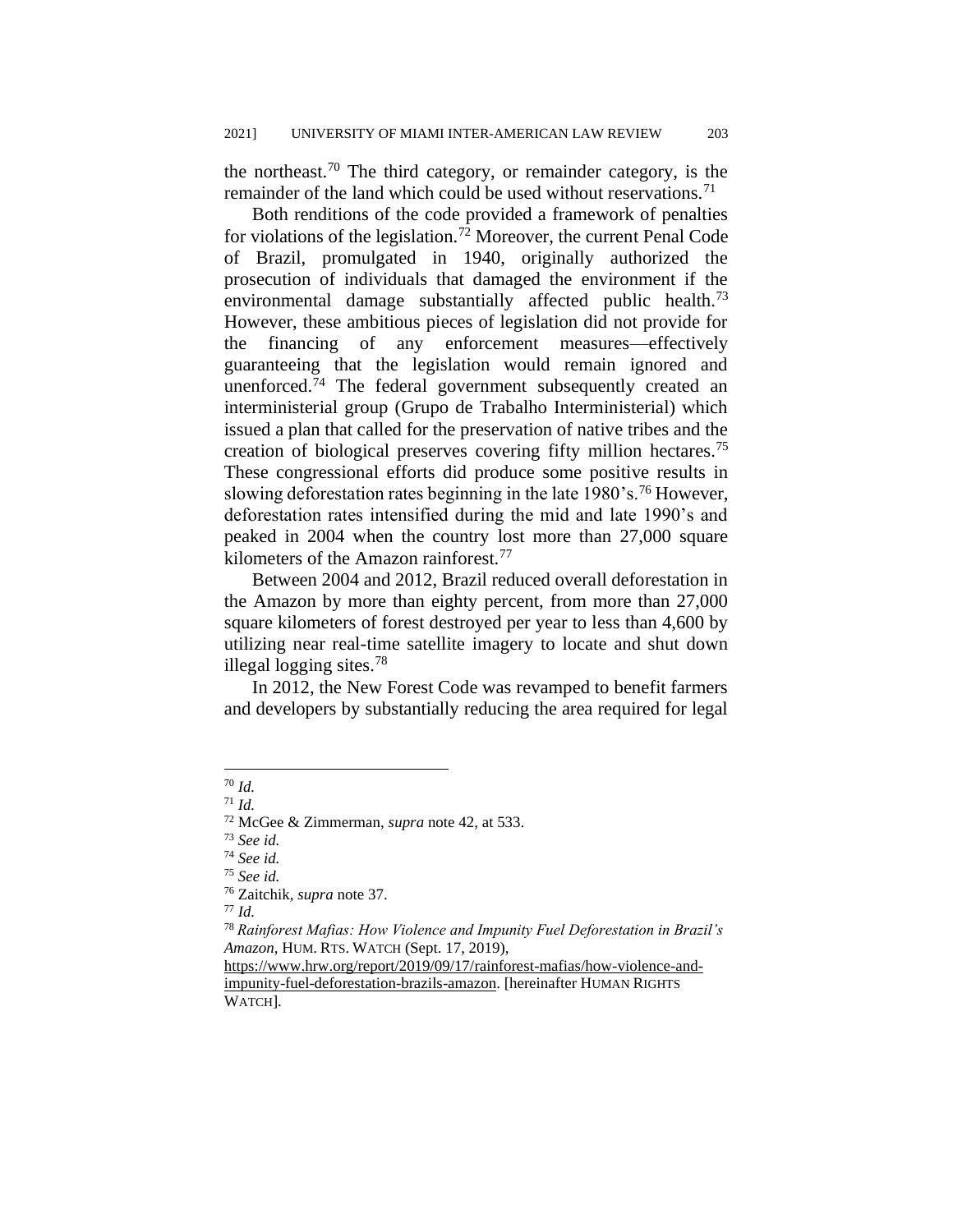reserves on rural private properties.<sup>79</sup> Pursuant to these changes, Amazon states that have protected at least sixty-five percent of their territory as conservation units or indigenous reserves can reduce the percentage of native vegetation required to be conserved on private lands.<sup>80</sup> According to the Forest Code Observatory, the update means that five million hectares of native vegetation—twice the state of Sergipe—will no longer be reforested, compensated, or regenerated pursuant to previous restoration provisions of the code.<sup>81</sup> This update not only runs contrary to the Brazilian constitutional principles of conservation, but also opens the door for large-scale deforestation.<sup>82</sup> The update also pardons illegal deforestation that occurred prior to 2008.<sup>83</sup> This absolution basically incentivizes farmers and developers to continue illegal deforestation.<sup>84</sup> It is not far-fetched to expect the implementation of more pardons in the future, especially under Bolsonaro's prodevelopment administration. If farmers and developers do not fear enforcement of the law and/or are not provided with some sort of economic motivation to abide by the law, unremitting deforestation is the only foreseeable outcome.

The 2012 update was stalled in a legal battle over its constitutionality with the Attorney General's Office, the Federal Public Ministry, and the left-wing Socialism and Freedom Party ("PSOL") ever since its inception in 2012.<sup>85</sup> In February of 2018, Brazil's Supreme Court ruled in favor of many of the pro-agriculture provisions of the New Forest Code, including relaxation of legal reserve rules and upholding the amnesty provision.<sup>86</sup> The New

<sup>80</sup> *Id.*

<sup>79</sup> Claire Asher, *Brazil's New Forest Code Puts Vast Areas of Protected Amazon Forest at Risk*, MONGABAY (Mar. 4, 2019),

https://news.mongabay.com/2019/03/brazils-new-forest-code-puts-vast-areas-ofprotected-amazon-forest-at-risk/.

<sup>81</sup> Angela Boldrini, Daniel Carvalho, & Phillippe Watanabe, *Congress and Senate Divided over Forest Code Measure*, FOLHA DE S.PAULO (Mar. 30, 2019), https://www1.folha.uol.com.br/internacional/en/brazil/2019/05/congress-andsenate-divided-over-forest-code-measure.shtml (English version).

<sup>82</sup> *See* Asher, *supra* note 79.

<sup>83</sup> *Id.*

<sup>84</sup> *Id.* <sup>85</sup> *Id.*

<sup>86</sup> Sue Branford & Maurício Torres, *Analysis: The Brazilian Supreme Court's New Forest Code Ruling*, MONGABAY (Mar. 7, 2018),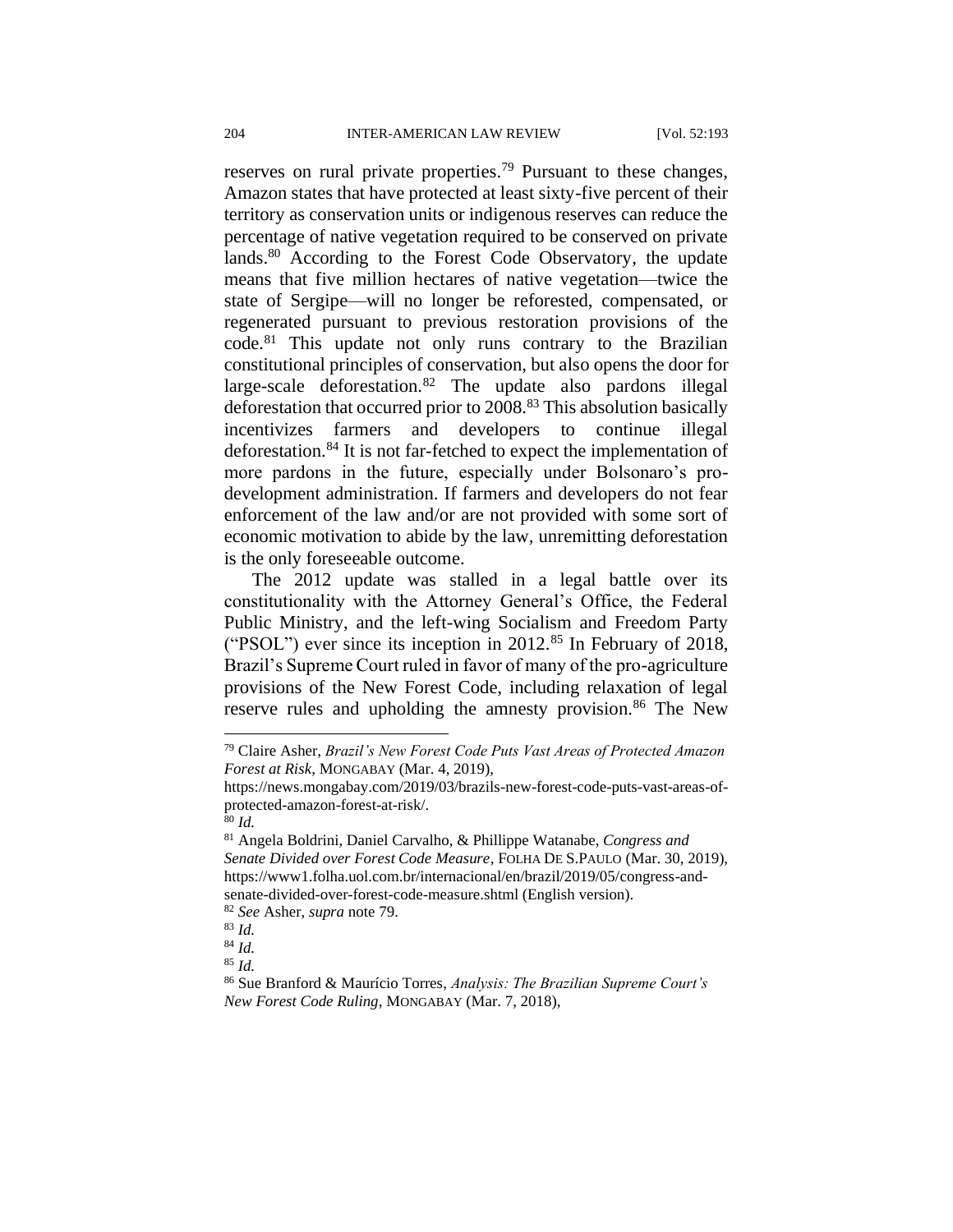Forest Code remains in effect today and comprises the majority of Brazilian forestry legislation.

#### *C. Conservational Administrative Bodies*

Brazil has several multilateral bodies and authorities responsible for protecting its natural environment. These bodies and authorities collectively form the National Environmental System ("SISNAMA"), which aims to institute sustainability standards that protect and improve the environmental quality of Brazil pursuant to the 1981 National Environmental Policy Act.<sup>87</sup> The primary administrative body for implementing these environmental policies is the Brazilian Institute of the Environment and Renewable Natural Resources ("IBAMA")—a federal agency under the Ministry of Environment ("MMA").<sup>88</sup> Created in 1989, IBAMA must guarantee the operation of the 1981 National Environmental Policy Act by developing various activities related to the preservation and conservation of Brazil's natural resources.<sup>89</sup> IBAMA also oversees the use of natural resources such as water, flora, fauna and soil and imposes fines on those who breach the environmental preservation requirements.<sup>90</sup> Moreover, IBAMA is responsible for granting environmental licenses for any development projects that pose a detriment to the environment.<sup>91</sup>

The Chico Mendes Institute for Biodiversity Conservation ("ICMBio") is Brazil's other leading environmental agency and its

https://news.mongabay.com/2018/03/analysis-the-brazilian-supreme-courtsnew-forest-code-ruling/.

<sup>87</sup> *See* ÉDIS MILARÉ, ET AL., ENVIRONMENTAL LAW AND PRACTICE IN BRAZIL: OVERVIEW,PRACTICAL LAW COUNTRY Q&A, Westlaw (database last updated Feb. 1 2021).

<sup>88</sup> *See* Renata Garcia, *Introduction to IBAMA*, BRAZ. BUS., (Jun. 16, 2015), https://thebrazilbusiness.com/article/introduction-to-ibama. (The Ministry of Environment is a cabinet-level federal ministry comparable to the Environmental Protection Agency (EPA) in the United States).

<sup>89</sup> *See id.*

<sup>90</sup> *Id.* 

<sup>91</sup> *Id.*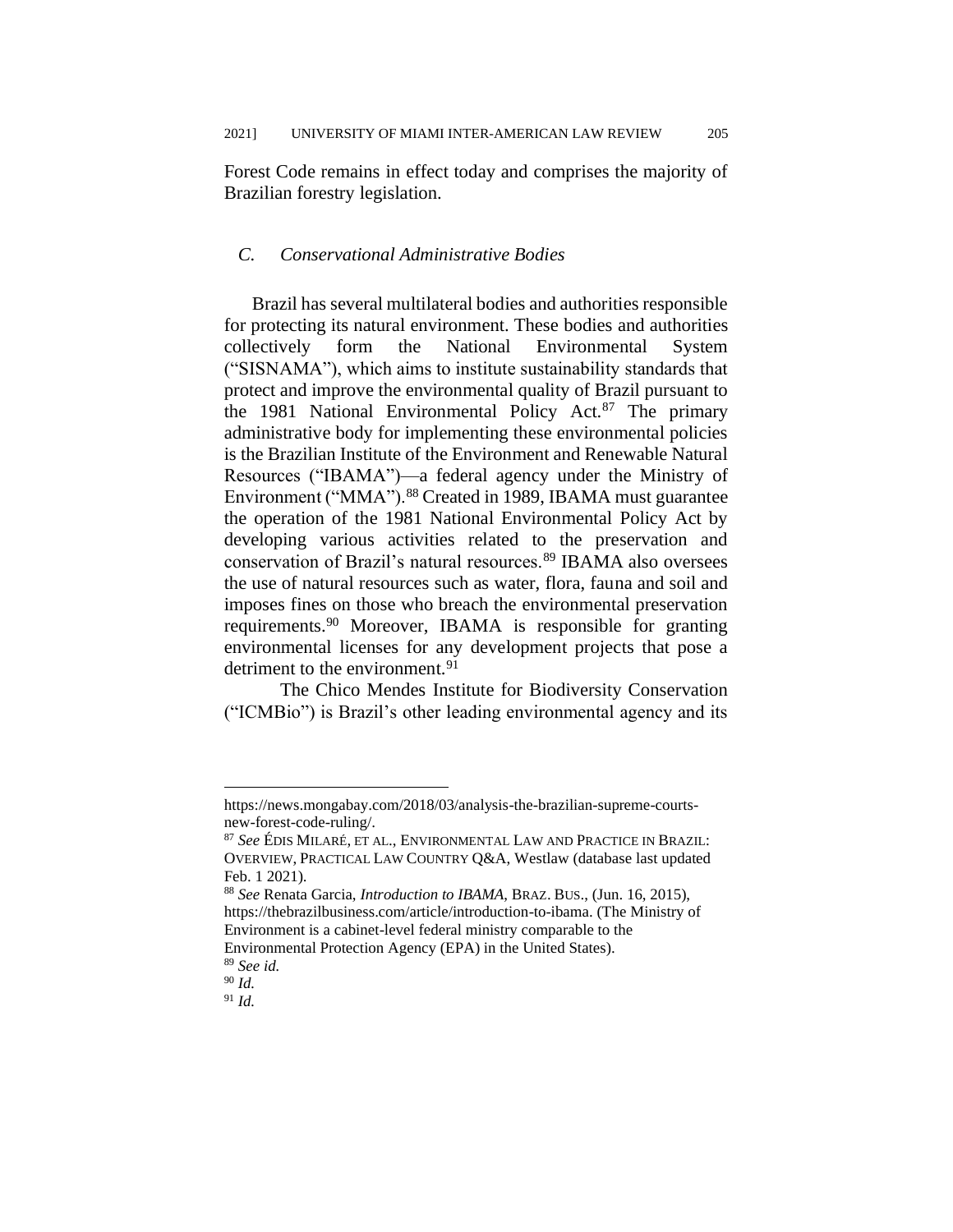federal parks' protector.<sup>92</sup> Operating predominantly in the management of federally protected areas, ICMBio is in charge of safeguarding Brazil's natural heritage, endorsing biodiversity conservation via research and education, and promoting ecologically sound management practices.<sup>93</sup> IBAMA and ICMBio have the powers to fine loggers, sequester equipment used for illegal deforestation, and may even destroy that equipment when its transport is inviable or jeopardizes the environment or its agents.<sup>94</sup> However, as will be discussed in further detail, these powers were detrimentally constrained after Bolsonaro took office.<sup>95</sup> IBAMA and ICMBio often conduct joint operations with support from federal and state police, which can detain people engaged in illegal logging anywhere.<sup>96</sup>

These agencies played a crucial role in the momentous decrease in deforestation that occurred from 2004-2012, however, personnel and budget cuts have weakened their capacity to enforce environmental law.<sup>97</sup> In 2009, IBAMA employed roughly 1,600 environmental inspectors throughout the country.<sup>98</sup> In 2019, the number was down to 780, with only a small fraction allocated to the Amazon rainforest.<sup>99</sup> Due to the enormity of the Amazon and agency personnel reductions, local communities and native tribes play a major enforcement role by alerting authorities of illicit activity.<sup>100</sup> Unfortunately, these forest "defenders" often receive death threats and are sometimes killed by those engaged in deforestation.<sup>101</sup> To combat this violence, Brazil implemented a program in 2004 to protect the defenders—amounting to nothing more than occasional phone check-ins.<sup>102</sup> Despite the criminal

<sup>93</sup> *Id.* 

<sup>97</sup> *Id.*

<sup>92</sup> *See Chico Mendes Institute for Biodiversity Conservation (ICBIO)*, DEVEX https://www.devex.com/organizations/chico-mendes-institute-of-biodiversityconservation-icmbio-49509 (last visited March 1, 2020).

<sup>94</sup> *See* HUMAN RIGHTS WATCH, *supra* note 78.

<sup>95</sup> *See infra* Part IV Section C.

<sup>96</sup> *See* HUMAN RIGHTS WATCH, *supra* note 78.

<sup>98</sup> *Id.*

<sup>99</sup> *Id.*

<sup>100</sup> *Id.*

<sup>101</sup> *Id.*

<sup>102</sup> *Id.*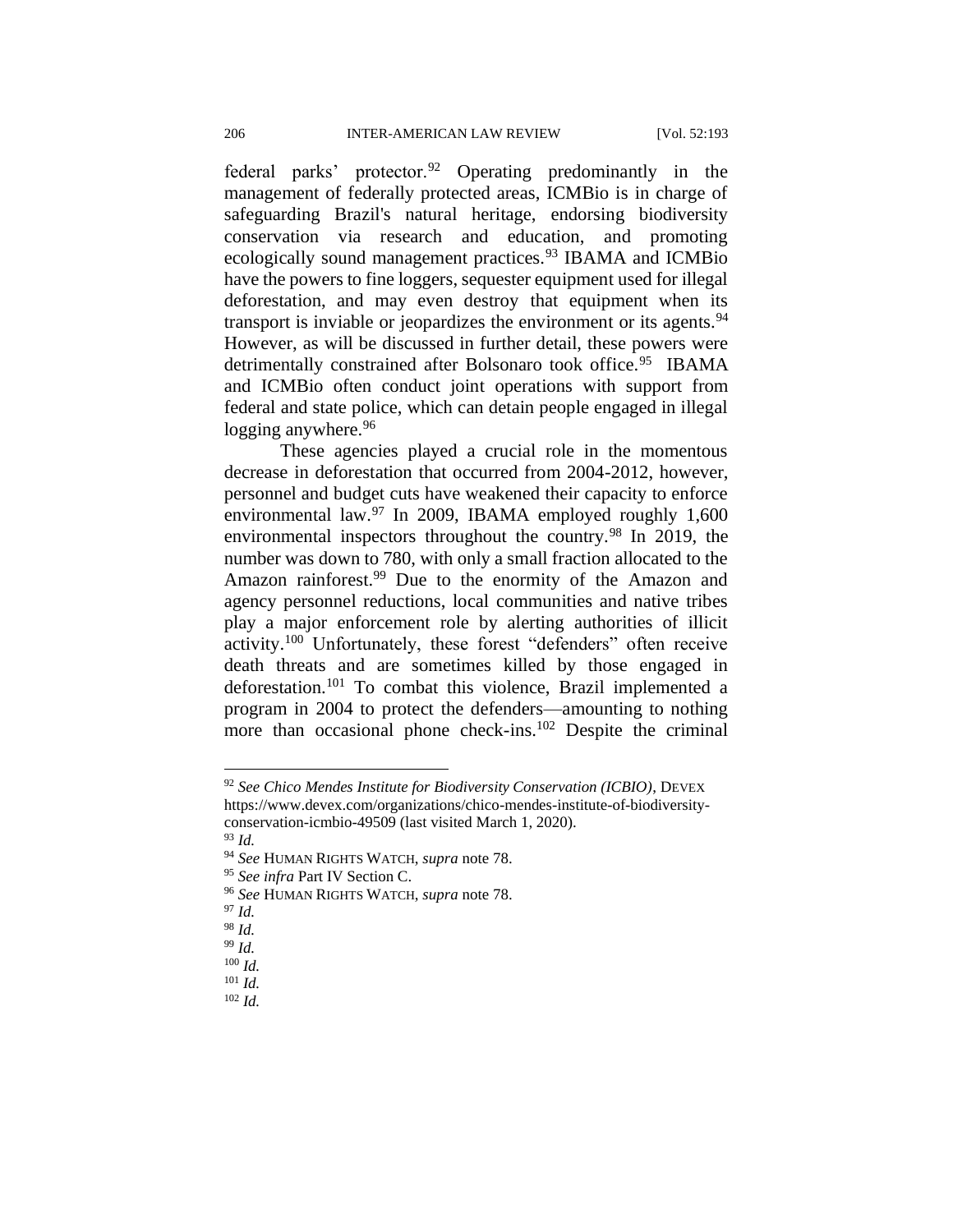nature of these violent conflicts, it is easy to set them aside and classify them as a localized conflict, which sweeps them under the proverbial rug—receiving no further attention from the appropriate authorities.<sup>103</sup> Budgetary constraints combined with the remoteness in which these cases arise renders agency efforts and defender protection programs futile in the war to save the Amazon.<sup>104</sup>

In addition to the monetary and terrestrial obstacles that Brazil's conservational administrative bodies have encountered in recent years, the presidential election of Jair Bolsonaro has introduced a plethora of limitations that further weaken efforts to save the Amazon rainforest.<sup>105</sup> As will be discussed in further detail, Bolsonaro's and his administration have worked meticulously to gut environmental agencies, paving the way for more unrestricted deforestation.

# IV. INADEQUACY OF EXISTING ENVIRONMENTAL LEGAL AUTHORITY: AN EXECUTIVE ADMINISTRATION COMMITTED TO DEFORESTATION

Although each of the aforementioned legal instruments have played fundamental roles in reducing deforestation of the Brazilian Amazon, their logistical inadequacies render them unlikely to halt deforestation before it reaches the point of no return. For years, Brazil received international praise for implementing stronger government enforcement and commitments to halt industry-related deforestation.<sup>106</sup> However, political backlash driven by politicians representing agricultural interests triggered Brazilian Congress to loosen forest protections in 2012.<sup>107</sup> A barrage of antienvironmental legislative proposals were submitted by conservative lawmakers to pave the way for rapid development of various industries.<sup>108</sup> Economic recessions and political scandals diverted money and

<sup>107</sup> *Id.*

<sup>108</sup> *Id.*

<sup>103</sup> *Id.*

<sup>104</sup> *Id.*

<sup>105</sup> *See generally id.* 

<sup>106</sup> Jeff Tollefson, *Deforestation Spikes in Brazilian Amazon*, NATURE (Nov. 8, 2016), https://www.nature.com/news/political-upheaval-threatens-brazil-senvironmental-protections-1.20955.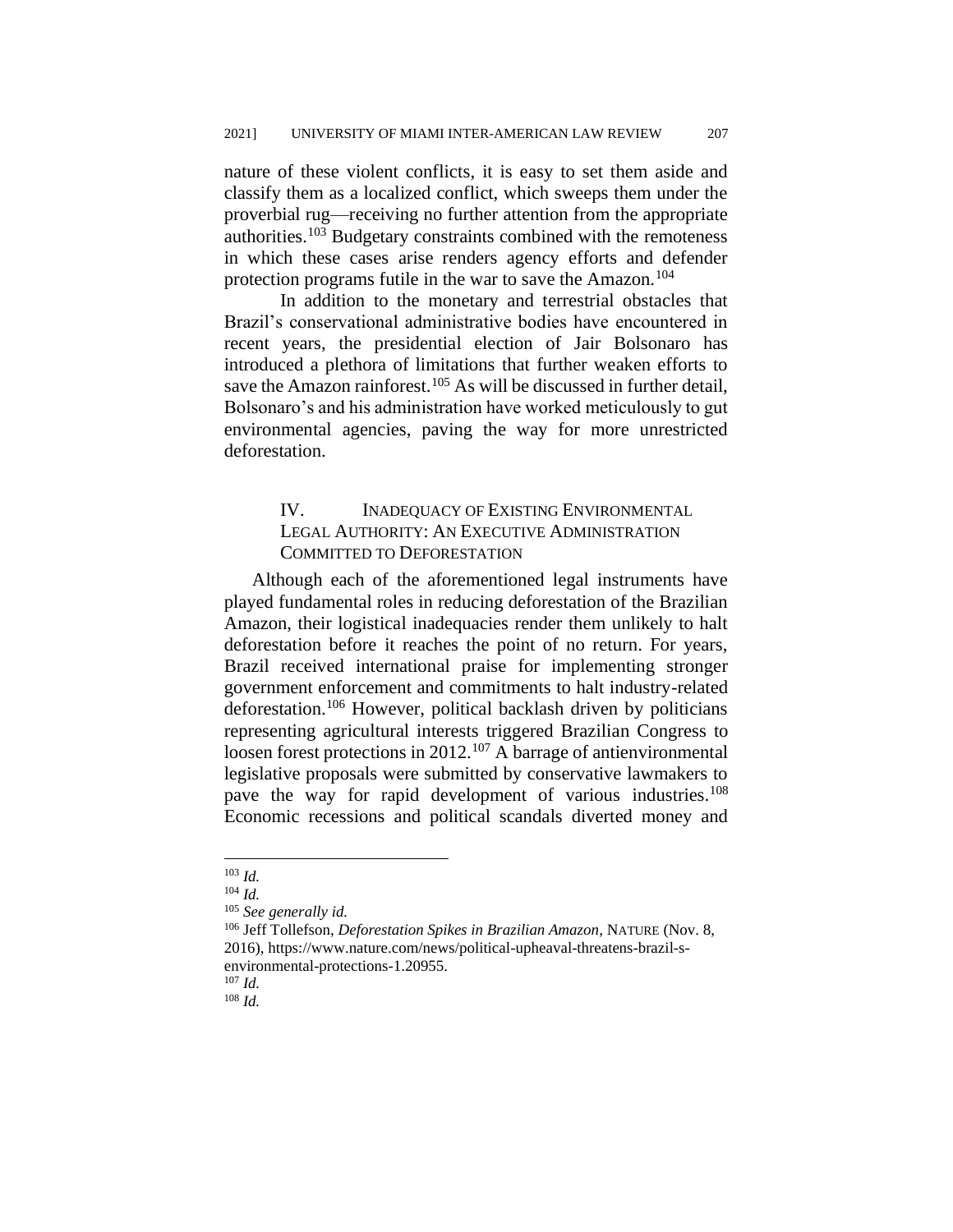208 INTER-AMERICAN LAW REVIEW [Vol. 52:193

attention away from environmental enforcement measures encouraging ranchers and illegal land grabbers to clear land.<sup>109</sup> When these calamities are paired with the pro-development executive administration, the doom of the Brazilian Amazon is the only foreseeable outcome.

#### *A. Eliminating Environmental Fines*

Principally, relaxed governmental oversight, deriving from an alleged desire to expand the Brazilian economy, exacerbates this environmental calamity—to the extent of undermining and derailing the conservation and sustainability objectives demarcated in Brazilian law. To begin with, fines constitute one of the key punitive mechanisms for deterring illegal deforestation.<sup>110</sup> Since Jair Bolsonaro took office on January 1, 2019, imposition of such fines has dropped significantly. In 2019, IBAMA imposed the lowest number of fines for illegal deforestation in at least eleven years.<sup>111</sup> Moreover, not only did ICMBio fail to impose any fines in the month of May 2019, but it also failed to conduct any antideforestation operations.<sup>112</sup> Overall fines for illegal deforestation from January 1-May 15 decreased by thirty-four percent compared to the same period in 2018—the largest percentage drop of fines ever recorded in Brazil.<sup>113</sup>

One might argue that this decline is the product of reduced deforestation rates. However, figures on illegal deforestation, published by INPE and confirmed by the federal government, demonstrate that in May 2019 the Amazon region shrunk by 285 square miles—an area almost the size of New York City.<sup>114</sup> This figure reflects the highest level of illegal deforestation for a single month—a thirty-four percent increase over the region cleared in May 2018.<sup>115</sup> This reduction in the number of fines, in conjunction

<sup>109</sup> *Id.*

<sup>110</sup> *See* Sue Branford & Thais Borges, *Brazil Guts Environmental Agencies, Clears Way for Unchecked Deforestation*, MONGABAY (Jun. 10, 2019), https://news.mongabay.com/2019/06/brazil-guts-environmental-agencies-clearsway-for-unchecked-deforestation/.

<sup>111</sup> *Id.*

<sup>112</sup>*Id.*

<sup>113</sup> *Id.; see also infra* Part IV Section C.

<sup>114</sup> Branford & Borges, *supra* note 110.

<sup>115</sup> *Id.*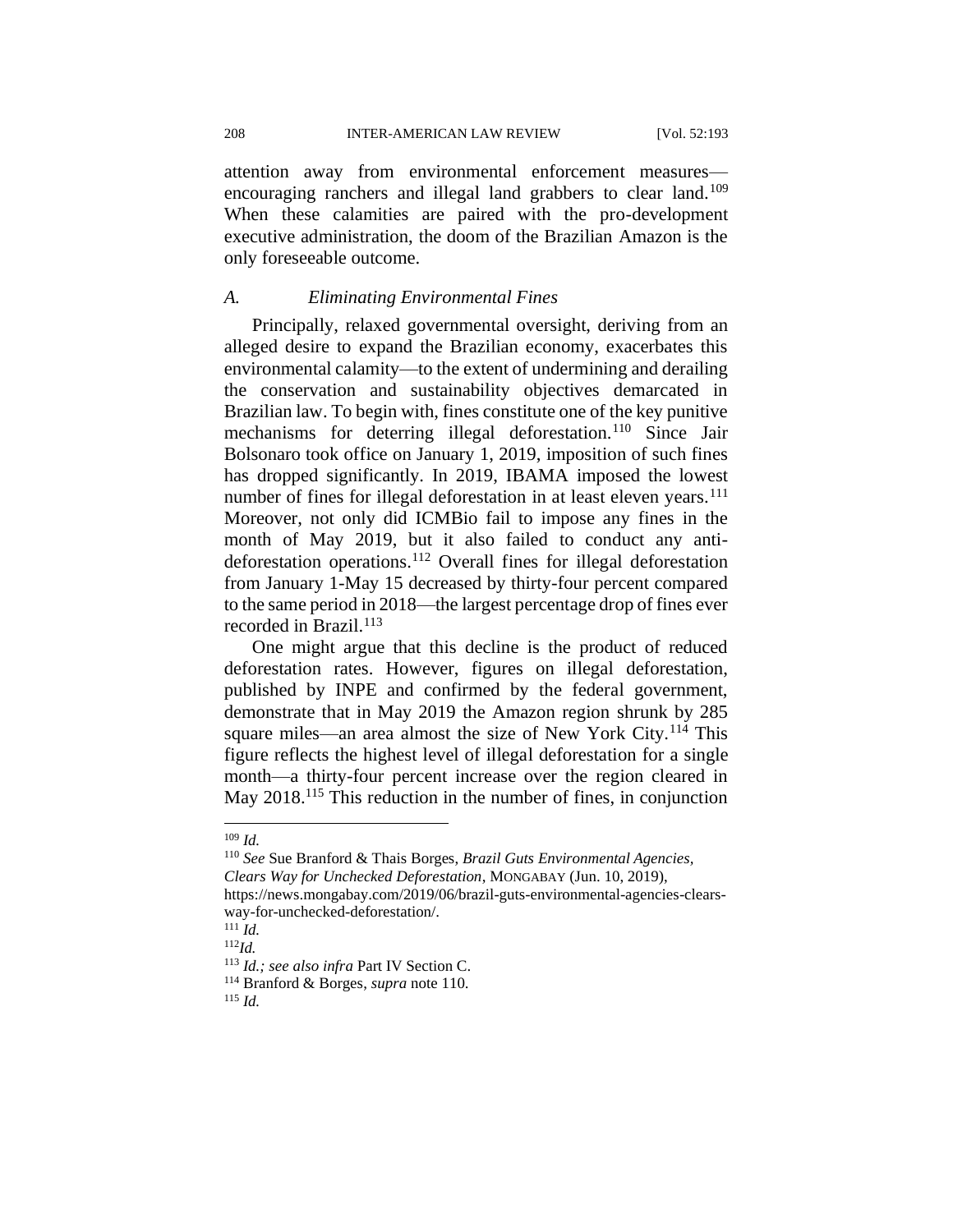with the increased rates of illegal deforestation, reflect a discernible pro-deforestation ideology attributable to Bolsonaro's prodevelopment administration.<sup>116</sup>

#### *B. Constricting Law Enforcement*

The Bolsonaro administration has worked methodically to limit environmental agencies from enforcing environmental law. Since Bolsonaro took office, the amount of illegally harvested timber seized by environmental agencies fell considerably, in comparison to the amount seized during Michel Temer's tenure IN 2018.<sup>117</sup> From January-April 2019, only forty cubic meters of illegal timber, or roughly ten large trees, were seized by government officials, while 25,000 cubic meters were seized in 2018.<sup>118</sup> Six illegal deforestation monitoring operations, planned for the latter half of 2019, were either canceled or downsized—continuing the downward trend in volume of seized illegal timber.<sup>119</sup> Astonishingly, IBAMA announced on its website that it must publicize in advance the timing and location details of future monitoring operations, notwithstanding the fact that the success of these raids relies on the element of surprise.<sup>120</sup> Moreover, this advance notice makes IBAMA agents more susceptible to criminal attacks.<sup>121</sup> Bolsonaro, having run a business-oriented campaign, recognizes that allowing his supporters' illegally harvested timber to be confiscated runs contrary to his own interests.

# *C. Anti-Environmental Exercise of Executive Power*

Bolsonaro's pro-development decrees, ministerial appointments, and agency-wide terminations correlate with his campaign vows to expand business operations in Brazil, including into its protected regions.<sup>122</sup> Within hours of taking office,

 $121$  *Id.* 

<sup>116</sup> *Id.*

<sup>117</sup> *Id.*

<sup>118</sup> *Id.*

<sup>119</sup> *Id.*

<sup>120</sup> Branford & Borges, *supra* note 110.

<sup>122</sup> Associated Press, *Brazil's Environmental Changes under a Far-Right Climate Skeptic*, NY POST, (Aug. 20, 2019, 3:31 PM),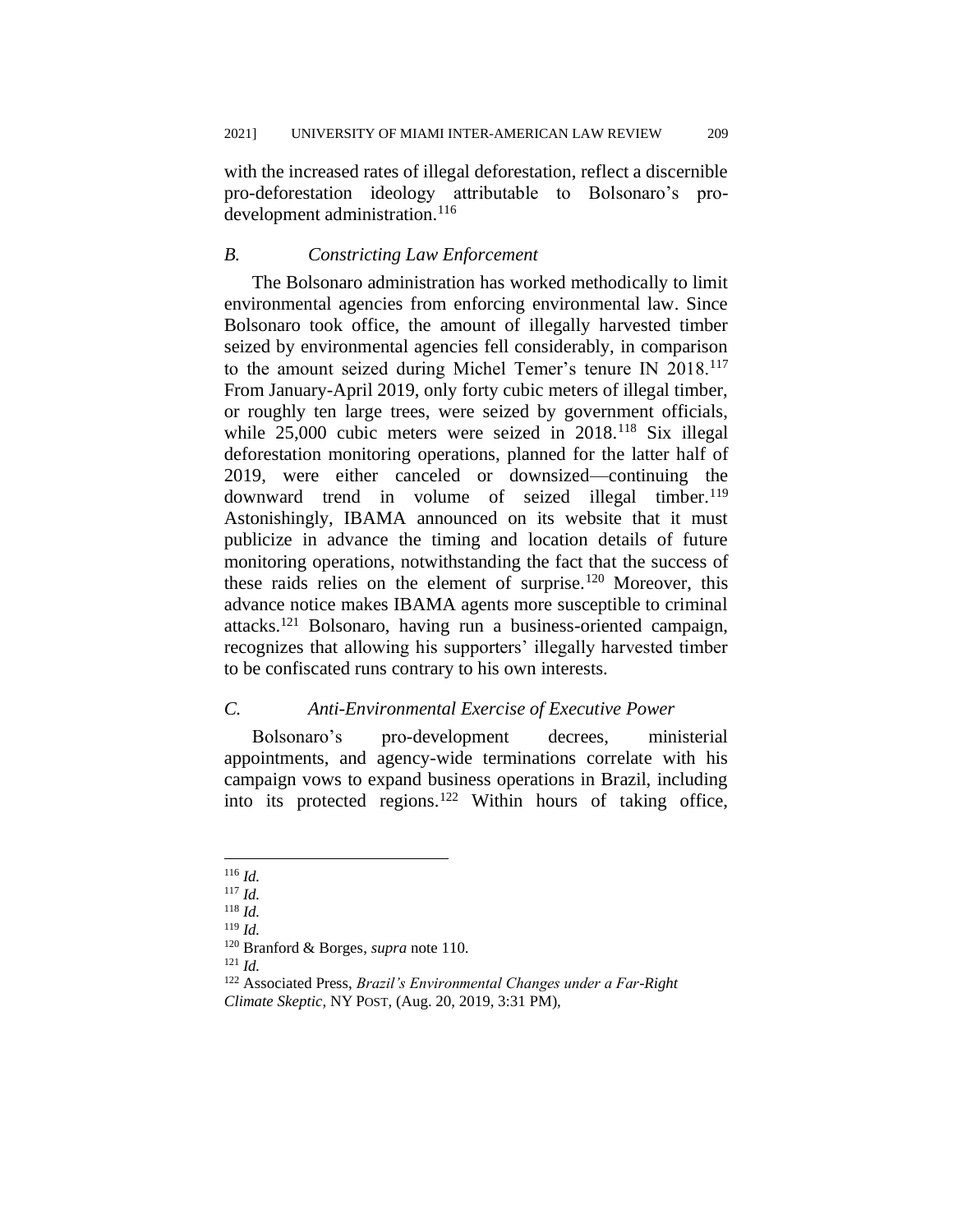Bolsonaro transferred responsibility for delineating indigenous territories from the Justice Ministry to the Agriculture Ministry— a move labeled by one lawmaker as "letting the fox take over the chicken coop."<sup>123</sup> This decree also transferred the agency for indigenous affairs from the Justice Ministry to a newly created Ministry for Family, Women and Human Rights led by an ultraconservative evangelical pastor.<sup>124</sup> However, the Supreme Federal Court, Brazil's highest court, reversed the decree.<sup>125</sup>

Likewise, Bolsonaro appointed Tereza Cristina to the position of Agriculture Minister—a successful businesswoman that has combatted tribal land rights and encouraged agricultural expansion into indigenous territories, in order to assimilate native people with the Brazilian economy.<sup>126</sup> Bolsonaro also appointed Ricardo Salles to the position of Environment Minister—a lawyer convicted in 2018 of fraud for modifying an environmental protection plan to favor mining interests, while serving as Sao Paulo state's environment minister between 2016 and 2018.<sup>127</sup> Salles supports eliminating the demarcation of indigenous lands and the notion of companies self-regulating the environmental licensing process.<sup>128</sup> Moreover, Ernesto Araujo, Bolsonaro's Foreign Minister, has claimed that climate change is a "dogma" used by the left to foster

https://nypost.com/2019/08/20/brazils-environmental-changes-under-a-far-rightclimate-skeptic/; *see also* Branford & Borges, *supra* note 110.  $123$  *Id.* 

<sup>124</sup> *Id.*

<sup>125</sup> Thais Arbex, *Supreme Court Keeps Demarcation of Indigenous Lands with Indigenous Agency*, FOLHA DE S.PAULO (Aug. 2, 2019, 11:33 AM), https://www1.folha.uol.com.br/internacional/en/brazil/2019/08/supreme-court-

keeps-demarcation-of-indigenous-lands-with-indigenous-agency.shtml.

<sup>126</sup> *See* Fabiano Maisonnave, *Bolsonaro's Plan to Unlock the Amazon: Split its Indigenous Peoples*, CLIMATE HOME NEWS (May 13, 2019, 10:16 AM), https://www.climatechangenews.com/2019/05/13/bolsonaros-plan-unlockamazon-split-indigenous-peoples/.

<sup>127</sup> Associated Press, *supra* note 122.

<sup>128</sup> Jenny Gonzales, *New Appointments, New Policies Don't Bode Well for Brazilian Amazon*, MONGABAY, (Feb. 4, 2019),

https://news.mongabay.com/2019/02/new-appointments-new-policies-dontbode-well-for-brazilian-amazon/.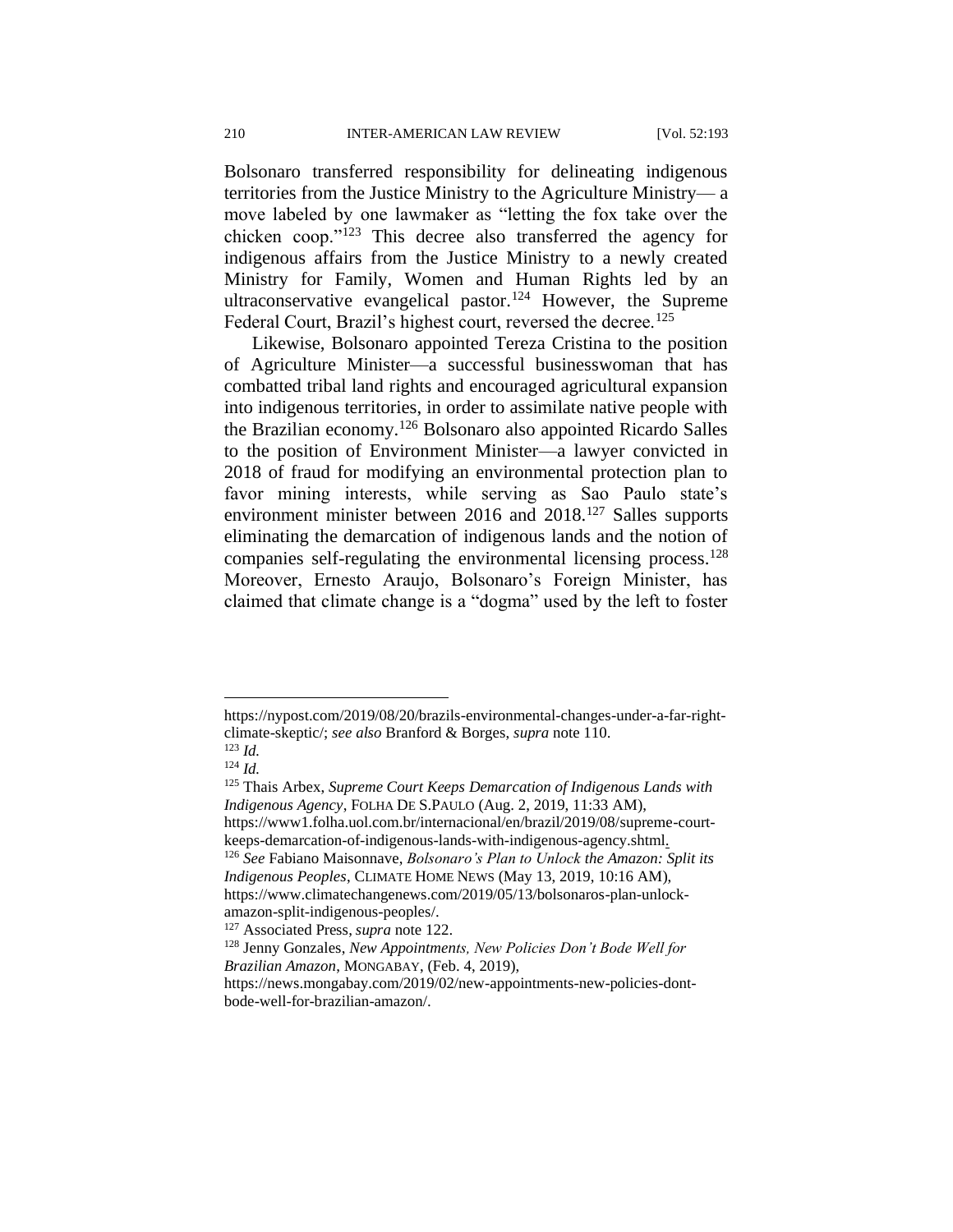China's growth and expressed his desire to "help Brazil and the world liberate itself from the globalist ideology."<sup>129</sup>

Finally, Bolsonaro chose Franklimberg Ribeiro de Freitas to head FUNAI, Brazil's indigenous affairs agency, despite recently being a consulting advisor for indigenous, community, and environmental affairs with the Belo Sun mining company—where he sided against indigenous land rights.<sup>130</sup> Notably, Salles and Ribeiro eliminated the climate change units within their respective ministries, while Salles cut the budget for the implementation of the Climate Change National Policy by ninety-five percent.<sup>131</sup>

The disorder and inefficiencies plaguing IBAMA and ICMBio are chiefly attributable to the terminations of the heads of the agencies' state bodies, which oversee most deforestationmonitoring procedures.<sup>132</sup> In a single day in February 2019, Salles fired twenty-one of the twenty-seven state superintendents.<sup>133</sup> Currently, only four of the state bodies have official heads.<sup>134</sup> Without proper leadership, agencies are left disorganized without competent procedures to conduct anti-deforestation operations. It is these state superintendents who possess authority over the charging of smaller fines—which constitute most fines imposed for illegal deforestation.<sup>135</sup> Likewise, the Bolsonaro administration reduced the discretionary budget of the Ministry of the Environment by twenty-three percent—eradicating funds that were allotted for enforcement efforts and for combating fires razing the Amazon.<sup>136</sup>

Bolsonaro has both indirectly and directly impacted these agencies' capacity to enforce environmental law, leaving agency morale at a low point. For example, Bolsonaro took further measures to protect his supporters in barring the legal policy that allowed

<sup>129</sup> Associated Press, *supra* note 122; *see also* Anthony Boadle, *Brazil Foreign Minister Says 'There Is No Climate Change Catastrophe,'* REUTERS (Sept. 11, 2019, 5:52PM), https://www.reuters.com/article/us-brazil-environmentaraujo/brazil-foreign-minister-says-there-is-no-climate-change-catastropheidUSKCN1VW2S2.

<sup>130</sup> Gonzales, *supra* note 128.

<sup>131</sup> HUMAN RIGHTS WATCH, *supra* note 78.

<sup>132</sup> Branford & Borges, *supra* note 110.

<sup>133</sup> *Id.*

<sup>134</sup> *Id.*

<sup>135</sup> *Id.*

<sup>136</sup> HUMAN RIGHTS WATCH, *supra* note 78.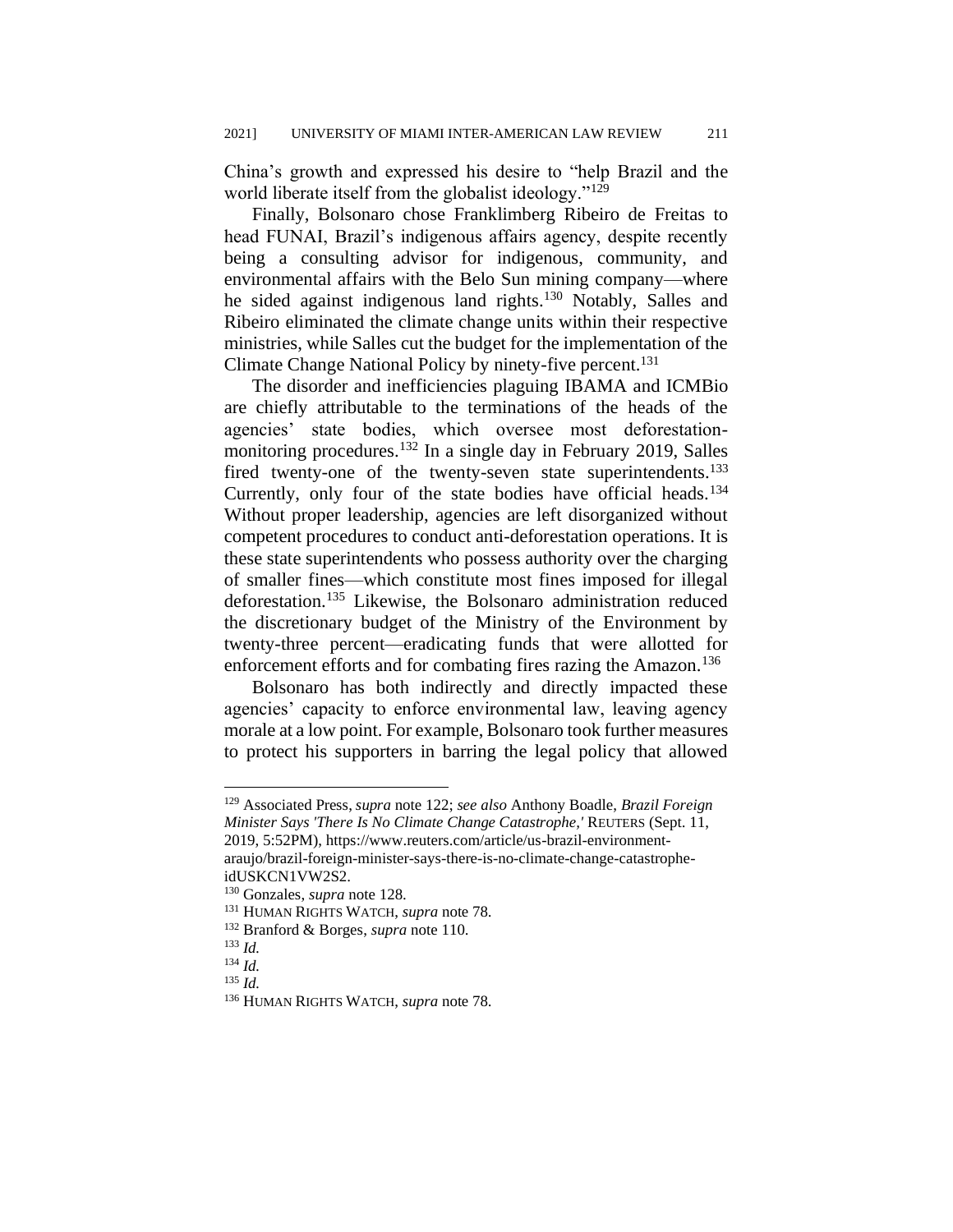IBAMA and ICMBio to destroy equipment used for illegal deforestation—one of the most effective deterrents in curbing deforestation.<sup>137</sup> Bolsonaro also called for the banning of antideforestation measures, which sought to end the illegal extraction of timber from a protected area in Rondônia.<sup>138</sup> His statement managed to hault all government monitoring operations in the protected forest, and instill fear in agency officials of possible assaults if they enter the protected area.<sup>139</sup> In essence, Bolsonaro's new policies have obligated the nation's environmental experts to sit idle and not enforce environmental law.<sup>140</sup>

# *D. Scientific Disbelief & Anti-Environmental Rhetoric*

Bolsonaro has substantiated his skepticism toward deforestation rates in the Amazon and climate change on several occasions. In one instance, Bolsonaro suggested that people should eat less and "poop every other day" to save the planet. INPE data shows Brazil's significant progress in curbing deforestation beginning in  $2007$ <sup>141</sup> Conversely, this data recently revealed the extensive rise in deforestation since Bolsonaro took office, notwithstanding Bolsonaro's own assertions that his polices are not detrimental to the Amazon.<sup>142</sup> To no surprise, Bolsonaro stamped the data as fraudulent lies and fired physicist Ricardo Galvão, INPE's director, replacing him with a military acquaintance.<sup>143</sup> Without corroborating evidence, Bolsonaro claimed that INPE was working "at the service of some NGO."<sup>144</sup>

<sup>137</sup> *Id.*

<sup>138</sup> Branford & Borges, *supra* note 110.

<sup>139</sup> *Id.*

<sup>140</sup> *Id.*

<sup>141</sup> *See* Rhett A. Butler, *Amazon Deforestation in Brazil Falls 29% for 2007*, MONGABAY (Aug. 13, 2007), https://news.mongabay.com/2007/08/amazondeforestation-in-brazil-falls-29-for-2007/.

<sup>142</sup> *See* Branford & Borges, *supra* note 110.

<sup>143</sup> Terrence Mccoy, *Brazil's Amazon Monitor, Fired after Dispute with Bolsonaro, Speaks Out on Deforestation*, WASH.POST (Aug. 9, 2019, 6:00 AM), [https://www.washingtonpost.com/world/the\\_americas/the-amazon-monitor](https://www.washingtonpost.com/world/the_americas/the-amazon-monitor-who-was-fired-by-bolsonaro-speaks-out-on-deforestation/2019/08/06/f436af92-b844-11e9-bad6-609f75bfd97f_story.html)[who-was-fired-by-bolsonaro-speaks-out-on-deforestation/2019/08/06/f436af92](https://www.washingtonpost.com/world/the_americas/the-amazon-monitor-who-was-fired-by-bolsonaro-speaks-out-on-deforestation/2019/08/06/f436af92-b844-11e9-bad6-609f75bfd97f_story.html) [b844-11e9-bad6-609f75bfd97f\\_story.html.](https://www.washingtonpost.com/world/the_americas/the-amazon-monitor-who-was-fired-by-bolsonaro-speaks-out-on-deforestation/2019/08/06/f436af92-b844-11e9-bad6-609f75bfd97f_story.html)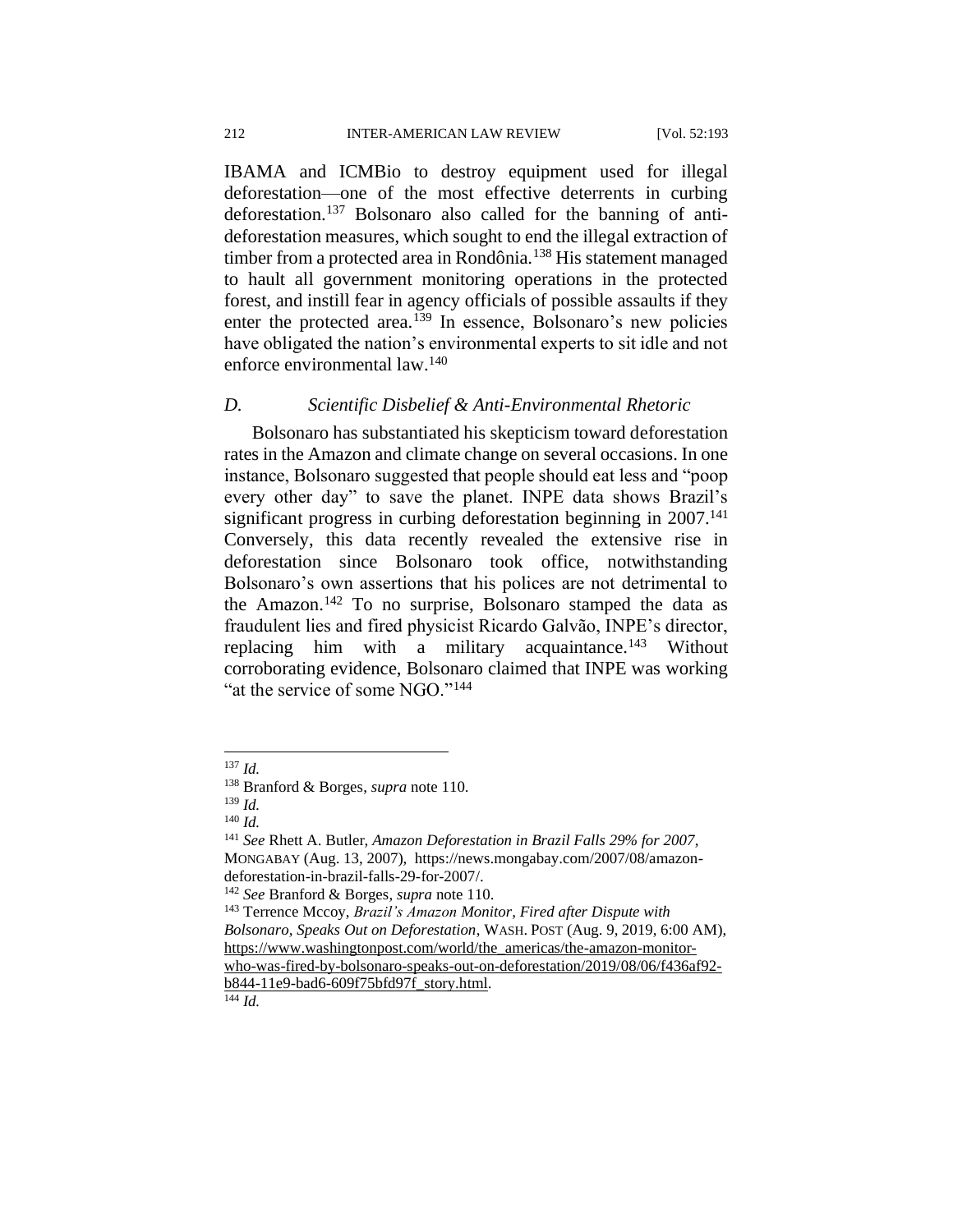Bolsonaro has blamed everyone except himself for the conflagrations razing the Amazon rainforest. For example, Bolsonaro made an uncorroborated statement pertaining to the destructive fires when he blamed his left-wing NGO critics for the conflagrations—alleging that his critics set the fires in order to make him look bad.<sup>145</sup> Bolsonaro admitted that he had no real evidence to support his claim.<sup>146</sup> Bolsonaro has even blamed the fires on Hollywood actor and environmentalist Leonardo DiCaprio, unfoundedly alleging that DiCaprio funded nonprofit groups to start the fires.<sup>147</sup> These allegations of culpability follow police raids that took place at the headquarters of nonprofit groups in the Amazonian state of Pará, when four volunteer firefighters were arrested and accused of starting the fires to secure funding from sympathetic donors.<sup>148</sup> A judge later ordered their release and federal prosecutors claim that evidence points to land-grabbers as the primary suspects, rather than firefighters and nonprofit groups.<sup>149</sup>

Bolsonaro's pro-development agenda does not conform to the Principles of Sustainable Development. Therefore, his administration cannot justifiably assert a development narrative to excuse its detrimental, antienvironmental policies.<sup>150</sup> Bolsonaro's weakening of environmental policies caused Brazilian Amazon deforestation levels to reach a twelve-year high in 2020.<sup>151</sup> These

<sup>145</sup> Terrence McCoy, *The Amazon is Burning. Bolsonaro Says his Critics Are Setting the Fires, to Make Him Look Bad*, WASH.POST (Aug. 22, 2019, 5:55 PM), https://www.washingtonpost.com/world/the\_americas/the-amazon-isburning-bolsonaro-says-his-critics-are-setting-the-fires-to-make-him-lookbad/2019/08/21/722ca092-c424-11e9-8bf7-cde2d9e09055\_story.html.

<sup>146</sup> Jonathan Watts, *Jair Bolsonaro Claims NGOs behind Amazon Forest Fire Surge – but Provides No Evidence*, GUARDIAN (Aug. 21, 2019),

https://www.theguardian.com/world/2019/aug/21/jair-bolsonaro-accuses-ngossetting-fire-amazon-rainforest.

<sup>147</sup> Associated Press*, Brazil's President Blames Leonardo DiCaprio amid Amazon Fires*, PBS (Nov. 29, 2019, 12:54 PM),

https://www.pbs.org/newshour/world/brazils-president-blames-leonardodicaprio-amid-amazon-fires.

<sup>148</sup> *Id.*

<sup>149</sup> *Id.*

<sup>150</sup> *See generally The 17 Goals*, U.N. DEP'T OF ECON. & SOC. AFF., SUSTAINABLE DEV., https://sdgs.un.org/goals (last visited Mar. 1, 2021). <sup>151</sup> Jake Spring & Lisandra Paraguassu*, Deforestation in Brazil's Amazon Skyrockets to 12-Year High under Bolsonaro*, REUTERS (Nov. 30, 2020),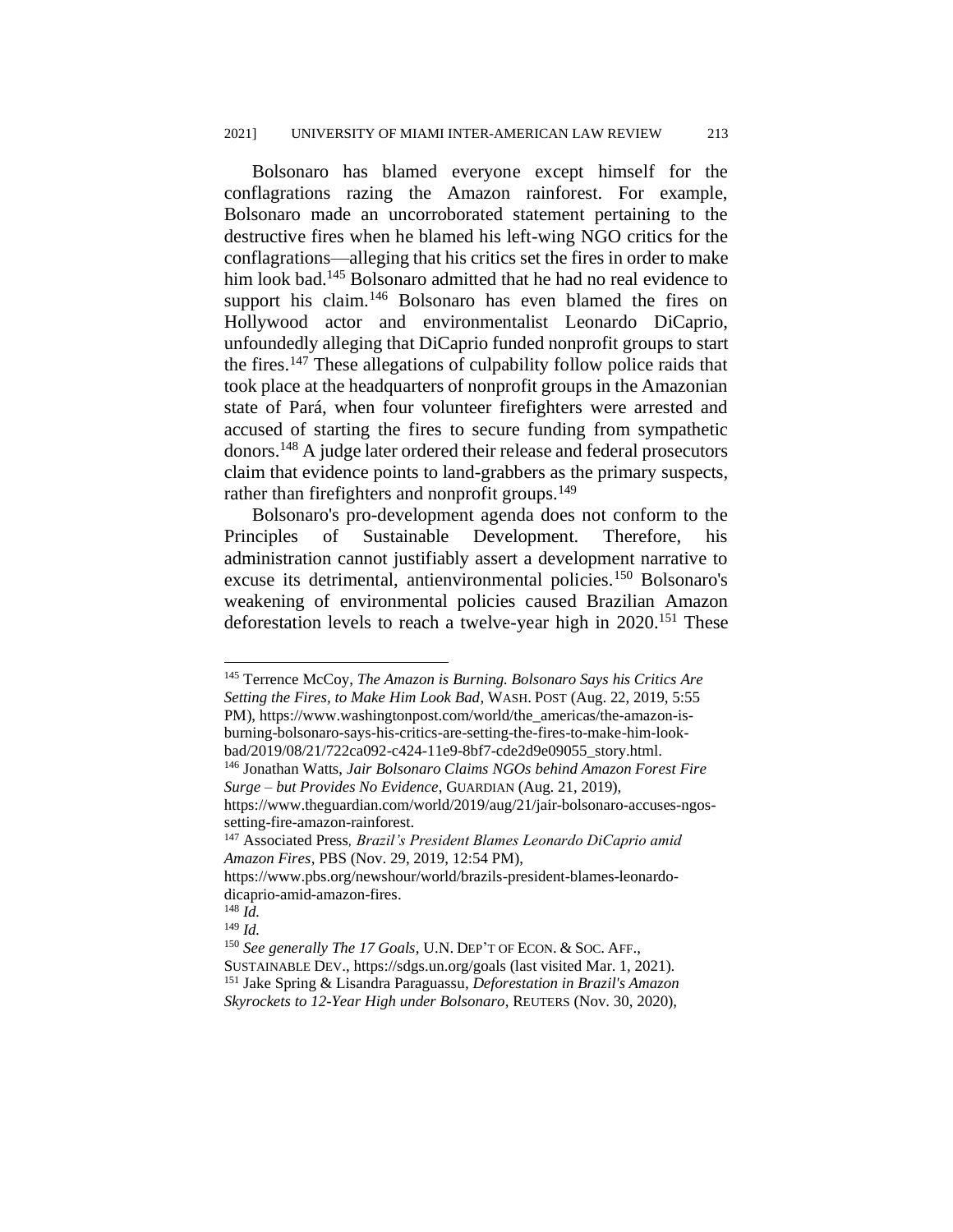actions undermine a pro-development narrative in the international arena because economic development cannot be cogitated in exclusivity of sustainability. For example, United States President Joe Biden has threatened economic consequences against Brazil if it did not halt deforestation.<sup>152</sup> If such economic sanctions are implemented, other economic powerhouses in the international arena may follow suit, resulting in harmful setbacks to Brazil's economy and Bolsonaro's "pro-development objective."<sup>153</sup> The potential economic damage to Brazil's economic interests was recently exhibited in June 2020, when over two dozen financial institutions, that collectively control roughly \$3.7 billion in assets, warned the Brazilian government that investors were steering away from countries that are accelerating the degradation of ecosystems.<sup>154</sup>

# V. INADEQUACY OF EXISTING INTERNATIONAL **AUTHORITY**

Deforestation of the Amazon rainforest has clear international dimensions. As the Amazon depletes in volume, carbon stored by the vegetation is released into the atmosphere, the world loses crucial allies in keeping excess carbon out of the atmosphere, and the livestock and crops that replace the fallen vegetation generate more of the greenhouse gases that continue to warm the globe.<sup>155</sup> Global warming subsequently leads to a plethora of extreme whether events that carry detrimental implications felt across the entire planet.<sup>156</sup> Therefore, a substantial body of international authority has developed for, among other things, the purpose of

https://www.reuters.com/article/brazil-environment/deforestation-in-brazilsamazon-skyrockets-to-12-year-high-under-bolsonaro-idUSKBN28B3MV. <sup>152</sup> *Id.*

<sup>153</sup> *See generally infra* Part VI.

<sup>154</sup> Ernesto Londoño & Letícia Casado, *Under Pressure, Brazil's Bolsonaro Forced to Fight Deforestation*, N.Y. TIMES (Aug. 28, 2020), https://www.nytimes.com/2020/08/01/world/americas/Brazil-amazondeforestation-bolsonaro.html.

<sup>155</sup> *What is the Relationship Between Deforestation And Climate Change?*,

RAINFOREST ALLIANCE (Aug. 12, 2018), https://www.rainforestalliance.org/articles/relationship-between-deforestation-climate-change.

<sup>156</sup> *See infra* Part II Section A.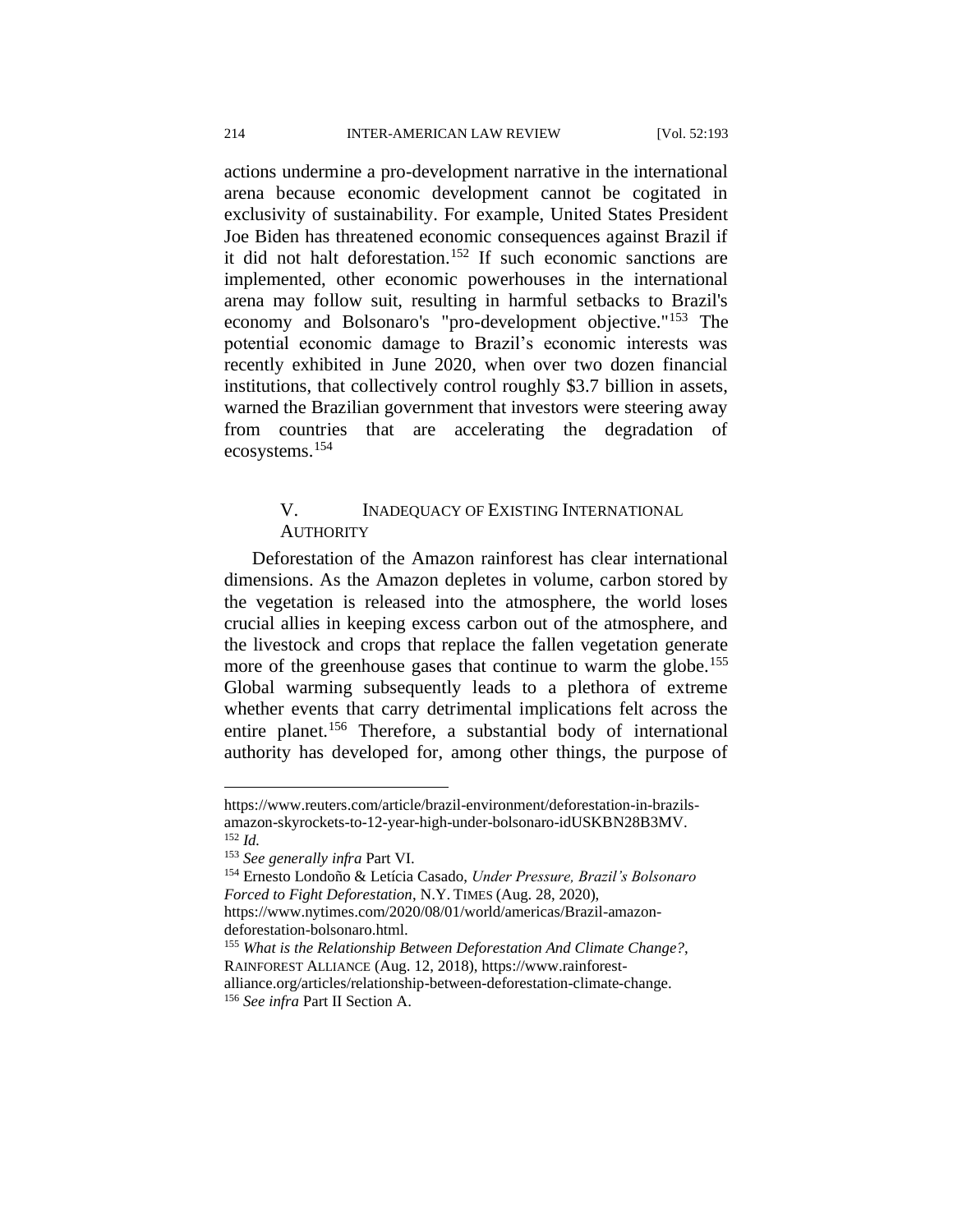curbing deforestation and mitigating climate change. The international schemes discussed later have potential to alleviate some of the injurious effects of deforestation. However, they are severely inhibited by structural limitations and a regime that is blatantly uncommitted to upholding the rule of law.

#### *A. Efforts by the United Nations*

The United Nations ("UN") has long recognized the global impacts of climate change; thus, the UN has established several multilateral environmental agreements to mitigate the global threat. In 1992, its "Earth Summit" produced the United Nations Framework Convention on Climate Change ("UNFCCC") as an initial step in combatting the climate change calamity.<sup>157</sup> 197 countries, including Brazil, ratified the Convention with the goal of preventing "dangerous" human interference with the climate system.<sup>158</sup> The UNFCCC itself does not prescribe any enforcement mechanisms; rather, the framework delineates how specific international treaties may be negotiated to particularize further action toward the goals of the UNFCCC.<sup>159</sup> Among these specific treaties is the Kyoto Protocol, a legally binding international agreement that commits signatory countries to specific emissions reduction targets.<sup>160</sup> Although some have credited the Kyoto Protocol for encouraging eco-friendly innovation and greater reliance on renewable energy, scientists have considered it a disappointment for its failure to produce any demonstrable reductions in current and anticipated emissions growth.<sup>161</sup> In 2016, Brazil ratified the Paris Agreement on Climate Change and

<sup>161</sup> Connor, *supra* note 5; *see generally* Steve Maich, *Kyoto Protocol's Shortcomings*, CANADIAN ENCYCLOPEDIA,

<sup>157</sup>*Climate Change*, U.N., https://www.un.org/en/sections/issues-depth/climatechange/ (last visited Jan. 11, 2020).

<sup>158</sup> *Id.*

<sup>159</sup> *See* K.F. Kuh, *The Law of Climate Change Mitigation: An Overview*, 2 ENCYCLOPEDIA OF THE ANTHROPOCENE 505, 505 (2018).

<sup>160</sup> Hannah Chang, *A "Legally Binding" Climate Agreement: What Does it Mean? Why Does it Matter?,* EARTH INST. (Feb. 23, 2010),

https://blogs.ei.columbia.edu/2010/02/23/a-"legally-binding"-climateagreement-what-does-it-mean-why-does-it-matter/.

https://www.thecanadianencyclopedia.ca/en/article/kyoto-protocolsshortcomings (last updated Dec. 13, 2013).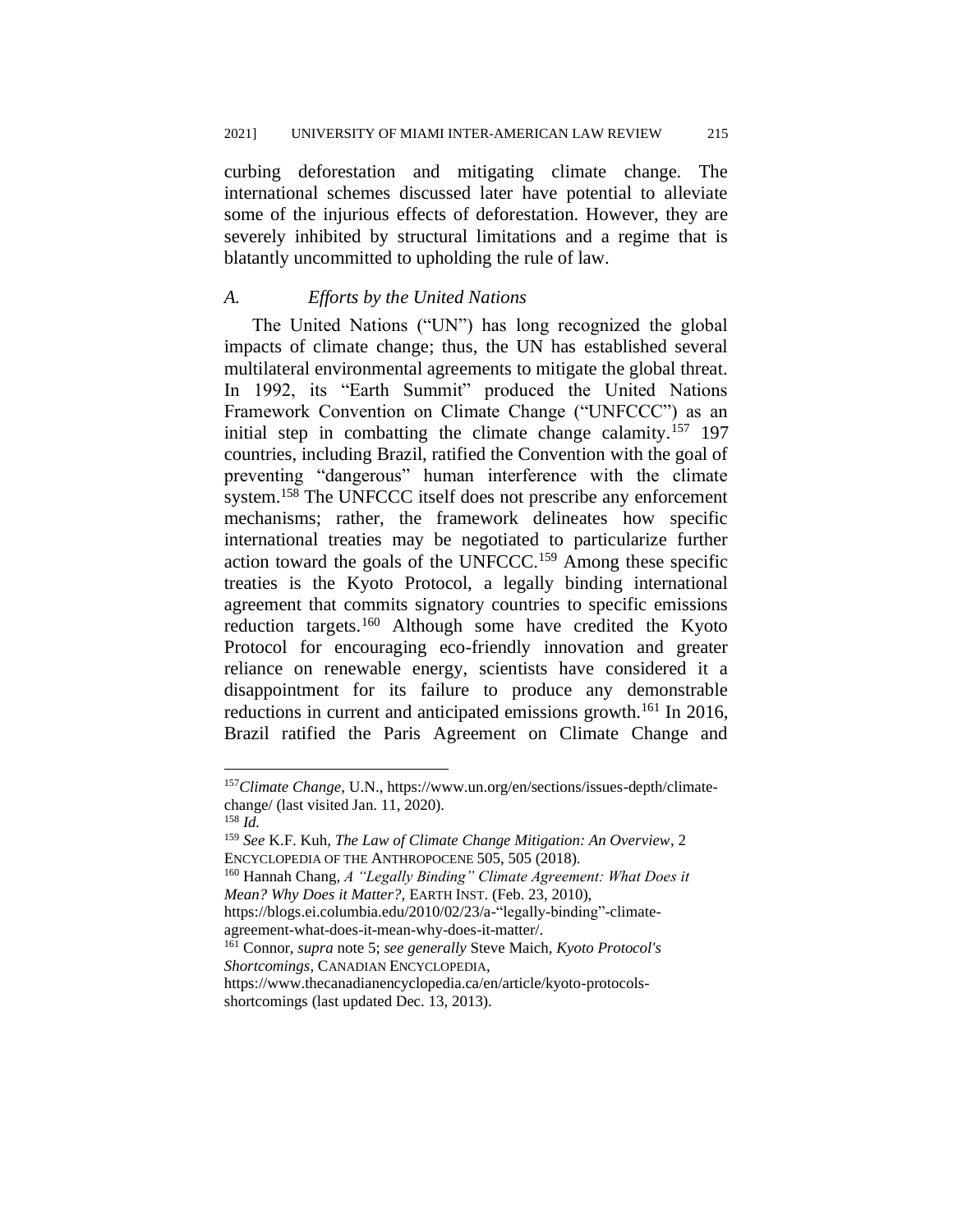committed to eradicating illegal deforestation in the Amazon by the year 2030.<sup>162</sup> The Paris Agreement builds upon the UNFCCC and aims to improve the global response to the dangers of climate change by initiating adequate financial flows, new technological frameworks, and an improved capacity building framework.<sup>163</sup> The Paris Agreement requests each country to framework and communicate their post-2020 climate actions, also known as their Nationally Determined Contributions ("NDCs"), these climate actions collectively determine whether the world achieves the goals of the Agreement.<sup>164</sup>

It is irrefutable that the aforementioned treaties have worked progressively for the betterment of the environment within the context of climate change.<sup>165</sup> However, several limitations render these treaties ineffectual in curbing deforestation in the Amazon. First, these efforts have fundamentally neglected the requisite urgency in combatting deforestation of the Brazilian Amazon. For example, the Kyoto Protocol never adopted any means for considering tropical forest conservation or prevention of deforestation as a means for mitigating climate change, over concerns of efficacy.<sup>166</sup> Even if the Protocol had adopted such a mechanism, it still had no real power of sanction or coercion over a

https://www.washingtonpost.com/news/energy-

<sup>162</sup> Chris Mooney & Dom Phillips, *Brazil Just Ratified the Paris Climate Agreement. Here's Why that's a Really Big Deal*, WASH.POST, (Sept. 12, 2016),

environment/wp/2016/09/12/brazil-just-ratified-the-paris-climate-agreementheres-why-thats-a-really-big-deal/.

<sup>&</sup>lt;sup>163</sup>The Paris Agreement, U.N. FRAMEWORK CONVENTION ON CLIMATE CHANGE (UNFCCC), https://unfccc.int/process-and-meetings/the-paris-agreement/theparis-agreement, (last visited Jan. 11, 2020).

<sup>164</sup> *Nationally Determined Contributions (NDCs)*, UNFCCC,

https://unfccc.int/process-and-meetings/the-paris-agreement/nationallydetermined-contributions-ndcs, (last visited Jan. 11, 2020).

<sup>165</sup> *See generally What is the United Nations Framework Convention on Climate Change*, UNFCCC, https://unfccc.int/process-and-meetings/the-

convention/what-is-the-united-nations-framework-convention-on-climatechange (last visited Feb. 06. 2021).

<sup>166</sup> Paulo Moutinho et al., *Why Ignore Tropical Deforestation? A Proposal for Including Forest Conservation in the Kyoto Protocol*, 56 UNASYLVA 27, 27 (2005).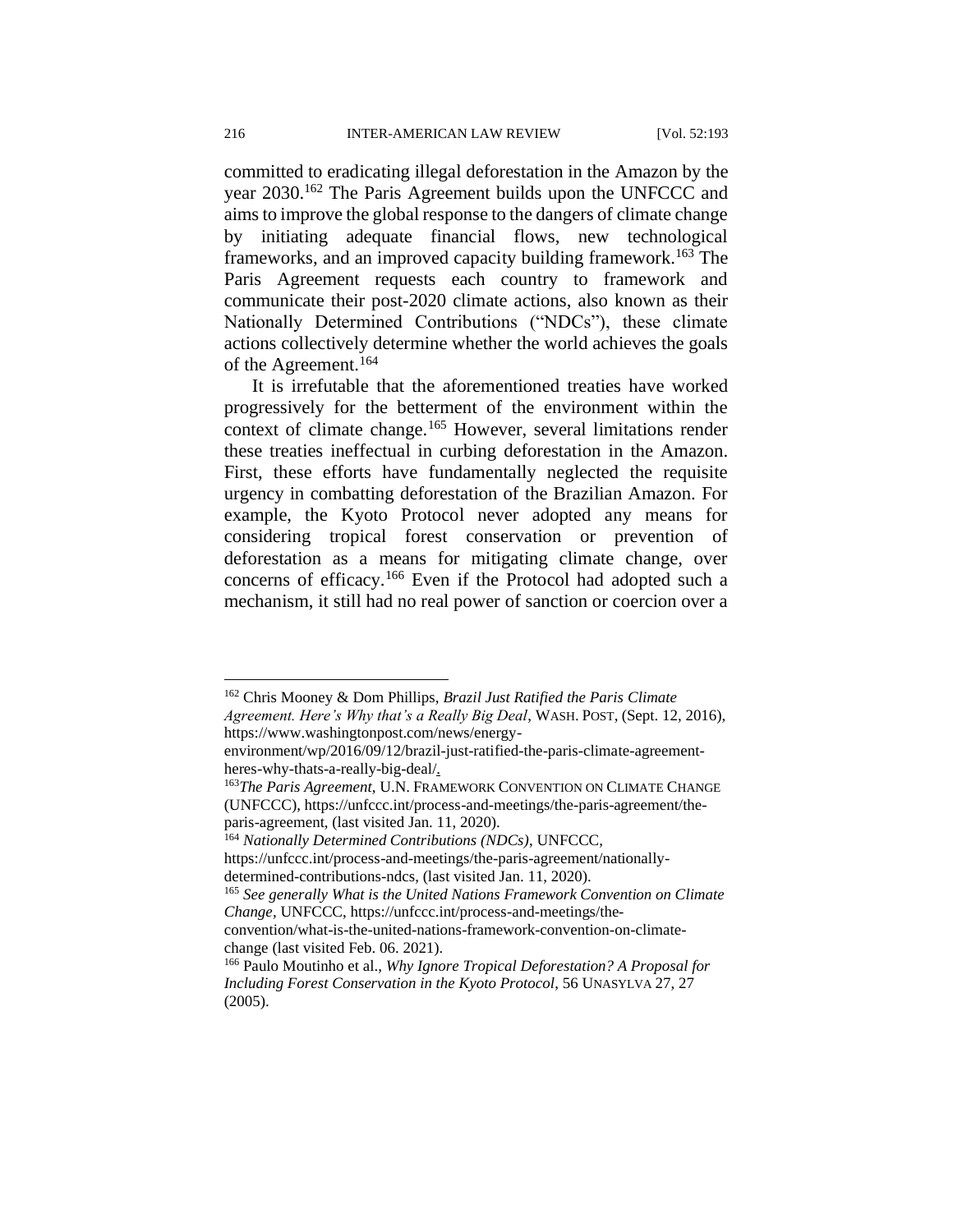noncompliant party.<sup>167</sup> It is important to note that these treaties require the enactment of domestic legislation to give effect to their terms.<sup>168</sup> International agreements are considered "binding" on parties when the agreement enters into force.<sup>169</sup> If Brazil does not enact domestic legislation implementing the terms of the "binding" treaty, then, the international obligation remains no less binding, but Brazil is simply in default of its international obligation.<sup>170</sup> In other words, without adequate enforcement mechanisms at the domestic level, parties are free to continue injurious industrial and agricultural practices with impunity.

The Paris Agreement managed to address the Kyoto Protocol's conservation shortcomings by including the  $REDD + program$  in its climate-oriented initiative.  $^{171}$ The REDD + program aims to reduce greenhouse gas emissions by providing internationally funded financial incentives to reduce deforestation and forest degradation, promote forest conservation and sustainable management, and boost forest carbon stocks in developing countries.<sup>172</sup> Although this seems like a victory for environmentalists, Bolsonaro has already demonstrated his disinterest in such monetary incentives by loosening environmental regulations, cutting enforcement budgets, and supporting development in protected areas.<sup>173</sup>

However, the Paris Agreement lacks enforceable standards. Article 5, for example, states that parties "should take action" to

<sup>167</sup> Michael Gillenwater, *The Treaty Compliance Challenge: Enforcement Under the Kyoto Protocol*, GHG MGMT. INST. (Feb. 10, 2010),

https://ghginstitute.org/2010/02/10/the-treaty-compliance-challengeenforcement-under-the-kyoto-protocol/.

<sup>168</sup> Chang, *supra* note 160.

<sup>169</sup> *Id.*

<sup>170</sup> *See id.* 

<sup>171</sup> *See generally* Nancy Harris & Fred Stolle, *Forests Are in the Paris Agreement! Now What?*, WORLD RESOURCES INST.: INSIGHTS BLOG (Jan. 5, 2016), https://www.wri.org/blog/2016/01/forests-are-paris-agreement-nowwhat.

<sup>172</sup> *Id.*

<sup>173</sup> *See* Leticia Casado & Ernesto Londoño, *Under Brazil's Far-Right Leader, Amazon Protections Slashed and Forests Fall*, N.Y. TIMES (Jul. 28, 2019), https://www.nytimes.com/2019/07/28/world/americas/brazil-deforestationamazon-bolsonaro.html.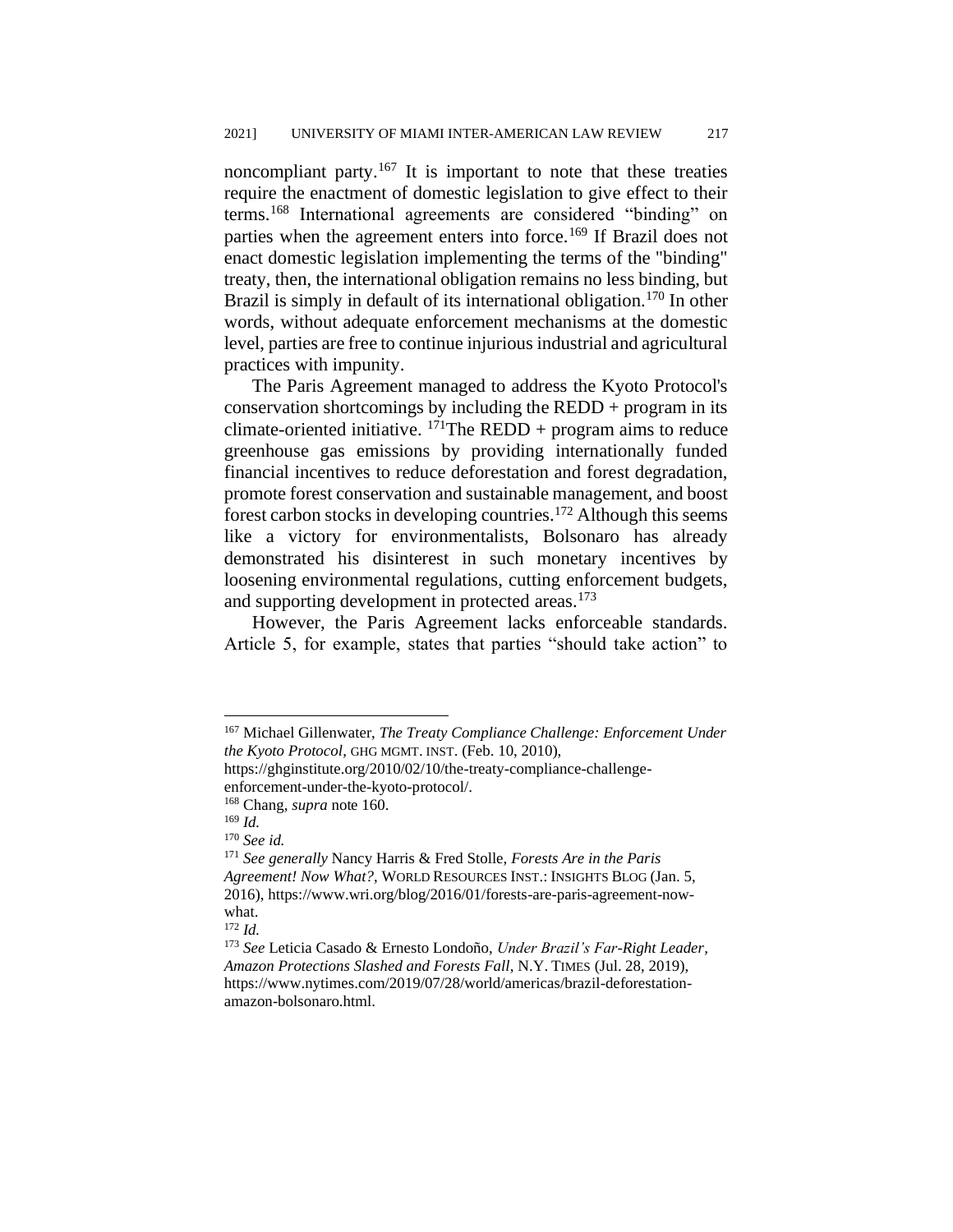preserve forests due to their role as carbon sinks.<sup>174</sup> It is difficult to ascertain the word "should" and the legal obligations to be implemented by the signatory parties.<sup>175</sup> Likewise, Article 5 states that parties are "encouraged to take action" to implement the existing deforestation framework.<sup>176</sup>

Like the Kyoto Protocol, the Paris Agreement lacks an effective enforcement mechanism. James Hansen, former NASA scientist, expressed anger over the agreement—labeling its provisions as "promises" rather than rigid obligations.<sup>177</sup> To no avail, Hansen advocated for imposing fees on greenhouse gas emissions as the only effective means for deterring anti-environmental behavior.<sup>178</sup> Without a third-party, independent enforcement body that can hold infringing parties accountable for failing to meet their obligations, parties to the agreement are unlikely to uphold their respective commitments. This is especially true for Brazil, seeing as its administration has not implemented any new policies to curb emissions growth.<sup>179</sup> To further exacerbate the issue, Brazil's technical negotiators at the United Nations talks are disengaged from political leaders and are unclear on their specific goals.<sup>180</sup> This essentially means that negotiators may reach emissions deals that are likely to be refuted by the Bolsonaro administration.<sup>181</sup>

*Agreement*]; *see also* Ash Murphy, *Jair Bolsonaro Wants to Deforest the* 

<sup>&</sup>lt;sup>174</sup> Paris Agreement to the United Nations Framework Convention on Climate Change, art. 5, Dec. 12, 2015, T.I.A.S. No. 16-1104 [hereinafter *Paris* 

*Amazon – What Powers Does the UN Have to Stop Him?*, CONVERSATION (July, 12, 2019, 11:43 AM), http://theconversation.com/jair-bolsonaro-wants-to-

deforest-the-amazon-what-powers-does-the-un-have-to-stop-him-120154. <sup>175</sup> Murphy, *supra* note 174.

<sup>176</sup> Paris Agreement, *supra* note 174.

<sup>177</sup> Oliver Millman, *James Hansen, Father of Climate Change Awareness, Calls Paris Talks 'a Fraud*', GUARDIAN, (Dec. 12, 2015),

https://www.theguardian.com/environment/2015/dec/12/james-hansen-climatechange-paris-talks-fraud.

<sup>178</sup> *See id.*

<sup>179</sup> *Brazil*, CLIMATE ACTION TRACKER,

https://climateactiontracker.org/countries/brazil/ (last visited Jan. 11, 2020). <sup>180</sup> Jake Spring, *Brazil's Climate Negotiators in Dark on Bolsonaro's Aims: Sources*, REUTERS, (Dec. 2, 2019), https://www.reuters.com/article/us-climatechange-accord-brazil/brazils-climate-negotiators-in-dark-on-bolsonaros-aimssources-idUSKBN1Y617N.

<sup>181</sup> *Id.*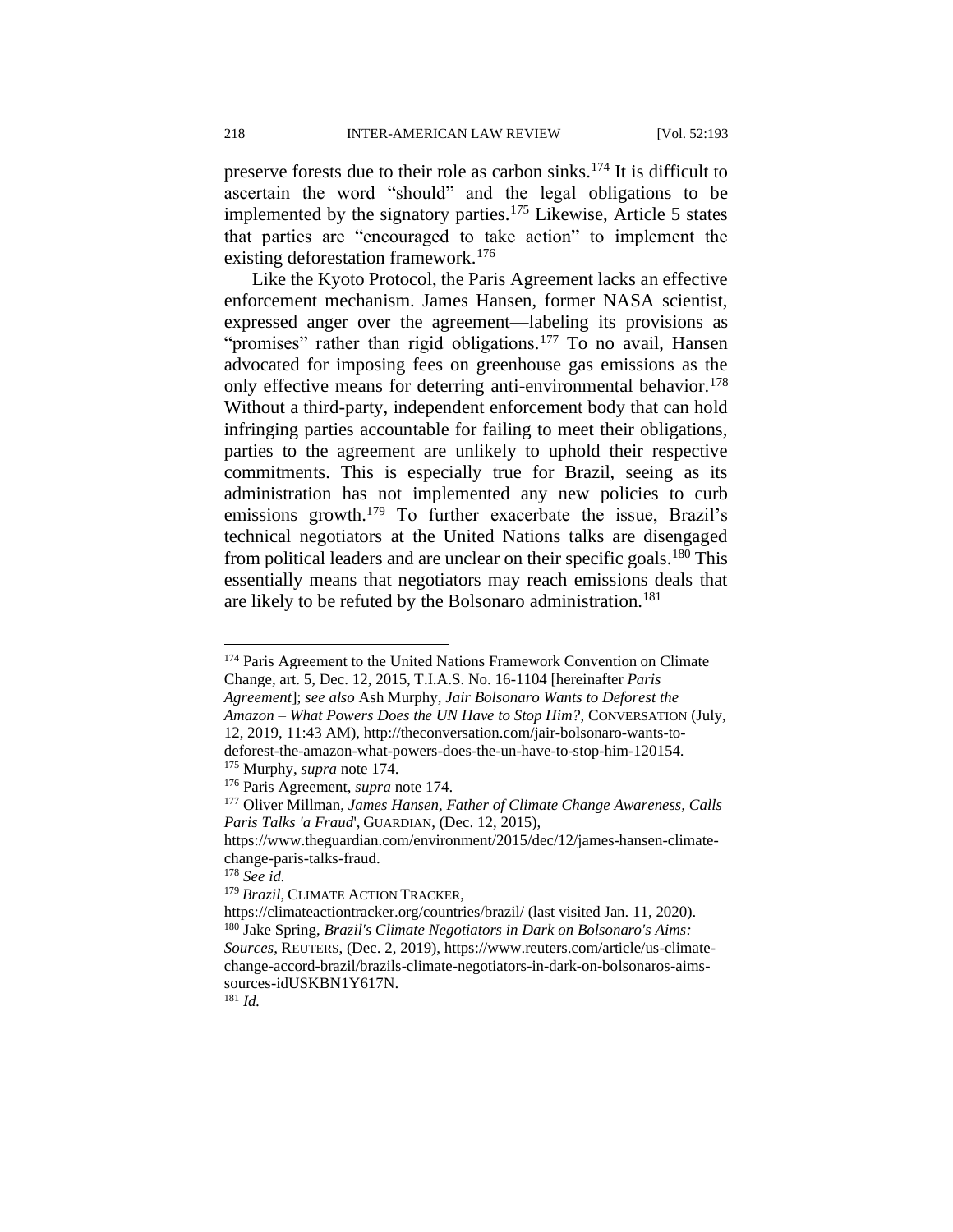#### *B. International Governmental Organizations*

Several international organizations have been created to save the environment; however, their efforts have been inhibited by limited resources, conflicting interests, and executive refutation. The United Nations Environment Programme ("UNEP") describes itself as the world's foremost environmental authority.<sup>182</sup> It is responsible for setting the global environmental agenda, promoting the implementation of the environmental dimension of sustainable development within the United Nations system, while serving as an authoritative advocate for the global environment.<sup>183</sup> Limitations have nevertheless impacted UNEP's capacity to promote substantial environmental change. Budgetary constraints and organizational impediments create obstacles that are not necessarily insurmountable but are enough to significantly inhibit environmental progress.<sup>184</sup> Moreover, despite recognizing the importance of halting the seasonal fires plaguing the Brazilian Amazon, prior to the Climate-Action Summit of September 2019, UNEP did not outline a specific course of action. Instead, UNEP offered futile words of inspiration when a spokesperson claimed UNEP was ready to "work with" Brazil in responding to the crisis.<sup>185</sup> This statement does not reflect the requisite sense of urgency to combat the destruction. Most importantly, it fails to recognize that the Brazilian executive administration does not care to implement environmental policy or stop unlawful deforestation.

The International Tropical Timber Organization ("ITTO") is an intergovernmental organization created to promote the sustainable

<sup>182</sup> *Why Does UN Environment Programme Matter?*, U.N. ENV'T PROGRAMME, https://www.unenvironment.org/about-un-environment/why-does-unenvironment-matter (last visited Jan. 17, 2020).

<sup>183</sup> *Id.*

<sup>184</sup> *See generally* Gavin Murphy, *Upgrading the United Nations Environmental Programme to Meet the Needs of the 21st Century*, E-INT'L. REL. (May 24, 2016), [https://www.e-ir.info/2016/05/24/upgrading-the-united-nations](https://www.e-ir.info/2016/05/24/upgrading-the-united-nations-environmental-programme-to-meet-the-needs-of-the-21st-century/)[environmental-programme-to-meet-the-needs-of-the-21st-century/;](https://www.e-ir.info/2016/05/24/upgrading-the-united-nations-environmental-programme-to-meet-the-needs-of-the-21st-century/) *see also* McGee & Zimmerman, *supra* note 42 at 541 (explaining the Programme is "extraordinarily small.").

<sup>185</sup> Inger Anderson, *Statement by Inger Andersen on the Ongoing Fires in the Amazon Rainforest*, U.N. ENV'T (Aug. 23, 2019),

https://www.unenvironment.org/news-and-stories/statement/statement-ingerandersen-ongoing-fires-amazon-rainforest.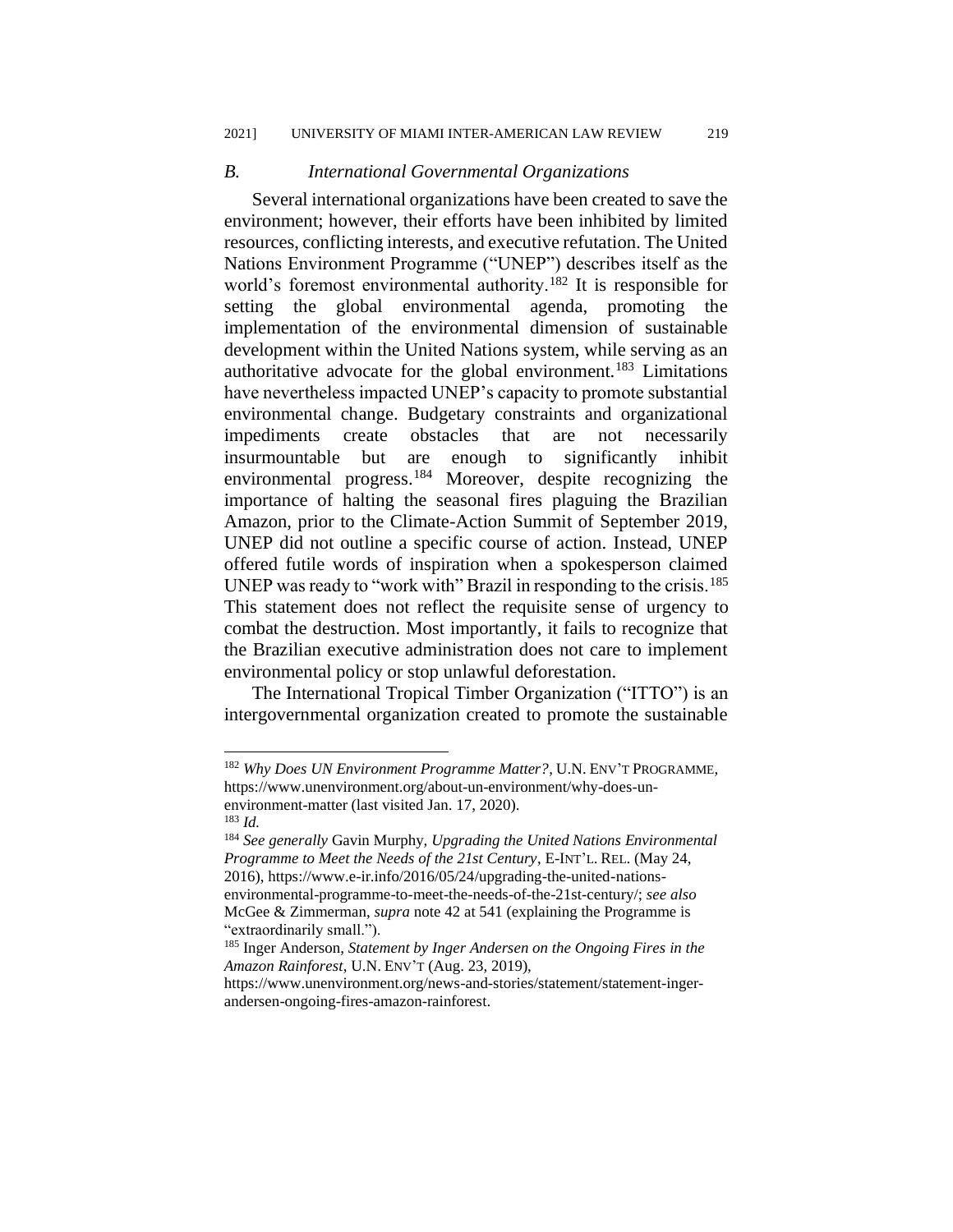management and conservation of tropical forests.<sup>186</sup> The ITTO develops internationally agreed policy guidelines and norms to encourage sustainable forest management ("SFM"), sustainable tropical timber industries, and trade.<sup>187</sup> Despite Brazil's membership with the ITTO, mere policy guidelines and words of encouragement do not provide the strict intervention necessary to stop the Bolsonaro administration from destroying and subsequently developing protected regions of the Amazon. Moreover, the ITTO promotes sustainable tropical timber supply chains.<sup>188</sup> Given the vastness of the Brazilian Amazon, in combination with the gutting of local enforcement agencies, the ITTO is not in the position to discern whether Brazilian timber was sourced responsibly. Similar to the aforementioned treaties, these international organizations lack enforceable standards and enforcement mechanisms— rendering these international efforts futile in curbing destruction of the Amazon.

# VI. RESPONSES TO BRAZILIAN INACTION

Bolsonaro's threat to the Amazon and climate change has sparked varied reactions from all over the world. Although some of these responses are promising, many carry implications that further exacerbate this environmental calamity.

To begin with, numerous entities have come together and pledged financial resources to combat deforestation of the Amazon. For example, Leonardo DiCaprio's environmental organization Earth Alliance pledged \$5 million to help protect the Amazon, in wake of the seasonal fires.<sup>189</sup> Conversely, Norway and Germany suspended funding for the Amazon Fund, a REDD  $+$  mechanism

<sup>186</sup> About ITTO, INT'L TROPICAL TIMBER ORG., [https://www.itto.int/about\\_itto/](https://www.itto.int/about_itto/) (last visited Jan, 17, 2020).

<sup>187</sup> *Id.*

<sup>188</sup> *Id.*

<sup>189</sup> Amanda Jackson, *Leonardo DiCaprio's New Environmental Fund Pledges \$5 million in Aid amid Amazon Fires,* CNN,

https://www.cnn.com/2019/08/25/americas/leonardo-dicaprio-amazon-fire-fundtrnd/ (last updated Aug. 26, 2019, 8:38 AM).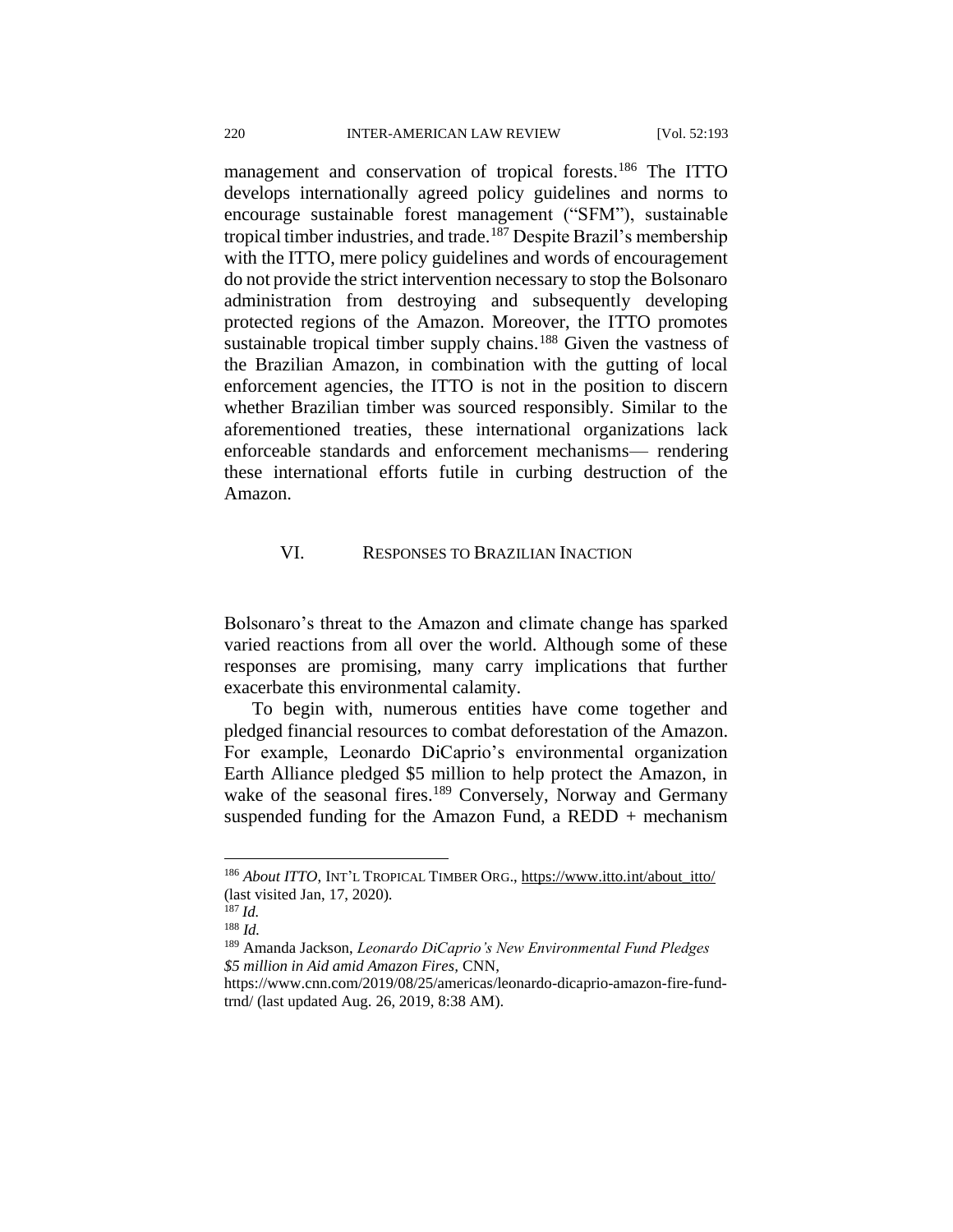created to raise donations for non-reimbursable investments, in efforts to combat deforestation in the Brazilian Amazon.<sup>190</sup> This response arose after the Brazilian government blocked operations of a fund receiving the aid.<sup>191</sup> Norway has worked closely with Brazil to protect the Amazon rainforest for many years, contributing \$1.2 billion to the Amazon Fund—making it the biggest donor by  $far.^{192}$ One might perceive this course of action as counterintuitive. However, Bolsonaro's administration unilaterally changed the Amazon Fund's governance structure and shut down the committee responsible for selecting which environmental projects to support.<sup>193</sup> The administration has not planned for creating a new committee.<sup>194</sup> Bolsonaro responded irately, telling reporters "isn't Norway that country that kills whales up there in the North Pole?"<sup>195</sup> He urged Norway to "take that money and help Angela Merkel reforest Germany."<sup>196</sup> Given his angry response, Bolsonaro likely altered the Fund's governance structure in an attempt to seize and allocate the suspended funds toward his own economic interests.<sup>197</sup>

Global responses affecting trade have further ensued as a result Bolsonaro's anti-environmental policy. The seasonal fires prompted several large American corporations to stop buying leather from Brazil.<sup>198</sup> Nevertheless, loopholes in the chain of production and distribution—made possible by laundering—renders such action futile because these corporations may inevitably end up with leather

brazil-idUSKCN1V52C9 [hereinafter REUTERS]; AMAZON FUND,

<sup>194</sup> *Id.*

<sup>190</sup> *Norway Stops Amazon Fund Contribution in Dispute with Brazil*, REUTERS (Aug. 15, 2019, 4:19 PM), https://www.reuters.com/article/us-brazilenvironment-norway/norway-stops-amazon-fund-contribution-in-dispute-with-

http://www.amazonfund.gov.br/en/home/ (last visited Jan. 17, 2020).

<sup>191</sup> REUTERS, *supra* note 190.

<sup>192</sup> *Id.*

<sup>193</sup> *Id.*

<sup>195</sup> *Id.*

<sup>196</sup> *Id.*

<sup>197</sup> *See* McCoy, *supra* note 145 (stating Bolsonaro has ironically claimed that Brazil has no money to combat the fires).

<sup>198</sup> Marc Bain, *The Amazon Fires Prompt H&M, Vans and Timberland to Stop Buying Brazilian Leather*, QUARTZ, (Aug. 30, 2019),

https://qz.com/1698612/amazon-fires-prompt-vans-timberland-to-stop-buyingbrazilian-leather/.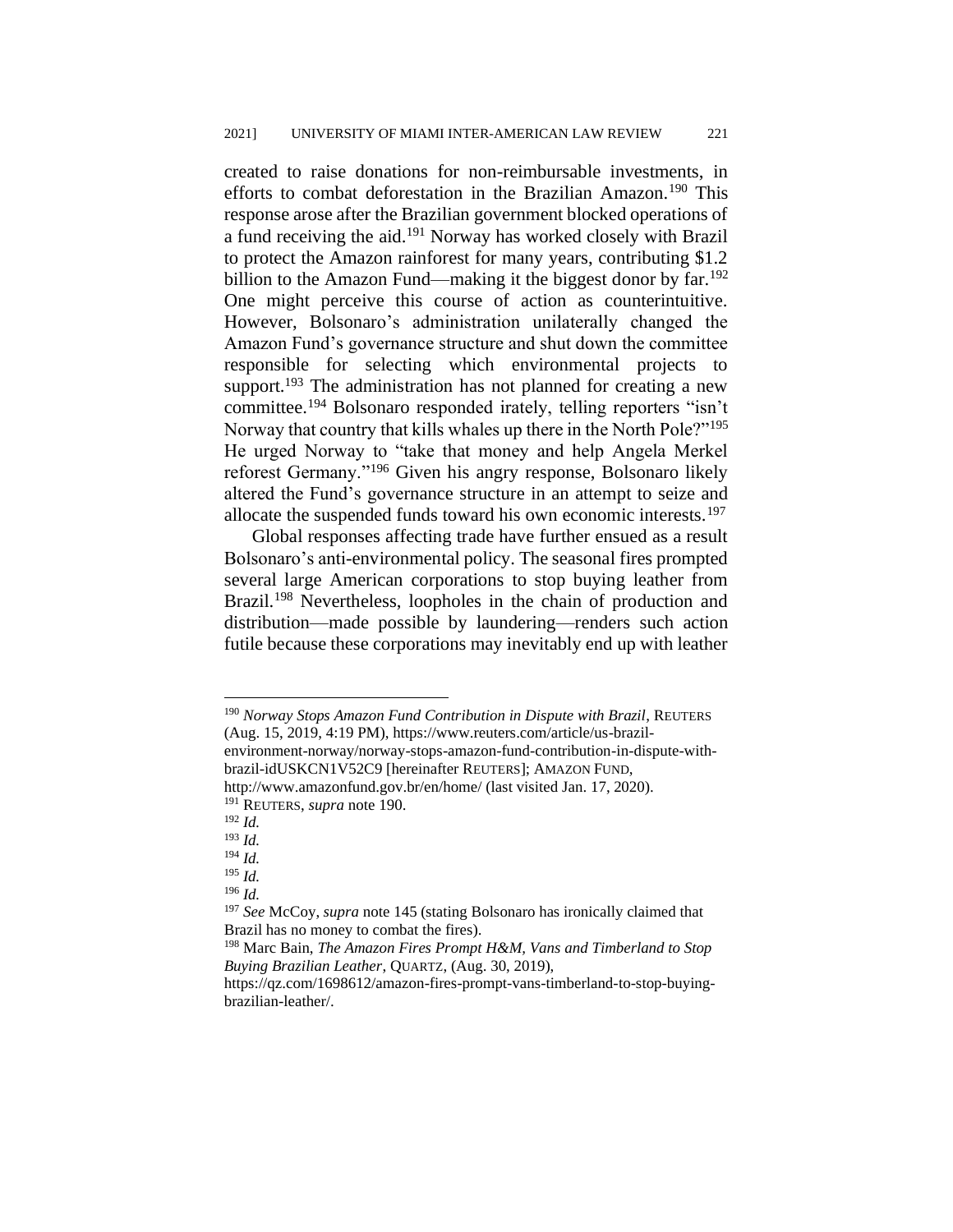produced in Brazil.<sup>199</sup> The market share of these companies is also minimal; therefore, these sanctions are unlikely to encourage Brazil, the second-largest leather producer in the world, to adhere to responsible sourcing requirements.<sup>200</sup> Unless the vast majority of leather-consuming nations unite to boycott Brazilian leather, these smaller boycotts are unlikely to stop Brazil from deforesting the Amazon to, among other things, create more room for cattle. Moreover, China uses a significant amount of Brazilian leather to manufacture products exported to the United States and Europe inescapably associating countless manufacturers and consumers with Brazilian deforestation.<sup>201</sup>

American Senators Brian Schatz and Chris Murphy recognize deforestation of the Amazon as a national security crisis. They have recommended that the United States put a hold on its bilateral relationship with Brazil until its government takes action to combat deforestation.<sup>202</sup> They recommend that the United States freeze regular military exercises and exchanges with Brazil—an unlikely course of action at the time, given former President Donald Trump's friendship with Bolsonaro.<sup>203</sup> The senators have also suggested that Congress should amend the Lacey Act, which bans the import of illegally trafficked wildlife, plants and timber, to include prohibitions on irresponsibly sourced beef and leather.<sup>204</sup> The senators believe that this legislation would build on the Brazilian

<sup>199</sup> *Id.*

<sup>200</sup> *See Which Countries Produce the Most Leather?,* BUFFALO JACKSON, https://buffalojackson.com/blogs/insight/which-countries-produce-the-mostleather (last visited Jan. 17, 2020).

<sup>201</sup>Christina MacFarquhar, *Fifteen European and US Companies that Could Help Cut Deforestation Risk from Brazil-China Leather Trade*, MEDIUM, (Aug. 3, 2019), https://medium.com/global-canopy/fifteen-european-and-uscompanies-that-could-help-cut-deforestation-risk-from-brazil-china-leather-5bea87cc5268.

<sup>202</sup> Brian Schatz & Chris Murphy, *The Amazon Rainforests are Still on Fire. If Trump Won't Act, Congress Will.*, NBC NEWS, (Sept. 4, 2019),

https://www.nbcnews.com/think/opinion/amazon-rainforests-are-still-fire-iftrump-won-t-act-ncna1049556.

<sup>203</sup> *But see* Henry Olsen*, Bolsonaro Learns that Trump Treats his Friends Worse than his Enemies*, WASH.POST (Dec. 2, 2019, 2:58 PM),

https://www.washingtonpost.com/opinions/2019/12/02/trumps-latest-tariffsdisplay-his-worst-qualities/.

<sup>204</sup> Schatz & Murphy, *supra* note 202.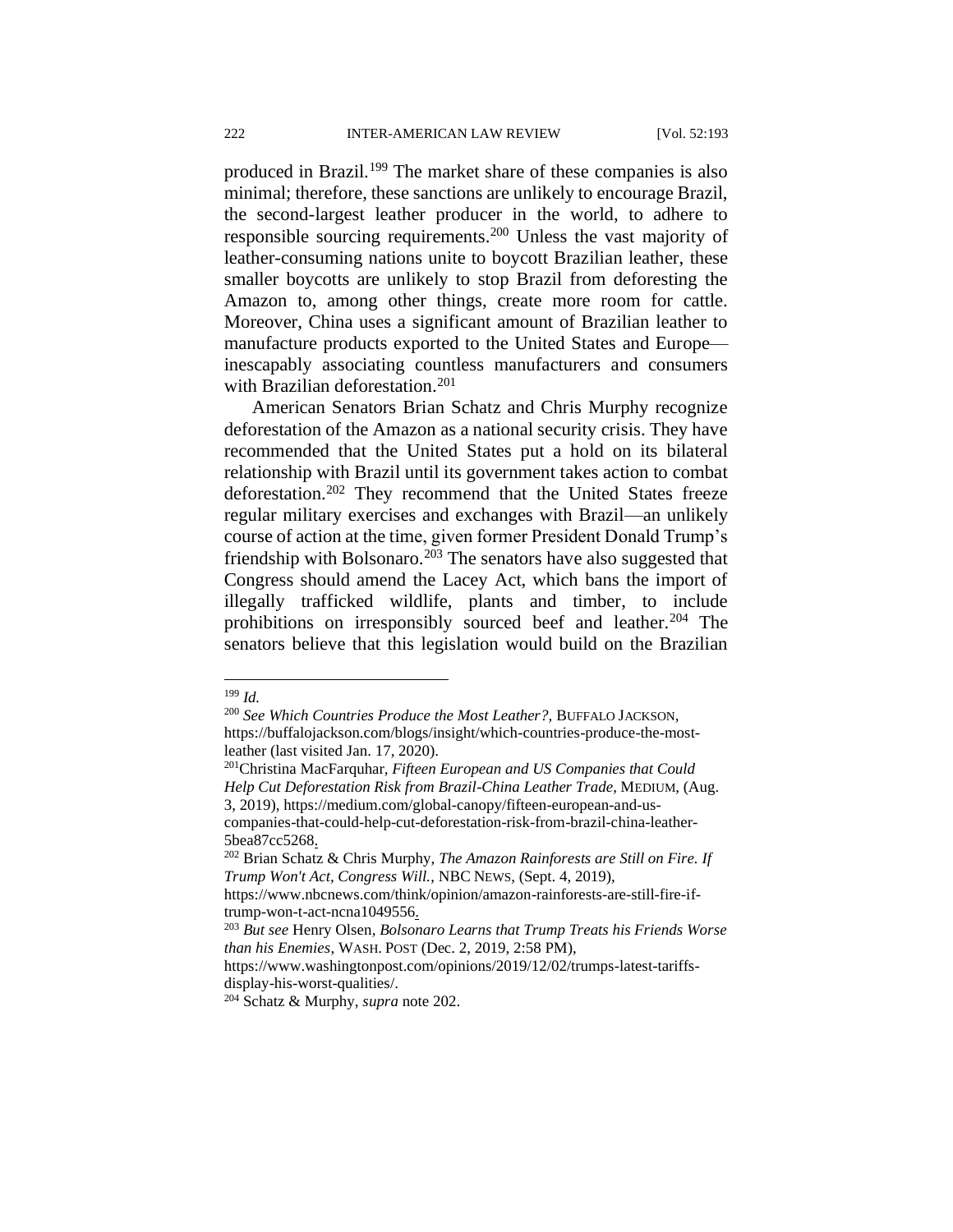laws that prohibit farmers and ranchers from using illegally deforested areas in the Amazon.<sup>205</sup> For reasons covered previously, these Brazilian laws have not and will not curb illegal deforestation.<sup>206</sup> The senators also believe that amending the Lacey Act will ensure that responsible sourcing laws are properly enforced in the United States.<sup>207</sup> These beliefs are misguided—especially given the complications with supply chain verification created by the remoteness in which these activities take place, criminal influence on supply chains, and lack of adequate governmental oversight. As of April 2021, no such amendment has been officially proposed.<sup>208</sup>

The United States does not stand alone in expressing a dire need for regulatory intervention. The European Union ("EU") recently opened the door to impose regulation on company supply chains importing Brazilian products into its market, in an attempt to ensure the EU consumes products "from deforestation-free supply chains."<sup>209</sup> These proposals suggest bolstering certification standards "that help to identify and promote deforestation-free commodities."<sup>210</sup> Again, the difficulties inherent with supply chain verification, created by activities such as "laundering," reduce these proposals to mere ambitions rather than binding legal authority.<sup>211</sup>

Additionally, the EU and Mercosur, a Southern American trade block comprised of Argentina, Brazil, Uruguay, and Paraguay, are in the process of working out a trade deal that includes a

<sup>205</sup> *Id.*

<sup>206</sup> *See infra* Part IV.

<sup>207</sup> Schatz & Murphy, *supra* note 202.

<sup>208</sup> *See U.S. S2561 Big Cat Public Safety Act*, BILL TRACK 50,

https://www.billtrack50.com/BillDetail/1140242 (last visited Mar. 2, 2021) (demonstrating efforts by Senators Schatz and Murphy to propose a *bill to amend* the Lacey Act on September 26, 2019, which ultimately died in committee on December 2020).

<sup>209</sup> Chloé Farand, *EU Moots Crackdown on Deforestation through Supply Chains*, CLIMATE CHANGE NEWS (July 23, 2019, 3:34 PM),

https://www.climatechangenews.com/2019/07/23/eu-moots-crackdowndeforestation-supply-chains/.

<sup>210</sup> *Id.*

<sup>211</sup> *See id.*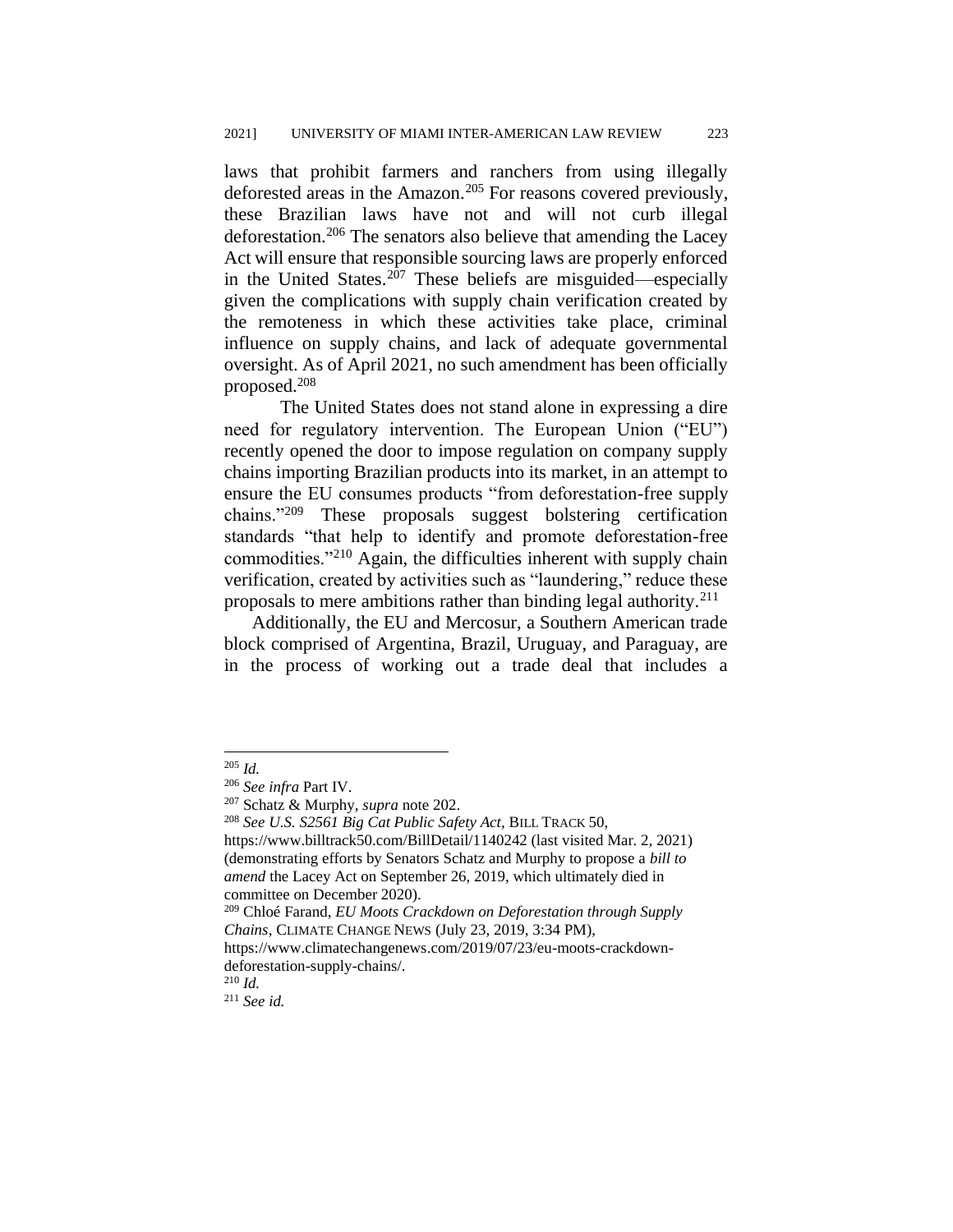commitment to tackle deforestation.<sup>212</sup> The Mercosur trade deal has reached agreement in principle, but has yet to be officially ratified.<sup>213</sup> The trade deal has been subject to significant criticism because although it has reached agreement in principle, the deal has failed to prevent Bolsonaro from opening the Amazon for economic development.<sup>214</sup> The trade deal also lifts tariffs on a number of goods, including food produce.<sup>215</sup> Consequently, the Brazilian administration might be more motivated to persist in deforesting the Amazon to increase production and export figures.<sup>216</sup> This theory is more likely to be appreciated given that the trade deal lacks enforceable safeguards.<sup>217</sup> Finally, this agreement is the product of over twenty years of negotiation.<sup>218</sup> Given the many regulatory intricacies characteristic of such an agreement, there is no foreseeable timeframe as to when the trade deal will be officially ratified—a calamitous reality given the time sensitive nature of this ongoing environmental disaster.

The international financial community has rebuked the antienvironmental actions of the Bolsonaro administration, while urging Brazilian companies to take a more hands-on approach in combating illegal deforestation. In an open letter, more than two-hundred investment funds, managing \$16 trillion, warned Brazilian companies, whose supply chains benefit from illegal deforestation, that they could face financial threats from stakeholders under pressure of increasing reputational, operational and regulatory risks.<sup>219</sup> The investment funds advised Brazilian companies to

<sup>212</sup> *Key Elements of the EU-Mercosur Trade Agreement\**, EUROPEAN COMMISSION, (June 27, 2019),

https://ec.europa.eu/commission/presscorner/detail/en/QANDA\_19\_3375. <sup>213</sup> *See id.*

<sup>214</sup> *See id.* 

<sup>215</sup> Natalie Sauer, *EU-Mercosur Trade Deal will Drive Amazon Deforestation, Warns Ex-Minister*, CLIMATE CHANGE NEWS, (Jan. 7, 2019),

https://www.climatechangenews.com/2019/07/01/eu-mercosur-trade-deal-willdrive-amazon-deforestation-warns-ex-minister/.

<sup>216</sup> *See id.*

<sup>217</sup> Farand, *supra* note 209.

<sup>218</sup> *See id.*

<sup>219</sup> Marina Lopes, *Investment Funds Managing \$16 Trillion Urge Companies in Brazil to Fight Amazon Deforestation*, WASH.POST, (Sept. 19, 2019), https://www.washingtonpost.com/world/the\_americas/investment-funds-

managing-16-trillion-urge-companies-in-brazil-to-fight-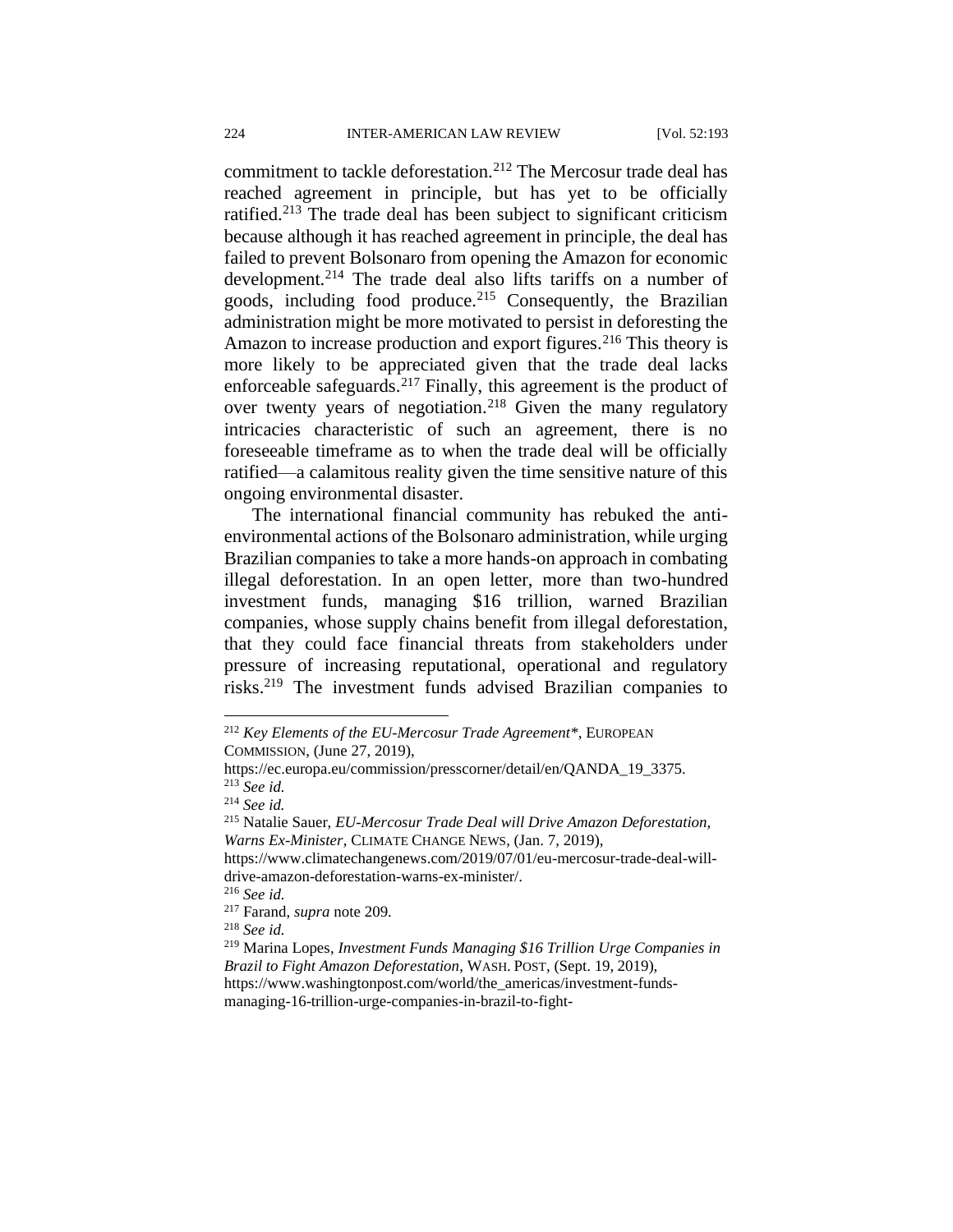"publicly disclose and implement a commodity-specific no deforestation policy with quantifiable, time-bound commitments covering the entire supply chain and sourcing geographies."<sup>220</sup> The investment funds also suggested "establishing a transparent monitoring and verification system for supplier compliance with the company's no deforestation policy."<sup>221</sup> At first glance, these suggestions seem promising. However, similar to the proposals and guidelines discussed previously, these suggestions do not provide a concrete answer to the imperative question of: How? How are these companies supposed to implement, adhere to, and enforce such a policy in the face of an industry fueled by intimidation, violence, and political corruption?

In response to the letter, Otávio Rêgo Barros, a spokesman for the Bolsonaro administration, told reporters that the government was "adopting all measures to deal with the fire and deforestation crisis."<sup>222</sup> Although Bolsanaro sent soldiers to combat the fires, he rejected an aid package while labeling calls for international collaboration as an attack on Brazilian sovereignty.<sup>223</sup>

#### VII. RECOMMENDED COURSE OF ACTION

For the reasons explained previously,  $224$  the existing domestic and international legal mechanisms are insufficient to effectively

<sup>223</sup> *Id.* 

deforestation/2019/09/19/08174706-dae6-11e9-a1a5-162b8a9c9ca2\_story.html; *Investor Statement on Deforestation and Forest Fires in the Amazon*, U.N. Principals for Responsible Investment (UNPRI) (Sept. 18, 2019),

https://www.unpri.org/Uploads/c/k/h/investorstatementondeforestationandforestf iresintheamazon\_502487.pdf [hereinafter UNPRI].

<sup>220</sup> UNPRI, *supra* note 219.

<sup>221</sup> *Id.* 

<sup>222</sup> Lopes, *supra* note 219.

<sup>224</sup> Due to the deeply corrupt nature of Brazil's political environment, no internal punitive action can be expected. Corruption in Brazil's political environment serves as a political strategy conducted throughout Brazilian history. For more information, *see* Benjamin Fogel, *Brazil: Corruption as a Mode of Rule*, 51 NACLA REP. ON THE AM. 153, 153-58 (2019). Moreover, Brazil's Constitution endows its President with immunity against criminal law and political control over criminal investigations. *Cf.* CONSTITUIÇÃO FEDERAL [C.F.] [CONSTITUTION] art. 86 § 4 (stating that the president "cannot be held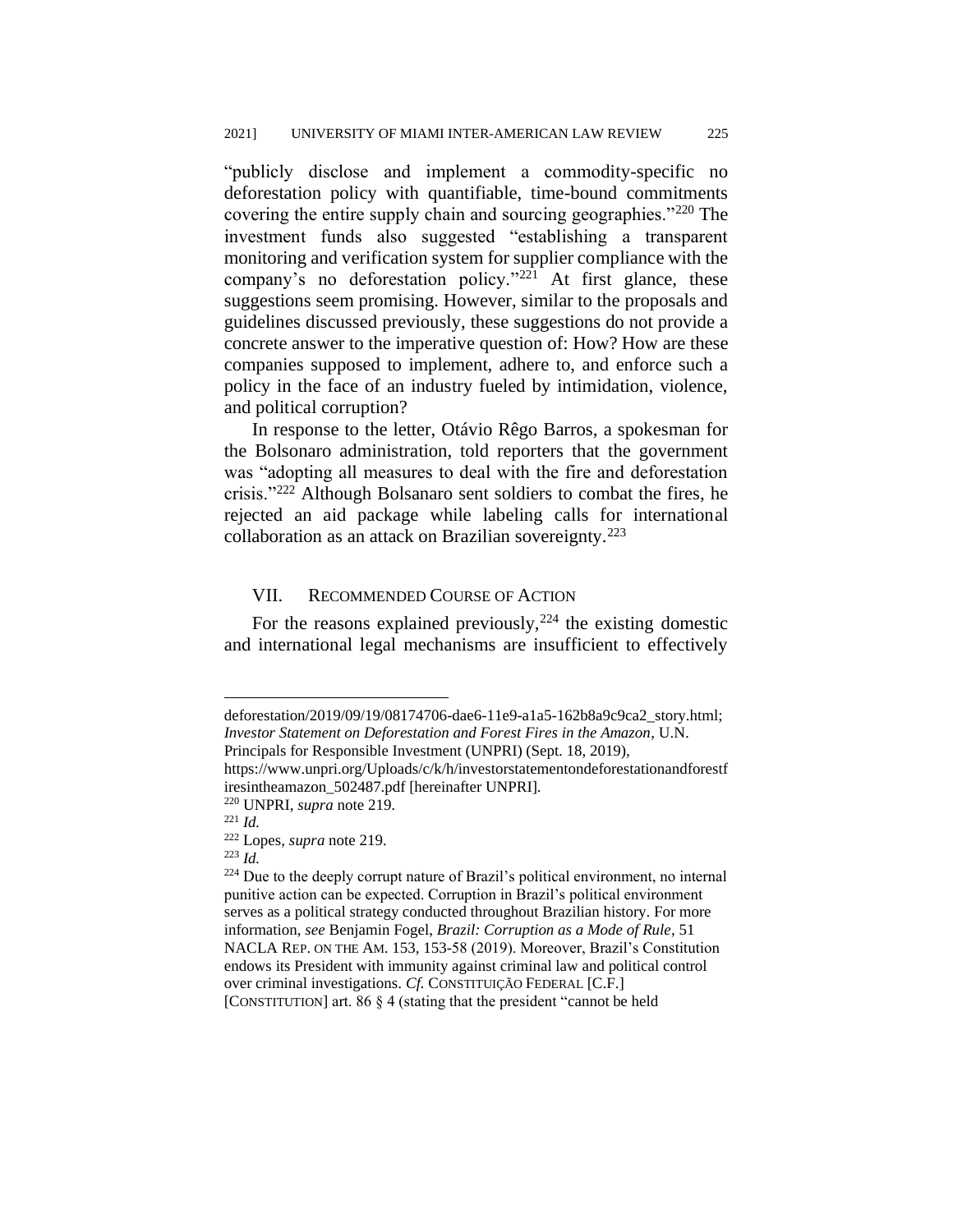address the rampant deforestation of the Brazilian Amazon. In order to realize significant reductions in illegal deforestation, the world is in need of a new international legal mechanism accompanied by enforceable domestic programs. Considering the shortcomings of existing international authority within the context of adequate enforcement procedures, the United Nations should amend the Paris Agreement to include a set of concrete enforcement standards, imposable of fines, and a legal mechanism by which to adequately enforce those standards and already existing obligations. The amendment should also establish an efficient means of monitoring irresponsibly sourced products to ensure that chains of production do not engage in illegal deforestation. Moreover, the amendment should establish an international tribunal to enforce existing obligations and resolve disputes.

The realm of existing international legal authority can be improved to assist individual countries, including Brazil, in the battle against deforestation and climate change. However, no form of international intervention will save the Amazon rainforest independent of Brazilian collaboration. Therefore, President Bolsonaro and his allies must be compelled to roll back on their antienvironmental administrative decisions and adhere to both Brazilian and international environmental law. To induce such action, these individuals must fear concrete repercussions—a fear that cannot be realized given the inadequacy of existing legal authority. Utilizing the International Criminal Court ("ICC") to prosecute Bolsonaro and his administration for crimes against humanity and/or genocide may be the only avenue of intervention that addresses the time sensitive nature of this continuing environmental catastrophe.

#### *A. Designate Ecocide as a Crime Against Humanity*

Ecocide is a term generally understood to mean the deliberate and widespread destruction of the environment.<sup>225</sup> It is a term that many people hope will eventually be on par with other

responsible for acts outside the exercise of his functions" during the term of his presidency) (Braz.).

<sup>225</sup> Ernesto Lodoño*, Imagine Jair Bolsonaro Standing Trial for Ecocide at The Hague*, N.Y. TIMES (Sept. 21, 2019),

https://www.nytimes.com/2019/09/21/sunday-review/bolsonaro-amazonfire.html.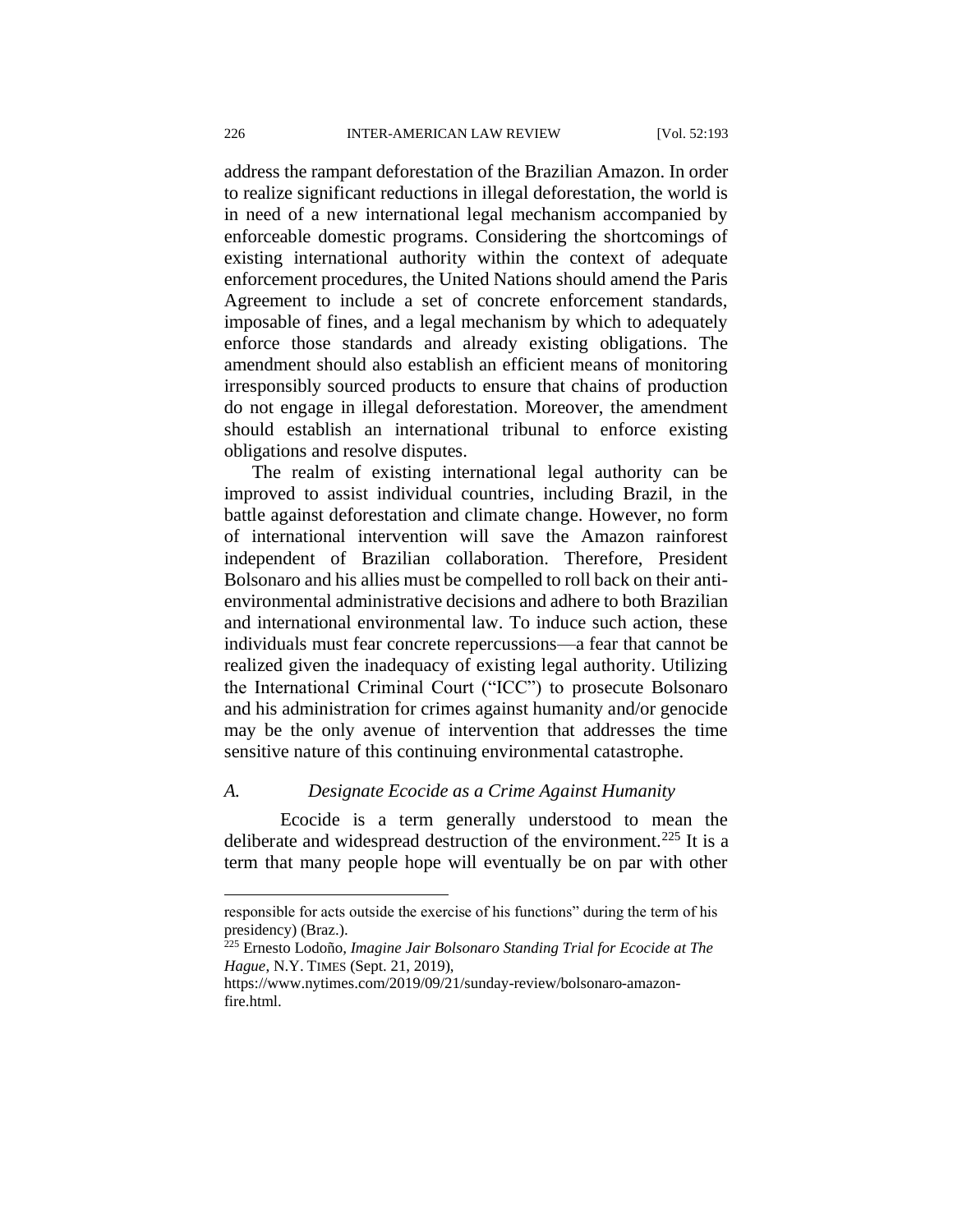crimes against humanity.<sup>226</sup> Currently, there is no international crime that can be fundamentally used to hold individuals accountable for their roles in ecological catastrophes. If the international arena is to save the Amazon rainforest and mitigate the snowballing effects of climate change, it should recognize ecocide as a crime against humanity and incorporate it into the Rome Statute.<sup>227</sup>

The ICC currently has jurisdiction over four categories of crime: genocide, crimes against humanity, war crimes, and crimes of aggression.<sup>228</sup> These crimes are collectively known as Crimes Against Peace, and are meant to constitute "the most serious crimes of concern to the international community as a whole.<sup>229</sup> Conventionally, crimes against humanity are considered to harm a class of immediate victims and humanity as a whole; thus, the world has an interest in their punishment and deterrence.<sup>230</sup> As codified in Article 7 of the Rome Statute, the following acts are punishable as crimes against humanity when perpetrated by a state actor as part of a systematic or widespread attack against a civilian population: murder; extermination; deportation or forcible transfer; false imprisonment; torture; rape, sexual slavery, or enforced sterilization; ethnic persecution; disappearance; apartheid; "Other inhumane acts of a similar character intentionally causing great suffering, or serious injury to body or to mental or physical health." $231$  The intent requirement for liability is "knowledge of the attack."<sup>232</sup>

Of the aforementioned acts, four are relevant for the analysis of considering ecocide as a crime against humanity: extermination,

 $^{226}$  *Id.* 

<sup>&</sup>lt;sup>227</sup> The Rome Statute is the treaty that established the International Criminal Court. It was adopted on July 17, 1989 and entered into force on July 1, 2002. Rome Statute of the International Criminal Court ("RSICC"), 2187 U.N.T.S. 90, *entered into force* July 1, 2002 [hereinafter Rome Statute].

<sup>228</sup> *Id.* at art. 5; *see also Understanding the International Criminal Court*, INT'L CRIM. CT., https://www.icc-cpi.int/iccdocs/PIDS/publications/UICCEng.pdf. <sup>229</sup> Rome Statute, *supra* note 227 at Preamble.

<sup>230</sup> Tara Smith, *Are the Amazon Fires a Crime against Humanity?*, PRI (Sept. 19, 2019, 11:00 AM), https://www.pri.org/stories/2019-09-19/are-amazon-firescrime-against-humanity.

<sup>231</sup> Rome Statute, *supra* note 227 at art. 7.

<sup>232</sup> *Id.*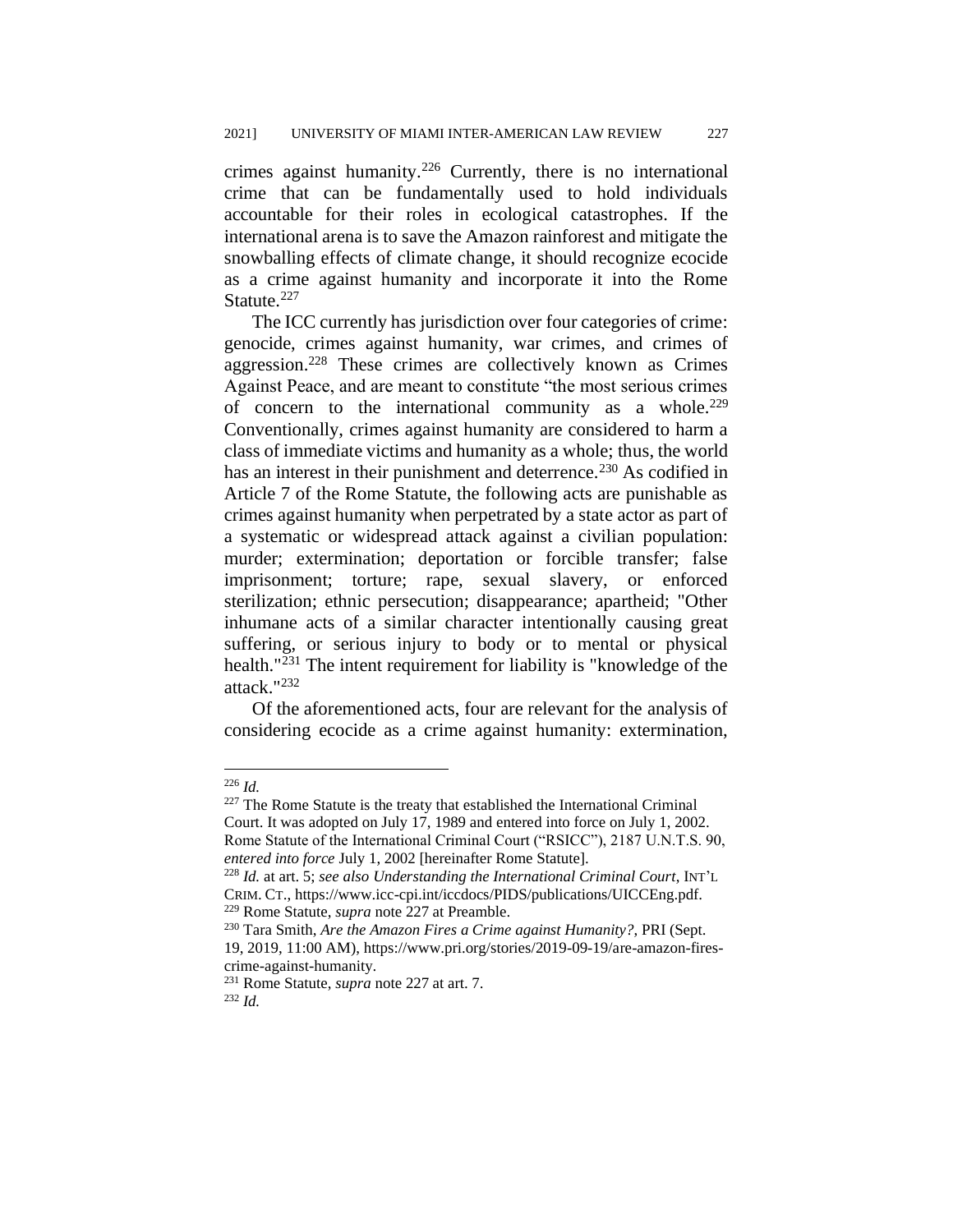deportation or forcible transfer of population, persecution, and "other inhumane acts of a similar character intentionally causing great suffering, or serious injury to the body or to mental or physical health."<sup>233</sup> Pursuant to the Rome Statute, "deportation or forcible transfer" is defined as the "forced displacement of persons through expulsion or other coercive acts from the area in which they are lawfully present, without grounds permitted under international law."<sup>234</sup> Moreover, "persecution" is defined as the "intentional and severe deprivation of fundamental rights contrary to international law by reasons related to the identity of such group or collectivity."<sup>235</sup> The UN Declaration on the Rights of Indigenous Peoples ("UNDRIP") bestows indigenous people with a number of rights, including: the right not to be subjected to forced assimilation or destruction of their culture; the right to determine and develop priorities and strategies for exercising their right to development; the right to maintain and strengthen their distinctive spiritual relationship with their traditionally owned or otherwise occupied and used lands, territories, waters, coastal seas and other resources and to uphold their responsibilities to future generations in this regard.<sup>236</sup> These rights substantiate an international legal safeguard to the link between indigenous people and the natural environments they call home. These rights also provide a framework by which to prosecute ecocide as a crime against humanity. For example, in *Kupreskic et al*, the International Criminal Tribunal for the Former Yugoslavia ("ICTY") decided that expulsion, with destruction of homes and properties could constitute a severe and intentional deprivation of fundamental rights, and consequently persecution, for these purposes.<sup>237</sup> Specifically, the Court held that,

<sup>233</sup> *Id.*

<sup>234</sup> *Id.* at art. 7(2)(d).

<sup>235</sup> *Id.* at art. 7(2)(g).

<sup>&</sup>lt;sup>236</sup> United Nations Declarations on the Rights of Indigineous Peoples

<sup>(&</sup>quot;UNDRIP"), arts. 8, 23, 25, G.A. Res. 61/295, U.N. Doc. A/RES/61/295 (Sept. 13, 2007), *adopted* Sept. 13, 2007.

<sup>237</sup> *See* ICTY, https://www.icty.org, (last visited Mar. 3, 2020) ("The International Criminal Tribunal for the former Yugoslavia (ICTY) was a United Nations court of law that dealt with war crimes that took place during the conflicts in the Balkans in the 1990s.").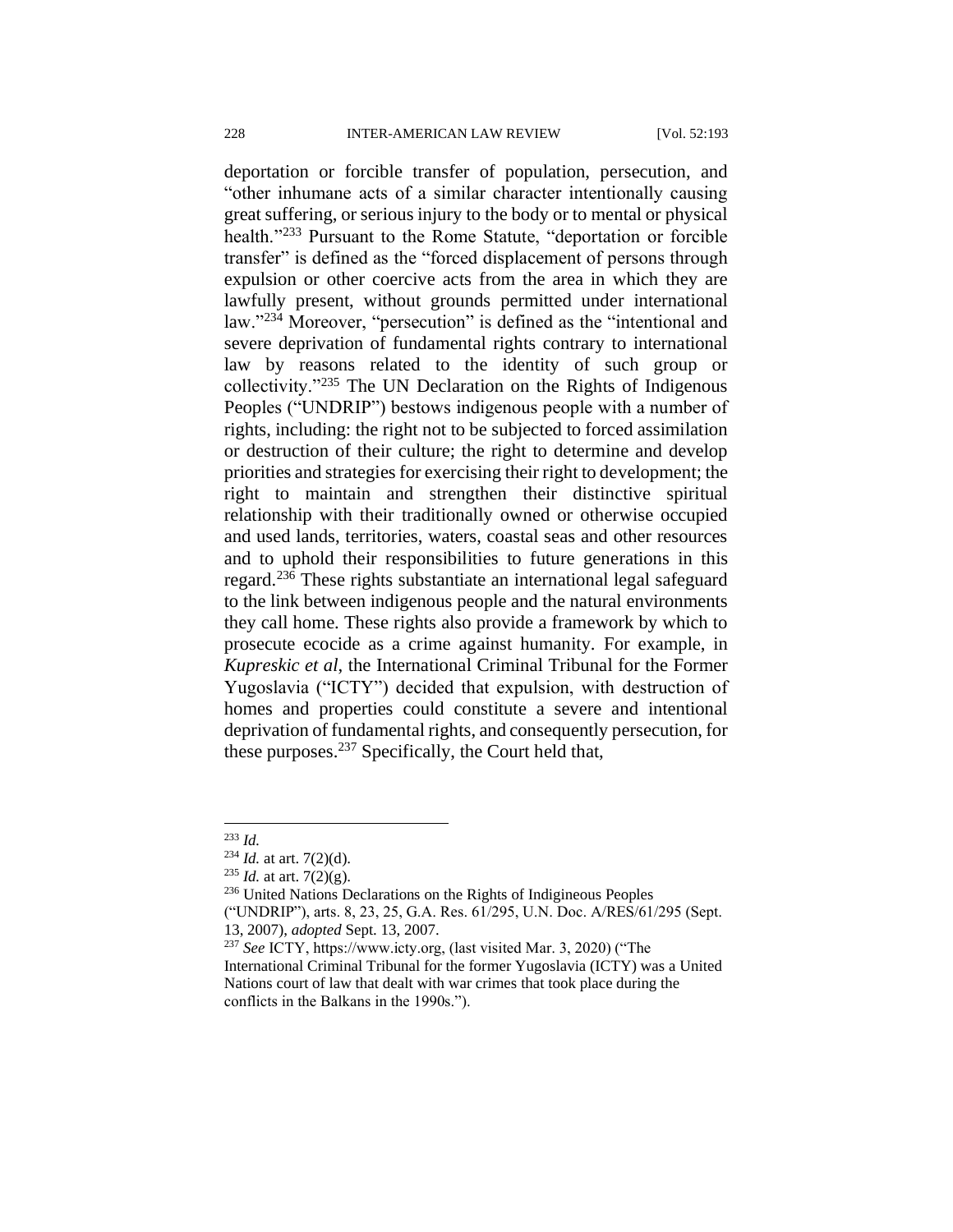[A]ttacks on property can constitute persecution. [...] Such an attack on property in fact constitutes a destruction of the livelihood of a certain population. This may have the same inhumane consequences as a forced transfer or deportation. Moreover, the burning of a residential property may often be committed with a recklessness towards the lives of its inhabitants. The Trial Chamber therefore concludes that this act may constitute a gross or blatant denial of fundamental human rights, and, if committed on discriminatory grounds, it may constitute persecution.<sup>238</sup>

By applying these legal doctrines to the conduct of Jair Bolsonaro and his administration, the ICC would likely find that such conduct amounts to "attacks against a civilian population" by the way of "forcible transfer" and "persecution," which, as will be discussed, may ultimately result in the "extermination" of the indigenous people that call the Amazon Rainforest home. Since taking office, Jair Bolsonaro has been deliberately negligent in protecting indigenous lands from encroaching land-grabbers, miners, and loggers.<sup>239</sup> Similar to the defendants in *Kupreskic et al*, who burned residential property with a recklessness towards the lives of its inhabitants, Bolsonaro and his administration have engaged in a level of volitional negligence to the extent that it constitutes the functional equivalent of mowing down the Amazon rainforest themselves.<sup>240</sup> This negligent conduct rises to the level of intentional and criminal because Bolsonaro commands the Armed Forces, Brazil's intelligence services, and indigenous policy decision-making.<sup>241</sup> As discussed previously, Bolsonaro has systematically and deliberately operated to dismantle the entities responsible for protecting the Amazon Rainforest and its indigenous

<sup>238</sup> Prosecutor v. Kupreskic et al., Case No. IT-95-16-T, Judgement, ¶ 628-31 (January 14, 2000).

<sup>239</sup> *See infra* Part IV.

<sup>240</sup> *Id.*

<sup>241</sup> *Id.*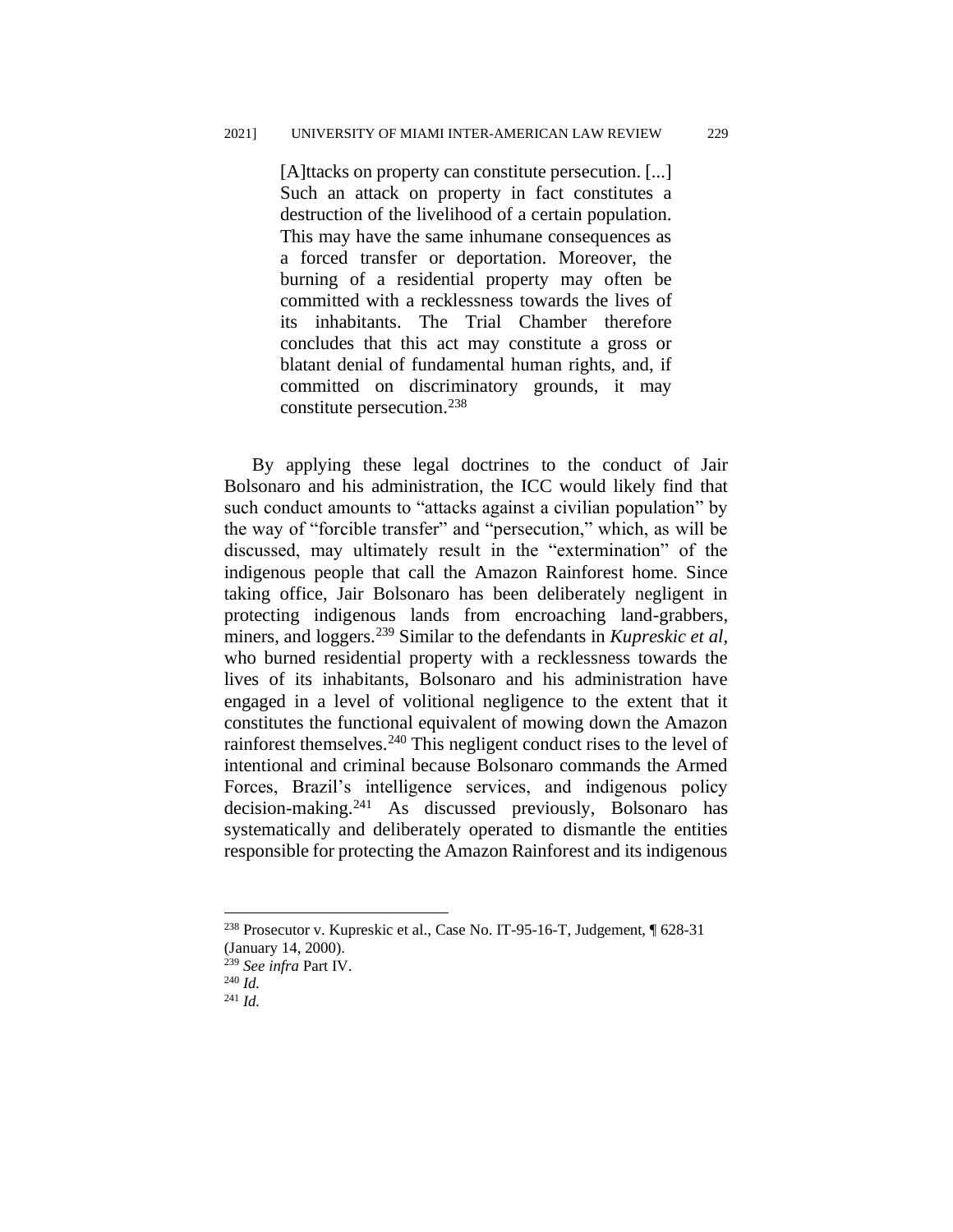inhabitants. $242$  As a result of this conduct, unlawful deforestation rates have skyrocketed to the dismay of indigenous communities that have been "forcibly transferred," "persecuted," and required to take protection matters into their own hands.<sup>243</sup> If deforestation continues at the current rate, indigenous communities will be compelled to clash over territory and resources with neighboring tribes and may even resort to violence against the land invaders annihilating their multi-generation homes. This sort of population displacement, combined with the acceleration of climate change, clearly demonstrates why ecocide should be recognized as an international crime against humanity.<sup>244</sup>

To accomplish this unprecedented feat, a single party or coalition to the Rome Statute must propose an amendment to its charter, recognizing ecocide as a crime against humanity.<sup>245</sup> Then, a two-thirds majority must support the initiative for it to be adopted.<sup>246</sup> This legal process is not devoid of hurdles. Only countries that accept the amendment would be subject to its jurisdiction.<sup>247</sup> Brazil would irrefutably reject such an amendment, however, pressure from countries that do accept the amendment may compel Brazil to accept the amendment or cut back on illegal deforestation. An international criminal law of ecocide would preclude investors from sponsoring anti-environmental practices and guarantors from

<sup>244</sup> *See generally* Human Rights Advocacy Collective (CADHu) & the ARNS Commission, *Informative Note to the Prosecutor International Criminal Court pursuant to Article 15 of the Rome Statute requesting a Preliminary Examination into Incitement to Genocide and Widespread Systematic Attacks Against Indigenous Peoples by President Jair Messias Bolsonaro in Brazil*, PÚBLICA (2019), https://apublica.org/wp-content/uploads/2019/11/e-muitotriste-levar-um-brasileiro-para-o-tribunal-penal-internacional-diz-co-autora-dapeticao.pdf (providing a more thorough analysis of the legal elements involved in establishing ecocide as a crime against humanity) [hereinafter CADHu] (Braz.).

<sup>242</sup> *Id.*

<sup>243</sup> Sophie Hirsh, *The Amazon Fires Are Destroying Indigenous People's Homes*, GREEN MATTERS, https://www.greenmatters.com/p/amazon-rainforest-firesindigenous-tribes (last updated Aug. 18, 2020, 1:27 PM).

<sup>245</sup> *Making Ecocide a Crime*, STOP ECOCIDE,

https://www.stopecocide.earth/making-ecocide-a-crime (last visited Jan. 25, 2020).

 $^{246}$  *Id.* 

<sup>247</sup> Lodoño, *supra* note 225.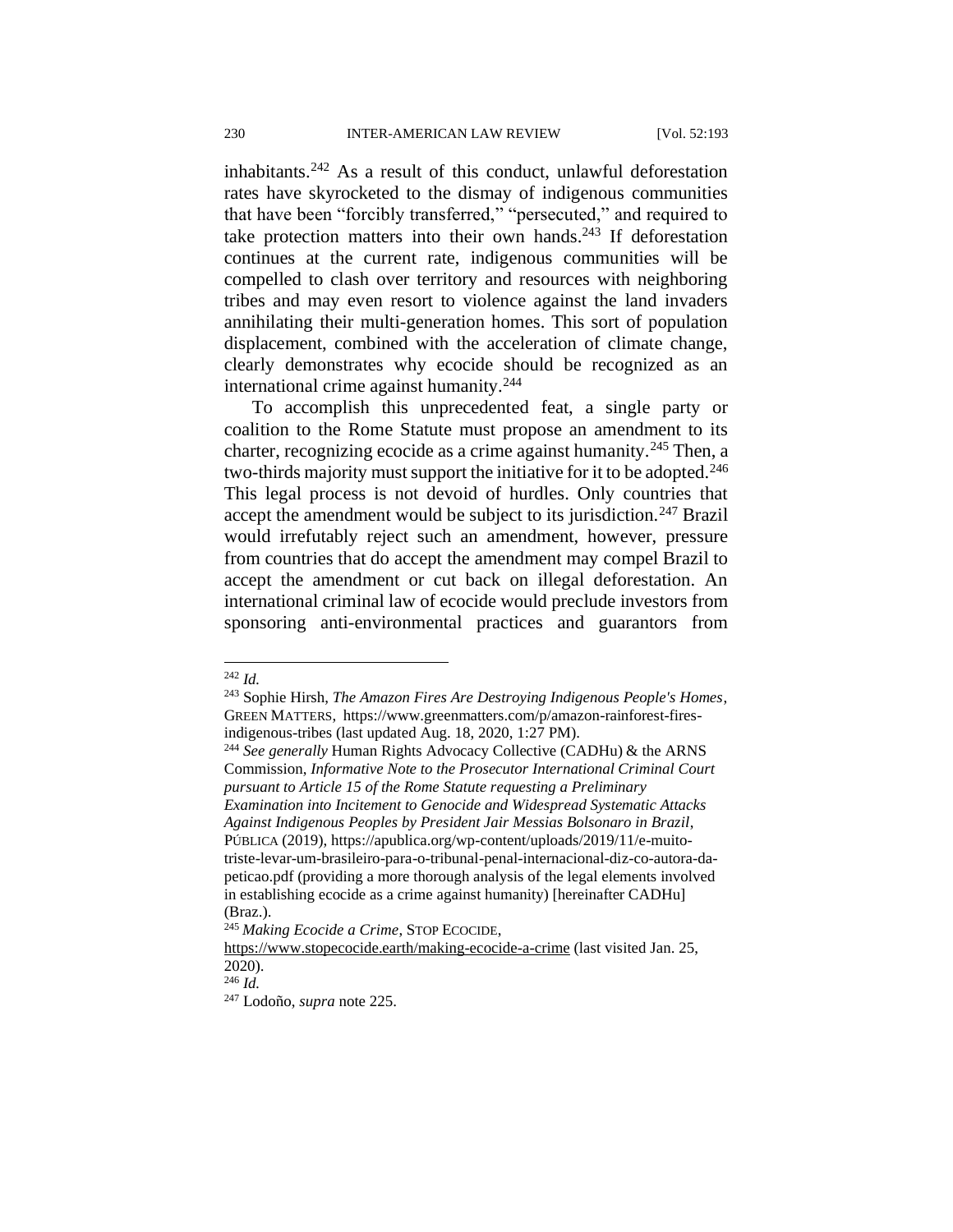insuring them.<sup>248</sup> Individuals of superior responsibility would subsequently become criminally responsible for engaging in antienvironmental endeavors<sup>249</sup>—including engaging in trade with countries that are directly contributing to ecocide. Given his alleged objective of improving Brazil's economic growth and prosperity and presuming a desire to avoid imprisonment—Bolsonaro would have no choice but to comply with the law due to its economic and punitive ramifications.

Although such an amendment has not yet been proposed, two sovereign states (Vanuatu and the Maldives) have publicly called for consideration of such an amendment (December 2019 at the Assembly of States Parties to the Rome Statute in The Hague, Netherlands).<sup>250</sup> These calls for action shed further light on the importance of addressing this time-sensitive catastrophe swiftly and certainly. A formal proposal would shift matters towards necessitated change, put Bolsonaro and similarly situated parties on notice, and emphasize that blatant disregard for the natural environment and its indigenous inhabitants will not be tolerated.

# *B. Further Deforestation Will Result in Genocide*

Although not the primary focus of this article, it is crucial to underscore the impacts of Bolsonaro's actions on Amazonian indigenous communities. Some argue that the aforementioned actions and omissions amount to crimes that fall within the jurisdiction of the ICC. Eloísa Machado, a law professor at Fundação Getúlio Vargas University in São Paulo, and a team of scholars have submitted an informative note to the prosecutor of the ICC, which may be used as a blueprint to open an investigation against Brazil.<sup>251</sup> Machado proclaims that Bolsonaro's actions may amount to genocide in light of the devastation that indigenous communities continue to be subject to.<sup>252</sup> These efforts may

<sup>249</sup> *Id.*

<sup>250</sup> *Sovereign States Call on ICC to Seriously Consider Ecocide Crime*, STOP ECOCIDE (Dec. 19, 2019), https://www.stopecocide.earth/newsletter-

summary/sovereign-states-call-on-icc-to-seriously-consider-ecocide-crime-. <sup>251</sup> Lodoño, *supra* note 225.

<sup>252</sup> *Id.* 

<sup>248</sup> *Making Ecocide a Crime, supra* note 245.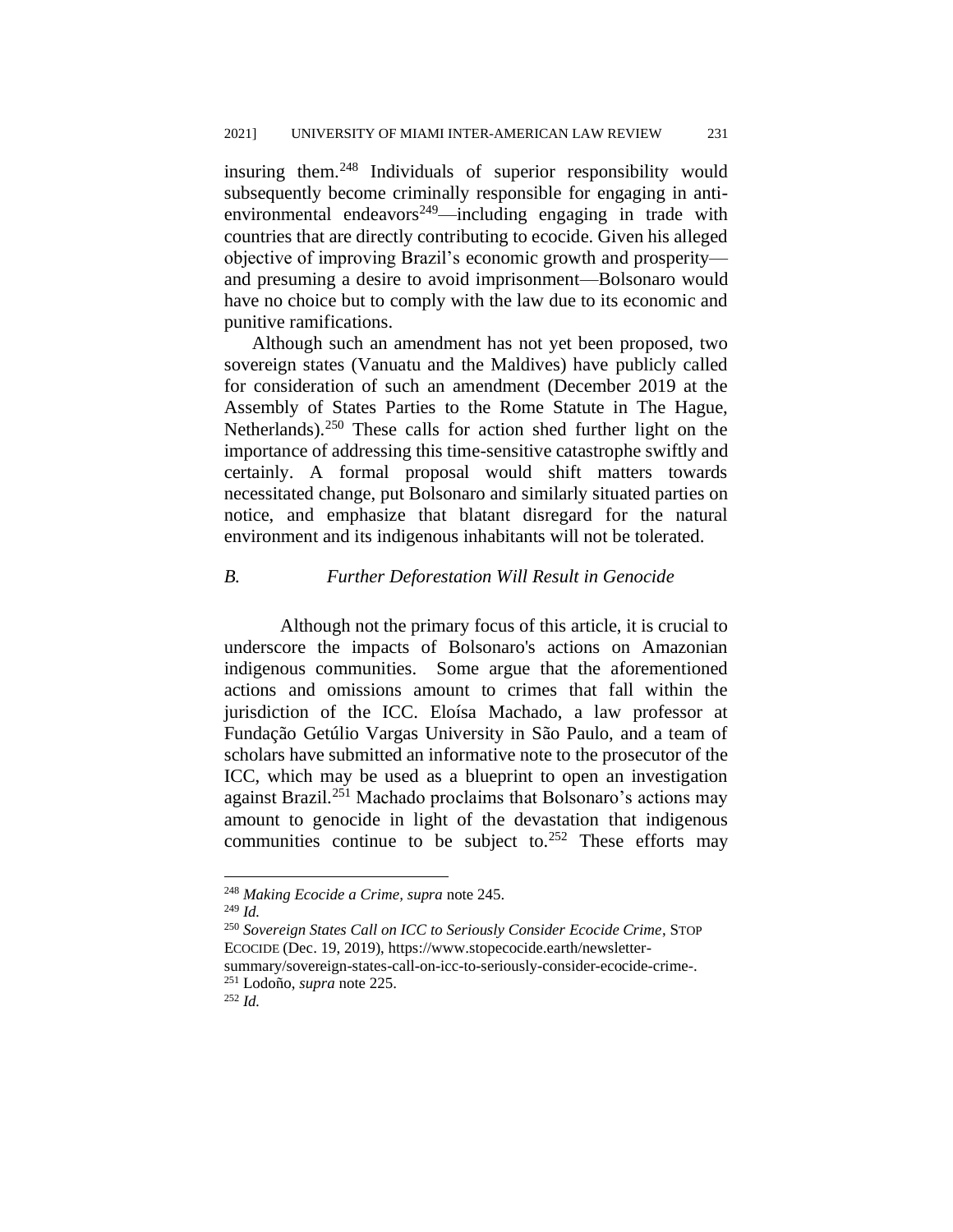potentially accelerate progress given the Court's reputation for slow prosecutions and narrow case selection.<sup>253</sup>

Pursuant to the Rome Statute, "genocide" is defined as any of the following acts committed with intent to destroy, in whole or in part, a national, ethnical, racial or religious group, as such: (a) Killing members of the group; (b) Causing serious bodily or mental harm to members of the group; (c) Deliberately inflicting on the group conditions of life calculated to bring about its physical destruction in whole or in part; (d) Imposing measures intended to prevent births within the group; (e) Forcibly transferring children of the group to another group.<sup>254</sup> Jair Bolsonaro and his administration have engaged in a set of acts and substantial omissions that constitute a degree of incitement placing Brazil's indigenous population at risk of genocide. Bolsonaro's dehumanizing rhetoric<sup>255</sup> and dismantling of environmental agencies and policy have led to an escalation of deforestation and violence, with tribe leaders being murdered—detrimentally impacting the survival of these communities in the long run.<sup>256</sup>

As outlined previously, these indigenous communities rely on the natural resources offered by the Amazon rainforest to survive. As the forest is razed for development, indigenous communities are forced to relocate and occupy other territories which might already be inhabited by other tribes. Additional issues will inevitably arise when tribes native to the Brazilian Amazon are forced to clash with communities in neighboring jurisdictions. When considering all these factors, genocide is certain to result because as the barrier between "uncontacted" tribes and modern civilization dwindles, indigenous communities are more likely to be exposed to viruses and diseases unique to the modern world.<sup>257</sup> As displaced tribes with

https://news.mongabay.com/2020/09/survival-of-indigenous-communities-at-

<sup>253</sup> *Id.*

<sup>254</sup> Rome Statute, *supra* note 227 at art. 6.

<sup>255</sup> Hirsh, *supra* note 243; CADHu, *supra* note 244 at 27 (quoting Rome Statute, *supra* note 227 at art. 6) (internal quotations omitted).

<sup>256</sup> *Amazon Indigenous Leaders Killed in Brazil Drive-by Shooting*, GUARDIAN, (Dec. 7, 2019, 8:33 PM),

https://www.theguardian.com/world/2019/dec/08/amazon-indigenous-leaderskilled-in-brazil-drive-by-shooting.

<sup>257</sup> *See* Shana Hanbury, *Survival of Indigenous Communities at Risk as Amazon Fire Season Advances*, MONGABAY (Sept. 2, 2020),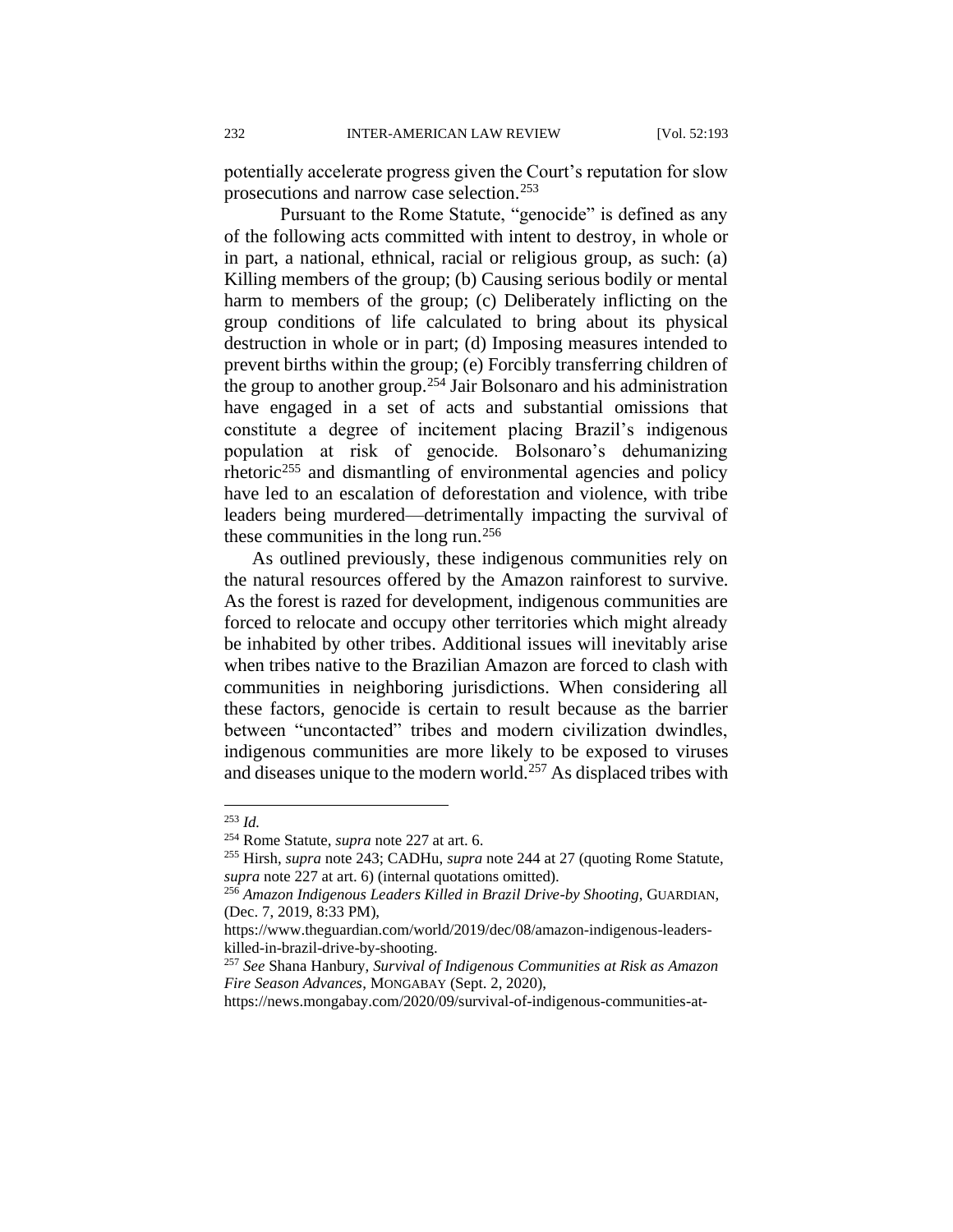infected members relocate, other communities are at risk of contracting and succumbing to diseases. Averting genocide is not listed in Bolsonaro's agenda. He once stated that "[t]here is no indigenous territory where there aren't minerals. Gold, tin and magnesium are in these lands, especially in the Amazon, the richest area in the world. I'm not getting into this nonsense of defending land for Indians."<sup>258</sup> Bolsonaro has been true to his word. A report produced by the Indigenous Peoples' Missionary Council ("CIMI") notes that preliminary data for 2019 indicate a surge in trespassing and disputes over indigenous territories.<sup>259</sup> According to the report, 111 incidents were recorded on seventy-six indigenous lands in 2018, rising to 160 incidents on 153 indigenous lands between January and September 2019.<sup>260</sup> The report states that speeches given by then-presidential candidate Jair Bolsonaro were compelling forces in encouraging violence against Brazil's indigenous communities.<sup>261</sup> These deliberate acts and omissions are leading to deaths of indigenous people, the infliction of serious bodily and mental harm to others, and the infliction of conditions of life calculated to bring about its physical destruction in whole or in part, all pursuant to Article 6 of the Rome Statute.

In a broader sense, these indigenous communities are the foot soldiers in the war against deforestation and climate change because they defend the Amazon in remote areas against land grabbers, loggers, and miners.<sup>262</sup> The extermination and displacement of these communities aggravates this environmental calamity—especially in

risk-as-amazon-fire-season-advances/ ("And for isolated Indigenous groups, fire is a direct threat to survival, wiping out their forest food sources, and in some cases, forcing them into contact with the modern world, and potentially, modern diseases to which they have little resistance.").

<sup>258</sup> Fiona Watson, *The Uncontacted Tribes of Brazil Face Genocide under Jair Bolsonaro*, SURVIVAL INT'L,

https://www.survivalinternational.org/articles/3601-

Bolsonaro%20uncontacted%20genocide (last visited Jan. 25, 2020).

<sup>259</sup> Conselho Indigenista Missionário [Indigenous Missionary Council – CIMI], *Violência Contra os Povos Indígenas no Brasil* [*Violence against Indigenous Peoples in Brazil*]*,* RELATÓRIO (2018), https://cimi.org.br/wp-

content/uploads/2019/09/relatorio-violencia-contra-os-povos-indigenas-brasil-2018.pdf. (Braz.).

<sup>260</sup> *Id.*

<sup>261</sup> *Id.*

<sup>262</sup> *See infra* Part III Section C.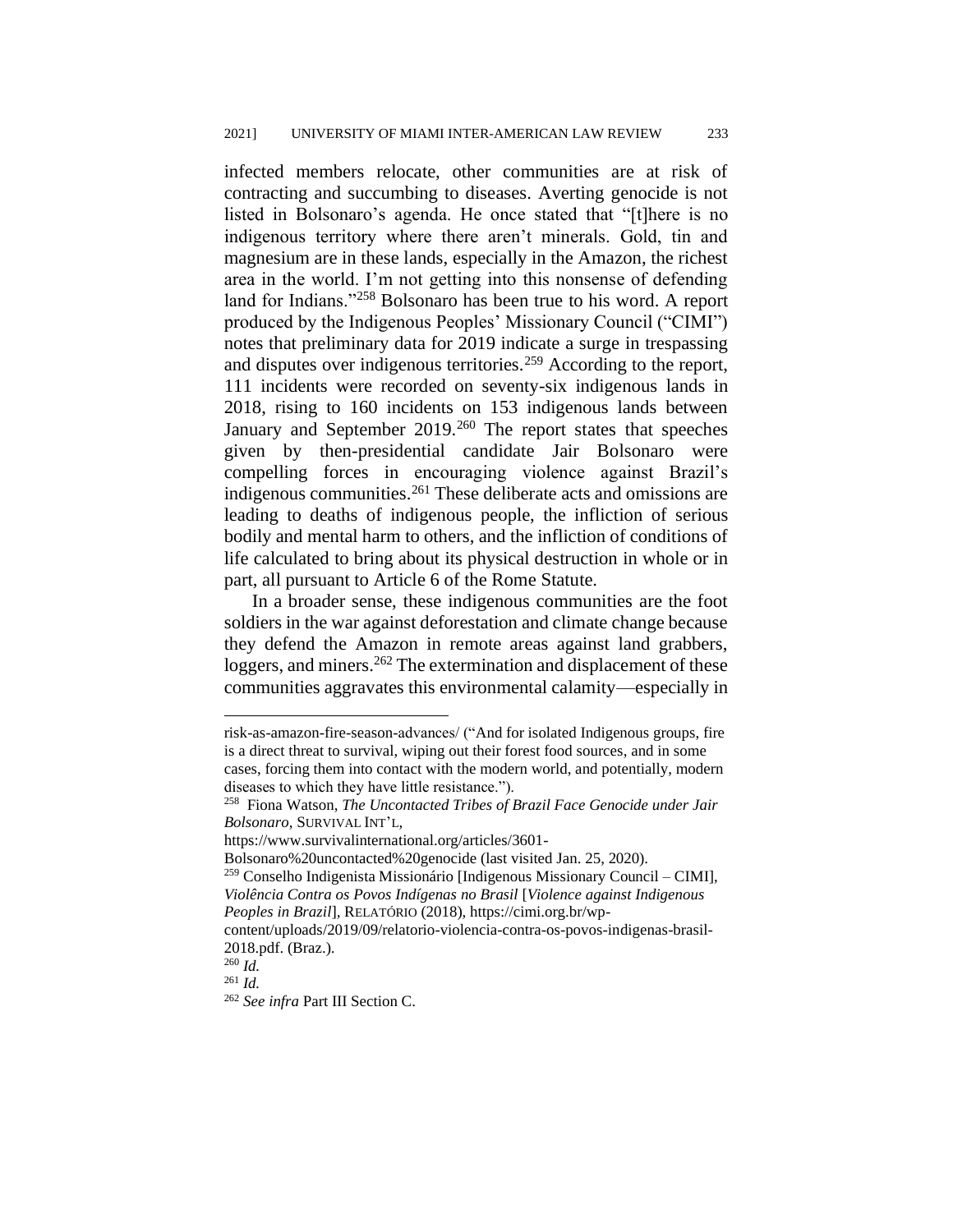234 INTER-AMERICAN LAW REVIEW [Vol. 52:193

light of Bolsonaro effectively disabling both IBAMA and ICMBio. Therefore, the ICC must recognize that what the Bolsonaro administration has done and continues to do may result in the genocide of the indigenous communities that have called the Amazon rainforest home for thousands of years.

# VIII. CONCLUSION

This recommended course of action does not significantly depart from the growing recognition that humanity suffers at the hands of environmental damage. In 2016, Fatou Bensouda, the ICC's head prosecutor, promised to prioritize cases within its jurisdiction that involved the "destruction of the environment, the illegal exploitation of natural resources or the illegal dispossession of land."<sup>263</sup> The actions of the Bolsonaro administration fit squarely within this arena of propositioned prosecutorial action. Bolsonaro campaigned on and has upheld—a promise to abrogate the land rights of indigenous people and open protected areas to his supporters in the logging, mining, and farming industries.<sup>264</sup> Bolsonaro has disregarded his own country's environmental laws and regulations by turning a blind eye to illegal deforestation, undermining environmental enforcement agencies, and dismantling environmental protections.

All in all, deforestation of the world's largest rainforest is a significant, multifaceted problem. The increasing harm to indigenous communities and climate change provides the world with a powerful incentive to attack illegal deforestation with a sense of urgency. Although the link between deforestation and climate change has increasingly gained international recognition in past years, the current state of legal affairs will not suffice in the world's quest for halting illegal deforestation and curbing climate change before it reaches an irreversible point. Specifically, the numerous international mechanisms in place to limit deforestation and climate change fall short within the context of enforcement standards and punitive measures. Conversely, Brazilian law substantiates a

<sup>263</sup> International Criminal Court Office of the Prosecutor, Policy Paper on Case Selection and Prioritisation 14 (Sept. 15, 2016), https://www.icc-

cpi.int/itemsDocuments/20160915\_OTP-Policy\_Case-Selection\_Eng.pdf. <sup>264</sup> *See infra* Part IV.